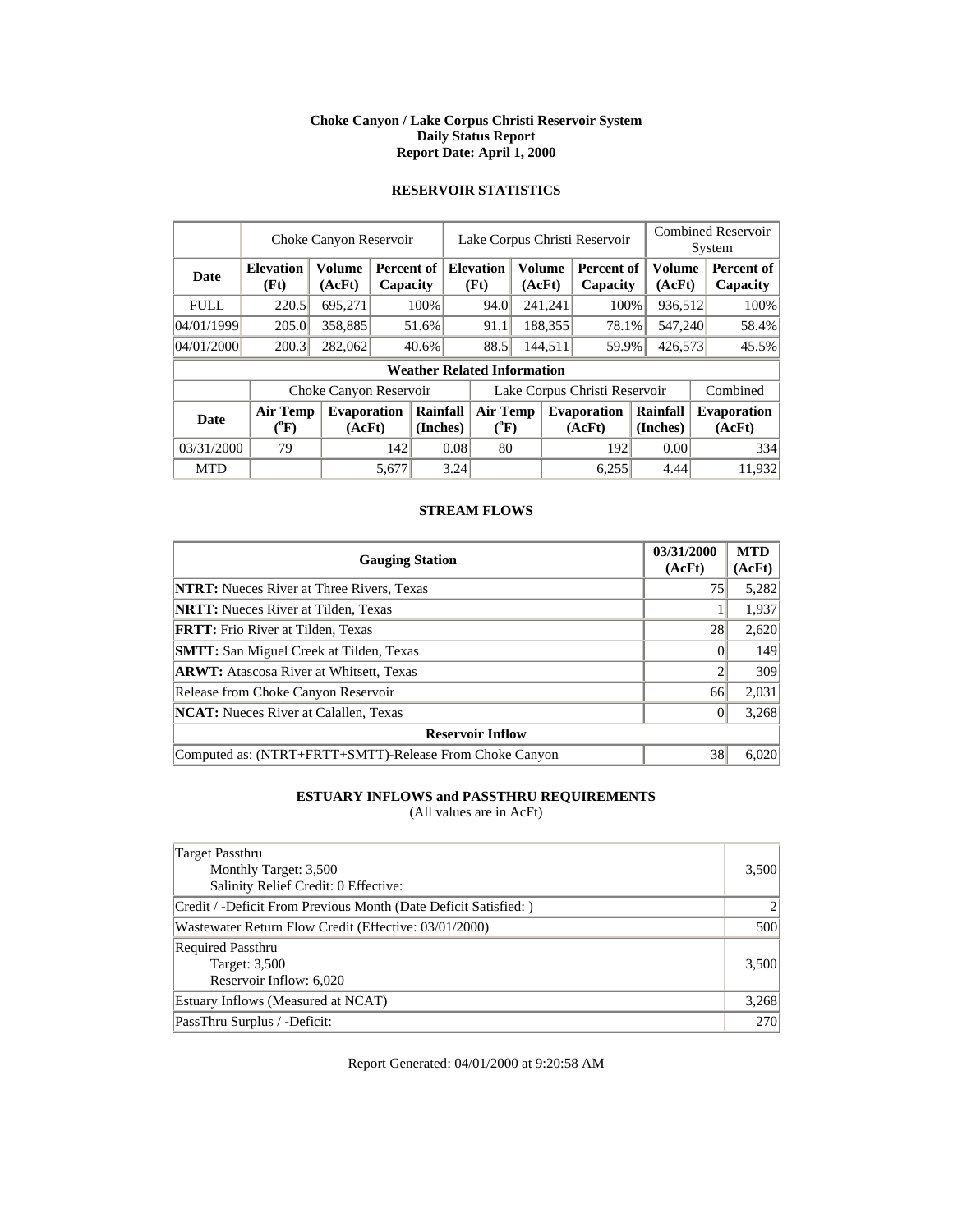#### **Choke Canyon / Lake Corpus Christi Reservoir System Daily Status Report Report Date: April 2, 2000**

|             | Choke Canyon Reservoir                |                              |    |                               |                                       | Lake Corpus Christi Reservoir                |  |         |                              |                      |  | <b>Combined Reservoir</b><br>System |  |  |
|-------------|---------------------------------------|------------------------------|----|-------------------------------|---------------------------------------|----------------------------------------------|--|---------|------------------------------|----------------------|--|-------------------------------------|--|--|
| <b>Date</b> | <b>Elevation</b><br>(Ft)              | <b>Volume</b><br>(AcFt)      |    | <b>Percent of</b><br>Capacity |                                       | <b>Elevation</b><br>Volume<br>(Ft)<br>(AcFt) |  |         | Percent of<br>Capacity       | Volume<br>(AcFt)     |  | <b>Percent of</b><br>Capacity       |  |  |
| <b>FULL</b> | 220.5                                 | 695.271                      |    | 100%                          |                                       | 241,241<br>94.0                              |  |         | 100%                         | 936,512              |  | 100%                                |  |  |
| 04/02/1999  | 205.0                                 | 359,060                      |    | 51.6%                         | 91.0                                  |                                              |  | 186,263 | 77.2%                        | 545,323              |  | 58.2%                               |  |  |
| 04/02/2000  | 200.3                                 | 282,062                      |    | 40.6%                         |                                       | 88.5                                         |  | 144,198 | 59.8%                        | 426,260              |  | 45.5%                               |  |  |
|             |                                       |                              |    |                               |                                       | <b>Weather Related Information</b>           |  |         |                              |                      |  |                                     |  |  |
|             |                                       | Choke Canyon Reservoir       |    |                               | Lake Corpus Christi Reservoir         |                                              |  |         |                              |                      |  | Combined                            |  |  |
| <b>Date</b> | <b>Air Temp</b><br>$({}^0\mathrm{F})$ | <b>Evaporation</b><br>(AcFt) |    | Rainfall<br>(Inches)          | <b>Air Temp</b><br>$({}^0\mathrm{F})$ |                                              |  |         | <b>Evaporation</b><br>(AcFt) | Rainfall<br>(Inches) |  | <b>Evaporation</b><br>(AcFt)        |  |  |
| 04/01/2000  | 83                                    |                              | 98 |                               | 0.02                                  | 82                                           |  |         | 109                          | 0.03                 |  | 207                                 |  |  |
| <b>MTD</b>  |                                       |                              | 98 |                               | 0.02                                  |                                              |  |         | 109                          | 0.03                 |  | 207                                 |  |  |

# **RESERVOIR STATISTICS**

### **STREAM FLOWS**

| <b>Gauging Station</b>                                  | 04/01/2000<br>(AcFt) | <b>MTD</b><br>(AcFt) |
|---------------------------------------------------------|----------------------|----------------------|
| <b>NTRT:</b> Nueces River at Three Rivers, Texas        | 73                   | 73                   |
| <b>NRTT:</b> Nueces River at Tilden, Texas              |                      |                      |
| <b>FRTT:</b> Frio River at Tilden, Texas                | 26                   | 26                   |
| <b>SMTT:</b> San Miguel Creek at Tilden, Texas          |                      | $\Omega$             |
| <b>ARWT:</b> Atascosa River at Whitsett, Texas          |                      |                      |
| Release from Choke Canyon Reservoir                     | 66                   | 66                   |
| <b>NCAT:</b> Nueces River at Calallen, Texas            |                      | $\Omega$             |
| <b>Reservoir Inflow</b>                                 |                      |                      |
| Computed as: (NTRT+FRTT+SMTT)-Release From Choke Canyon | 34                   | 34                   |

# **ESTUARY INFLOWS and PASSTHRU REQUIREMENTS**

(All values are in AcFt)

| Target Passthru                                                  |            |
|------------------------------------------------------------------|------------|
| Monthly Target: 3,500                                            | 3,500      |
| Salinity Relief Credit: 0 Effective:                             |            |
| Credit / -Deficit From Previous Month (Date Deficit Satisfied: ) | <b>270</b> |
| Wastewater Return Flow Credit (Effective: 04/01/2000)            | 500        |
| <b>Required Passthru</b>                                         |            |
| Target: 3,500                                                    | 34         |
| Reservoir Inflow: 34                                             |            |
| Estuary Inflows (Measured at NCAT)                               | 0          |
| PassThru Surplus / -Deficit:                                     | $\Omega$   |

Report Generated: 04/02/2000 at 9:38:44 AM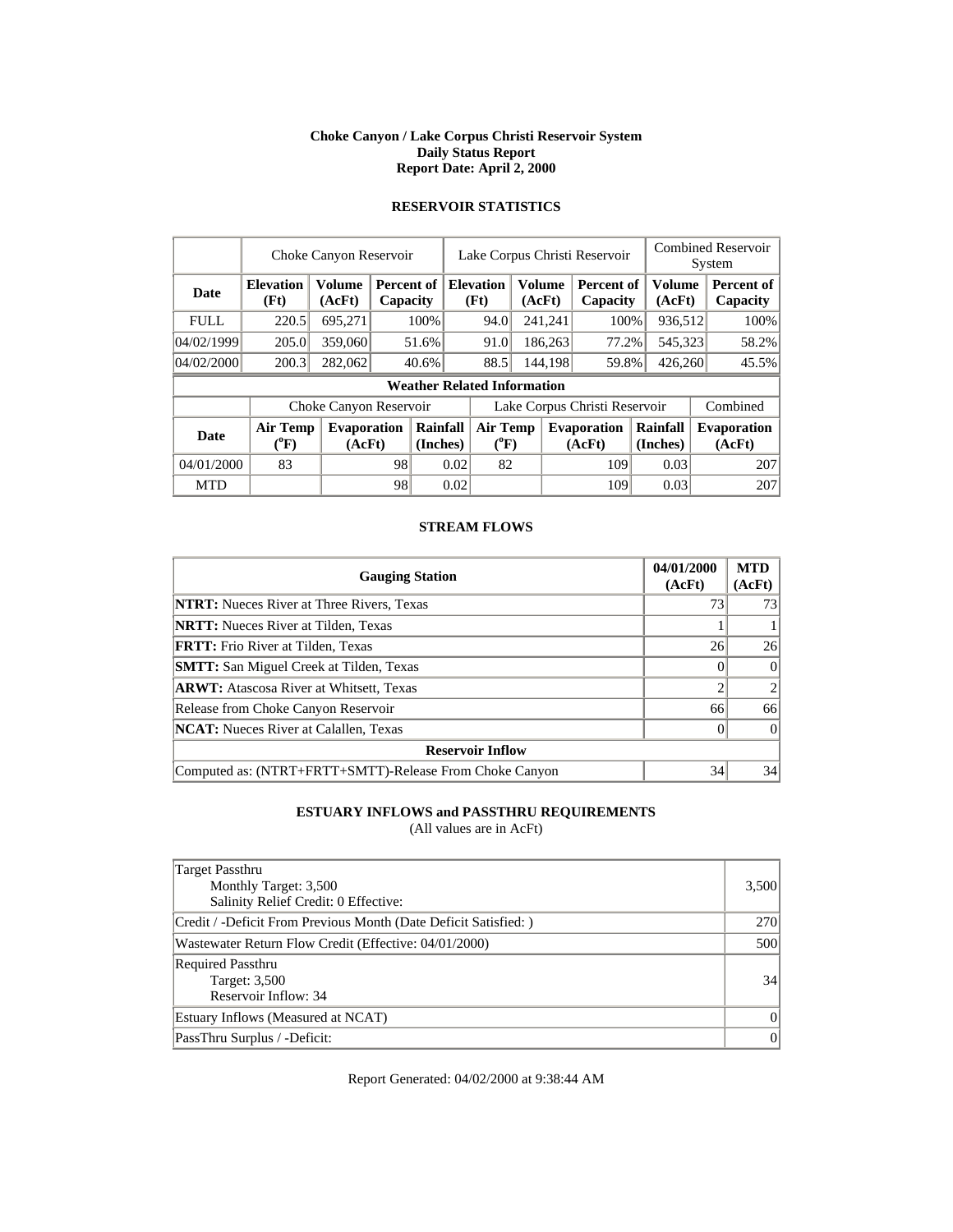#### **Choke Canyon / Lake Corpus Christi Reservoir System Daily Status Report Report Date: April 3, 2000**

# **RESERVOIR STATISTICS**

|             | Choke Canyon Reservoir       |                              |                        |                                    |                               | Lake Corpus Christi Reservoir                       |  |         |                              |  |                         | <b>Combined Reservoir</b><br>System |                              |  |
|-------------|------------------------------|------------------------------|------------------------|------------------------------------|-------------------------------|-----------------------------------------------------|--|---------|------------------------------|--|-------------------------|-------------------------------------|------------------------------|--|
| Date        | <b>Elevation</b><br>(Ft)     | Volume<br>(AcFt)             | Percent of<br>Capacity |                                    |                               | <b>Volume</b><br><b>Elevation</b><br>(Ft)<br>(AcFt) |  |         | Percent of<br>Capacity       |  | <b>Volume</b><br>(AcFt) |                                     | Percent of<br>Capacity       |  |
| <b>FULL</b> | 220.5                        | 695,271                      |                        | 100%                               |                               | 241,241<br>94.0                                     |  |         | 100%                         |  | 936,512                 |                                     | 100%                         |  |
| 04/03/1999  | 205.0                        | 359,236                      |                        | 51.7%                              |                               | 91.0                                                |  | 186,263 | 77.2%                        |  | 545,499                 |                                     | 58.2%                        |  |
| 04/03/2000  | 200.4                        | 282,520                      |                        | 40.6%                              |                               | 88.5                                                |  | 144,041 | 59.7%                        |  | 426,561                 |                                     | 45.5%                        |  |
|             |                              |                              |                        | <b>Weather Related Information</b> |                               |                                                     |  |         |                              |  |                         |                                     |                              |  |
|             |                              | Choke Canyon Reservoir       |                        |                                    | Lake Corpus Christi Reservoir |                                                     |  |         |                              |  |                         |                                     | Combined                     |  |
| <b>Date</b> | <b>Air Temp</b><br>$(^{0}F)$ | <b>Evaporation</b><br>(AcFt) |                        | Rainfall<br>(Inches)               | Air Temp<br>$(^{0}F)$         |                                                     |  |         | <b>Evaporation</b><br>(AcFt) |  | Rainfall<br>(Inches)    |                                     | <b>Evaporation</b><br>(AcFt) |  |
| 04/02/2000  | 73                           |                              | 125                    |                                    | 0.63                          | 71                                                  |  |         | 118                          |  | 0.10                    |                                     | 243                          |  |
| <b>MTD</b>  |                              |                              | 223                    |                                    | 0.65                          |                                                     |  |         | 227                          |  | 0.13                    |                                     | 450                          |  |

### **STREAM FLOWS**

| <b>Gauging Station</b>                                  | 04/02/2000<br>(AcFt) | <b>MTD</b><br>(AcFt) |
|---------------------------------------------------------|----------------------|----------------------|
| <b>NTRT:</b> Nueces River at Three Rivers, Texas        | 73                   | 147                  |
| <b>NRTT:</b> Nueces River at Tilden, Texas              |                      |                      |
| <b>FRTT:</b> Frio River at Tilden, Texas                | 50                   | 75                   |
| <b>SMTT:</b> San Miguel Creek at Tilden, Texas          |                      | $\Omega$             |
| <b>ARWT:</b> Atascosa River at Whitsett, Texas          |                      |                      |
| Release from Choke Canyon Reservoir                     | 66                   | 131                  |
| <b>NCAT:</b> Nueces River at Calallen, Texas            |                      |                      |
| <b>Reservoir Inflow</b>                                 |                      |                      |
| Computed as: (NTRT+FRTT+SMTT)-Release From Choke Canyon | 58                   | 91                   |

# **ESTUARY INFLOWS and PASSTHRU REQUIREMENTS**

(All values are in AcFt)

| Target Passthru<br>Monthly Target: 3,500<br>Salinity Relief Credit: 0 Effective: | 3,500    |
|----------------------------------------------------------------------------------|----------|
| Credit / -Deficit From Previous Month (Date Deficit Satisfied: )                 | 270      |
| Wastewater Return Flow Credit (Effective: 04/01/2000)                            | 500      |
| <b>Required Passthru</b><br>Target: 3,500<br>Reservoir Inflow: 91                | 91       |
| Estuary Inflows (Measured at NCAT)                                               | $\Omega$ |
| PassThru Surplus / -Deficit:                                                     | 0        |

Report Generated: 04/03/2000 at 9:05:00 AM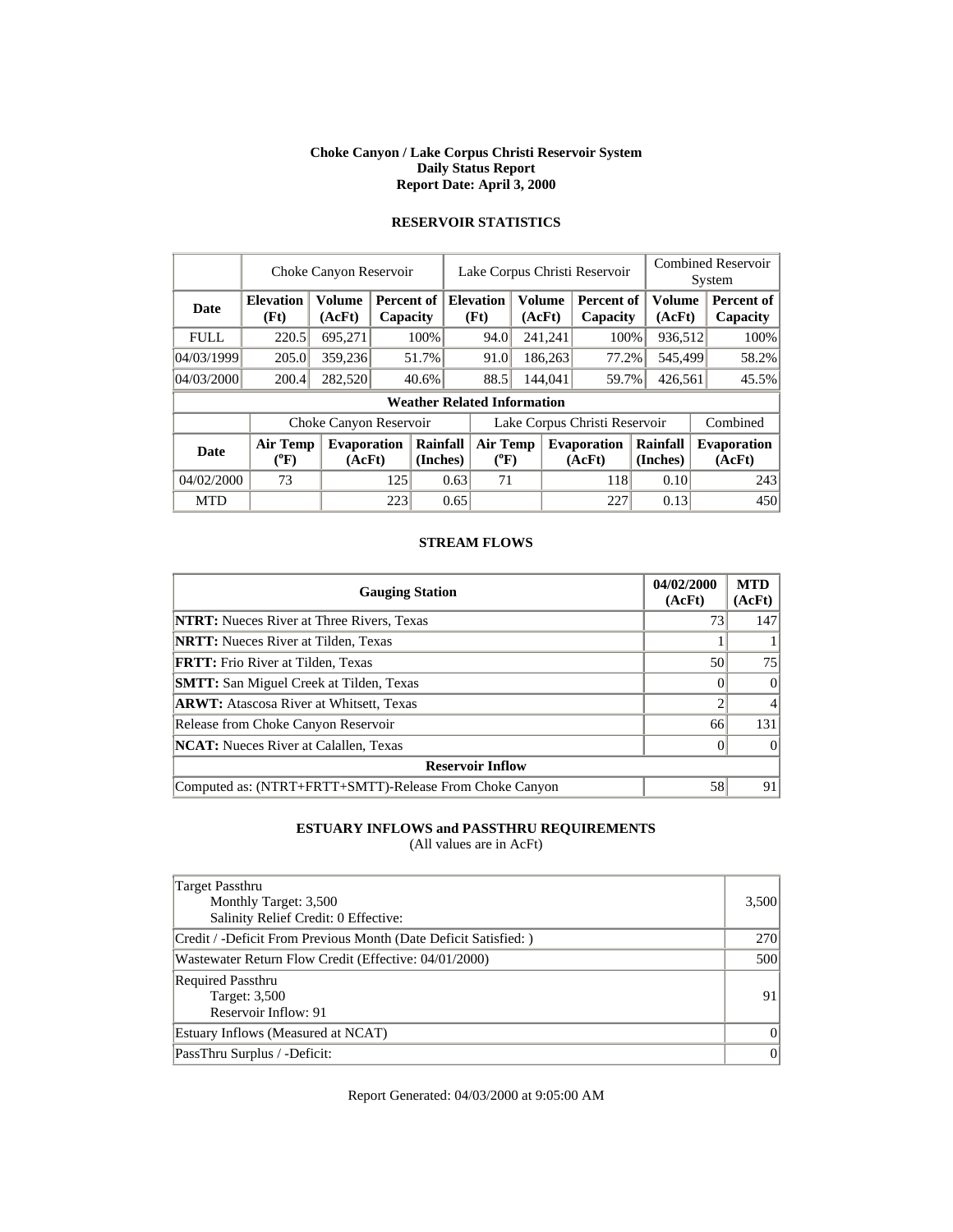#### **Choke Canyon / Lake Corpus Christi Reservoir System Daily Status Report Report Date: April 4, 2000**

|             | Choke Canyon Reservoir       |                              |     |                                    | Lake Corpus Christi Reservoir |                                                     |  |                  |                               |                      | <b>Combined Reservoir</b><br>System |                              |  |
|-------------|------------------------------|------------------------------|-----|------------------------------------|-------------------------------|-----------------------------------------------------|--|------------------|-------------------------------|----------------------|-------------------------------------|------------------------------|--|
| <b>Date</b> | <b>Elevation</b><br>(Ft)     | <b>Volume</b><br>(AcFt)      |     | Percent of<br>Capacity             |                               | <b>Elevation</b><br><b>Volume</b><br>(Ft)<br>(AcFt) |  |                  | <b>Percent of</b><br>Capacity |                      | Volume<br>(AcFt)                    | Percent of<br>Capacity       |  |
| <b>FULL</b> | 220.5                        | 695,271                      |     | 100%                               |                               | 241,241<br>94.0                                     |  |                  | 100%                          |                      | 936,512                             | 100%                         |  |
| 04/04/1999  | 205.0                        | 359,411                      |     | 51.7%                              |                               | 187,831<br>91.1                                     |  | 77.9%            |                               | 547,242              | 58.4%                               |                              |  |
| 04/04/2000  | 200.4                        | 282,368                      |     | 40.6%                              |                               | 88.5                                                |  | 144,041<br>59.7% |                               |                      | 426,409                             | 45.5%                        |  |
|             |                              |                              |     | <b>Weather Related Information</b> |                               |                                                     |  |                  |                               |                      |                                     |                              |  |
|             |                              | Choke Canyon Reservoir       |     |                                    | Lake Corpus Christi Reservoir |                                                     |  |                  |                               |                      |                                     | Combined                     |  |
| <b>Date</b> | <b>Air Temp</b><br>$(^{0}F)$ | <b>Evaporation</b><br>(AcFt) |     | Rainfall<br>(Inches)               |                               | <b>Air Temp</b><br>$(^{\circ}F)$                    |  |                  | <b>Evaporation</b><br>(AcFt)  | Rainfall<br>(Inches) |                                     | <b>Evaporation</b><br>(AcFt) |  |
| 04/03/2000  | 81                           |                              | 258 |                                    | 0.001                         | 79                                                  |  |                  | 246                           | 0.00                 |                                     | 504                          |  |
| <b>MTD</b>  |                              |                              | 481 |                                    | 0.65                          |                                                     |  |                  | 473                           | 0.13                 |                                     | 954                          |  |

# **RESERVOIR STATISTICS**

#### **STREAM FLOWS**

| <b>Gauging Station</b>                                  | 04/03/2000<br>(AcFt) | <b>MTD</b><br>(AcFt) |
|---------------------------------------------------------|----------------------|----------------------|
| <b>NTRT:</b> Nueces River at Three Rivers, Texas        | 75                   | 222                  |
| <b>NRTT:</b> Nueces River at Tilden, Texas              |                      |                      |
| <b>FRTT:</b> Frio River at Tilden, Texas                | 64                   | 139                  |
| <b>SMTT:</b> San Miguel Creek at Tilden, Texas          | 381                  | 381                  |
| <b>ARWT:</b> Atascosa River at Whitsett, Texas          | 6                    | 10                   |
| Release from Choke Canyon Reservoir                     | 66                   | 197                  |
| <b>NCAT:</b> Nueces River at Calallen, Texas            |                      | $\Omega$             |
| <b>Reservoir Inflow</b>                                 |                      |                      |
| Computed as: (NTRT+FRTT+SMTT)-Release From Choke Canyon | 455                  | 546                  |

# **ESTUARY INFLOWS and PASSTHRU REQUIREMENTS**

(All values are in AcFt)

| Target Passthru<br>Monthly Target: 3,500<br>Salinity Relief Credit: 0 Effective: | 3,500    |
|----------------------------------------------------------------------------------|----------|
| Credit / -Deficit From Previous Month (Date Deficit Satisfied: )                 | 270      |
| Wastewater Return Flow Credit (Effective: 04/01/2000)                            | 500      |
| <b>Required Passthru</b><br>Target: 3,500<br>Reservoir Inflow: 546               | 546      |
| Estuary Inflows (Measured at NCAT)                                               | $\Omega$ |
| PassThru Surplus / -Deficit:                                                     | 0        |

Report Generated: 04/04/2000 at 8:56:47 AM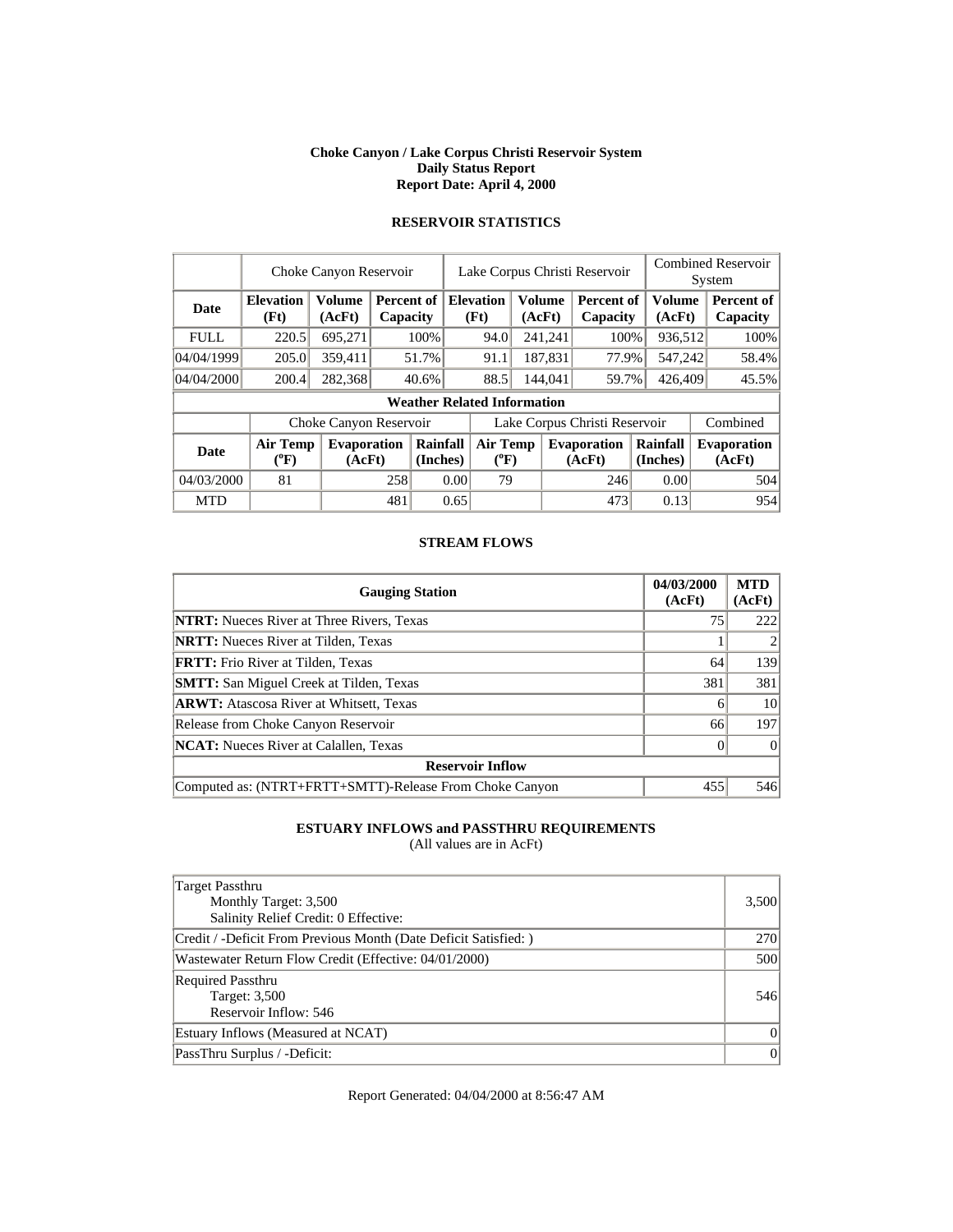#### **Choke Canyon / Lake Corpus Christi Reservoir System Daily Status Report Report Date: April 5, 2000**

|  | <b>RESERVOIR STATISTICS</b> |  |
|--|-----------------------------|--|
|  |                             |  |

|             | Choke Canyon Reservoir                |                              |                               |                      | Lake Corpus Christi Reservoir      |                  |                         |                               |                         | <b>Combined Reservoir</b><br>System |                               |  |
|-------------|---------------------------------------|------------------------------|-------------------------------|----------------------|------------------------------------|------------------|-------------------------|-------------------------------|-------------------------|-------------------------------------|-------------------------------|--|
| Date        | <b>Elevation</b><br>(Ft)              | Volume<br>(AcFt)             | <b>Percent of</b><br>Capacity |                      | <b>Elevation</b><br>(Ft)           |                  | <b>Volume</b><br>(AcFt) | <b>Percent of</b><br>Capacity | <b>Volume</b><br>(AcFt) |                                     | <b>Percent of</b><br>Capacity |  |
| <b>FULL</b> | 220.5                                 | 695,271                      |                               | 100%                 | 94.0                               |                  | 241,241                 | 100%                          | 936,512                 |                                     | 100%                          |  |
| 04/05/1999  | 205.1                                 | 359,938                      |                               | 51.8%                | 91.0                               |                  | 186,437<br>77.3%        |                               | 546,375                 |                                     | 58.3%                         |  |
| 04/05/2000  | 200.4                                 | 282,368                      |                               | 40.6%                | 88.4                               | 143,572<br>59.5% |                         | 425,940                       |                         | 45.5%                               |                               |  |
|             |                                       |                              |                               |                      | <b>Weather Related Information</b> |                  |                         |                               |                         |                                     |                               |  |
|             |                                       | Choke Canyon Reservoir       |                               |                      | Lake Corpus Christi Reservoir      |                  |                         |                               |                         |                                     | Combined                      |  |
| <b>Date</b> | <b>Air Temp</b><br>$({}^0\mathrm{F})$ | <b>Evaporation</b><br>(AcFt) |                               | Rainfall<br>(Inches) | <b>Air Temp</b><br>$(^{0}F)$       |                  |                         | <b>Evaporation</b><br>(AcFt)  | Rainfall<br>(Inches)    |                                     | <b>Evaporation</b><br>(AcFt)  |  |
| 04/04/2000  | 81                                    |                              | 205                           |                      | 0.00<br>73                         |                  |                         | 246                           | 0.00                    |                                     | 451                           |  |
| <b>MTD</b>  |                                       |                              | 686                           |                      | 0.65                               |                  |                         | 719                           | 0.13                    |                                     | 1,405                         |  |

#### **STREAM FLOWS**

| <b>Gauging Station</b>                                  | 04/04/2000<br>(AcFt) | <b>MTD</b><br>(AcFt) |  |  |  |
|---------------------------------------------------------|----------------------|----------------------|--|--|--|
| <b>NTRT:</b> Nueces River at Three Rivers, Texas        | 81                   | 304                  |  |  |  |
| <b>NRTT:</b> Nueces River at Tilden, Texas              |                      |                      |  |  |  |
| <b>FRTT:</b> Frio River at Tilden, Texas                | 590                  | 728                  |  |  |  |
| <b>SMTT:</b> San Miguel Creek at Tilden, Texas          | 40                   | 421                  |  |  |  |
| <b>ARWT:</b> Atascosa River at Whitsett, Texas          | 141                  | 151                  |  |  |  |
| Release from Choke Canyon Reservoir                     | 66                   | 262                  |  |  |  |
| <b>NCAT:</b> Nueces River at Calallen, Texas            | 16                   | 17                   |  |  |  |
| <b>Reservoir Inflow</b>                                 |                      |                      |  |  |  |
| Computed as: (NTRT+FRTT+SMTT)-Release From Choke Canyon | 645                  | 1.191                |  |  |  |

# **ESTUARY INFLOWS and PASSTHRU REQUIREMENTS**

(All values are in AcFt)

| Target Passthru<br>Monthly Target: 3,500<br>Salinity Relief Credit: 0 Effective: | 3,500      |
|----------------------------------------------------------------------------------|------------|
| Credit / -Deficit From Previous Month (Date Deficit Satisfied: )                 | <b>270</b> |
| Wastewater Return Flow Credit (Effective: 04/01/2000)                            | 500        |
| <b>Required Passthru</b><br>Target: 3,500<br>Reservoir Inflow: 1,191             | 1,191      |
| Estuary Inflows (Measured at NCAT)                                               | 17         |
| PassThru Surplus / -Deficit:                                                     | $-404$     |

Report Generated: 04/05/2000 at 8:31:36 AM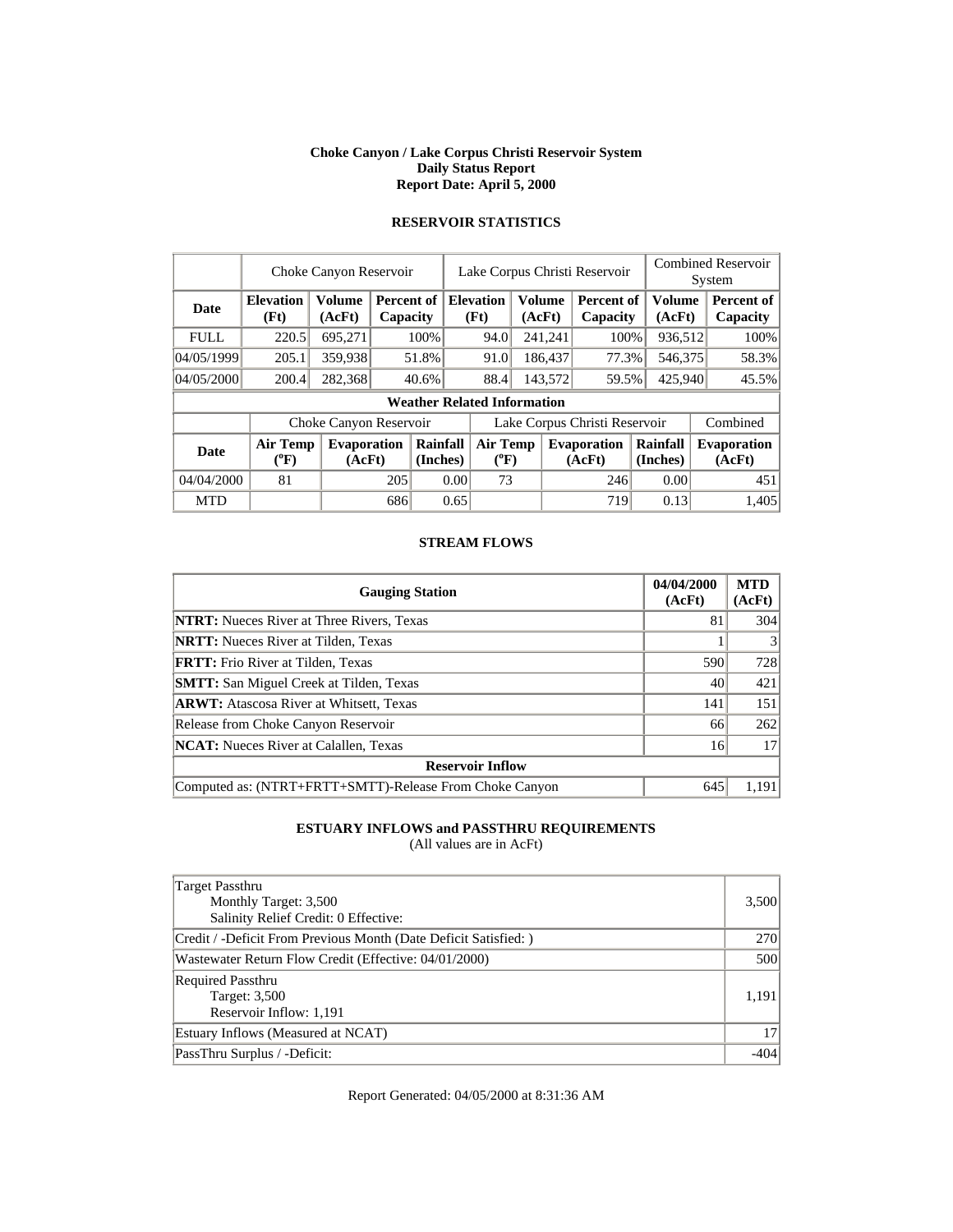#### **Choke Canyon / Lake Corpus Christi Reservoir System Daily Status Report Report Date: April 6, 2000**

# **RESERVOIR STATISTICS**

|             |                              | Choke Canyon Reservoir       |                        |                                    | Lake Corpus Christi Reservoir |                              |                         |         |                               |  | <b>Combined Reservoir</b><br>System |          |                              |
|-------------|------------------------------|------------------------------|------------------------|------------------------------------|-------------------------------|------------------------------|-------------------------|---------|-------------------------------|--|-------------------------------------|----------|------------------------------|
| Date        | <b>Elevation</b><br>(Ft)     | Volume<br>(AcFt)             | Percent of<br>Capacity |                                    |                               | <b>Elevation</b><br>(Ft)     | <b>Volume</b><br>(AcFt) |         | <b>Percent of</b><br>Capacity |  | <b>Volume</b><br>(AcFt)             |          | Percent of<br>Capacity       |
| <b>FULL</b> | 220.5                        | 695.271                      |                        | 100%                               |                               | 94.0                         |                         | 241,241 | 100%                          |  | 936,512                             |          | 100%                         |
| 04/06/1999  | 205.1                        | 360,465                      |                        | 51.8%                              |                               | 91.0                         |                         | 186,611 | 77.4%                         |  | 547,076                             |          | 58.4%                        |
| 04/06/2000  | 200.4                        | 282,673                      |                        | 40.7%                              |                               | 88.4                         |                         | 143,104 | 59.3%                         |  | 425,777                             |          | 45.5%                        |
|             |                              |                              |                        | <b>Weather Related Information</b> |                               |                              |                         |         |                               |  |                                     |          |                              |
|             |                              | Choke Canyon Reservoir       |                        |                                    | Lake Corpus Christi Reservoir |                              |                         |         |                               |  |                                     | Combined |                              |
| <b>Date</b> | <b>Air Temp</b><br>$(^{0}F)$ | <b>Evaporation</b><br>(AcFt) |                        | Rainfall<br>(Inches)               |                               | <b>Air Temp</b><br>$(^{0}F)$ |                         |         | <b>Evaporation</b><br>(AcFt)  |  | Rainfall<br>(Inches)                |          | <b>Evaporation</b><br>(AcFt) |
| 04/05/2000  | 82                           |                              | 249                    |                                    | 0.00                          | 80                           |                         |         | 282                           |  | 0.00                                |          | 531                          |
| <b>MTD</b>  |                              |                              | 935                    |                                    | 0.65                          |                              |                         |         | 1.001                         |  | 0.13                                |          | 1,936                        |

#### **STREAM FLOWS**

| <b>Gauging Station</b>                                  | 04/05/2000<br>(AcFt) | <b>MTD</b><br>(AcFt) |  |  |  |
|---------------------------------------------------------|----------------------|----------------------|--|--|--|
| <b>NTRT:</b> Nueces River at Three Rivers, Texas        | 169                  | 472                  |  |  |  |
| <b>NRTT:</b> Nueces River at Tilden, Texas              | 48                   | 51                   |  |  |  |
| <b>FRTT:</b> Frio River at Tilden, Texas                | 397                  | 1,125                |  |  |  |
| <b>SMTT:</b> San Miguel Creek at Tilden, Texas          |                      | 429                  |  |  |  |
| <b>ARWT:</b> Atascosa River at Whitsett, Texas          | 85                   | 237                  |  |  |  |
| Release from Choke Canyon Reservoir                     | 66                   | 328                  |  |  |  |
| <b>NCAT:</b> Nueces River at Calallen, Texas            | 8                    | 25                   |  |  |  |
| <b>Reservoir Inflow</b>                                 |                      |                      |  |  |  |
| Computed as: (NTRT+FRTT+SMTT)-Release From Choke Canyon | 508                  | 1.699                |  |  |  |

# **ESTUARY INFLOWS and PASSTHRU REQUIREMENTS**

(All values are in AcFt)

| Target Passthru<br>Monthly Target: 3,500<br>Salinity Relief Credit: 0 Effective: | 3,500 |  |  |
|----------------------------------------------------------------------------------|-------|--|--|
| Credit / -Deficit From Previous Month (Date Deficit Satisfied:)                  | 270   |  |  |
| Wastewater Return Flow Credit (Effective: 04/01/2000)                            | 500   |  |  |
| <b>Required Passthru</b><br>Target: 3,500<br>Reservoir Inflow: 1,699             | 1.699 |  |  |
| Estuary Inflows (Measured at NCAT)                                               | 25    |  |  |
| PassThru Surplus / -Deficit:                                                     |       |  |  |

Report Generated: 04/06/2000 at 8:36:58 AM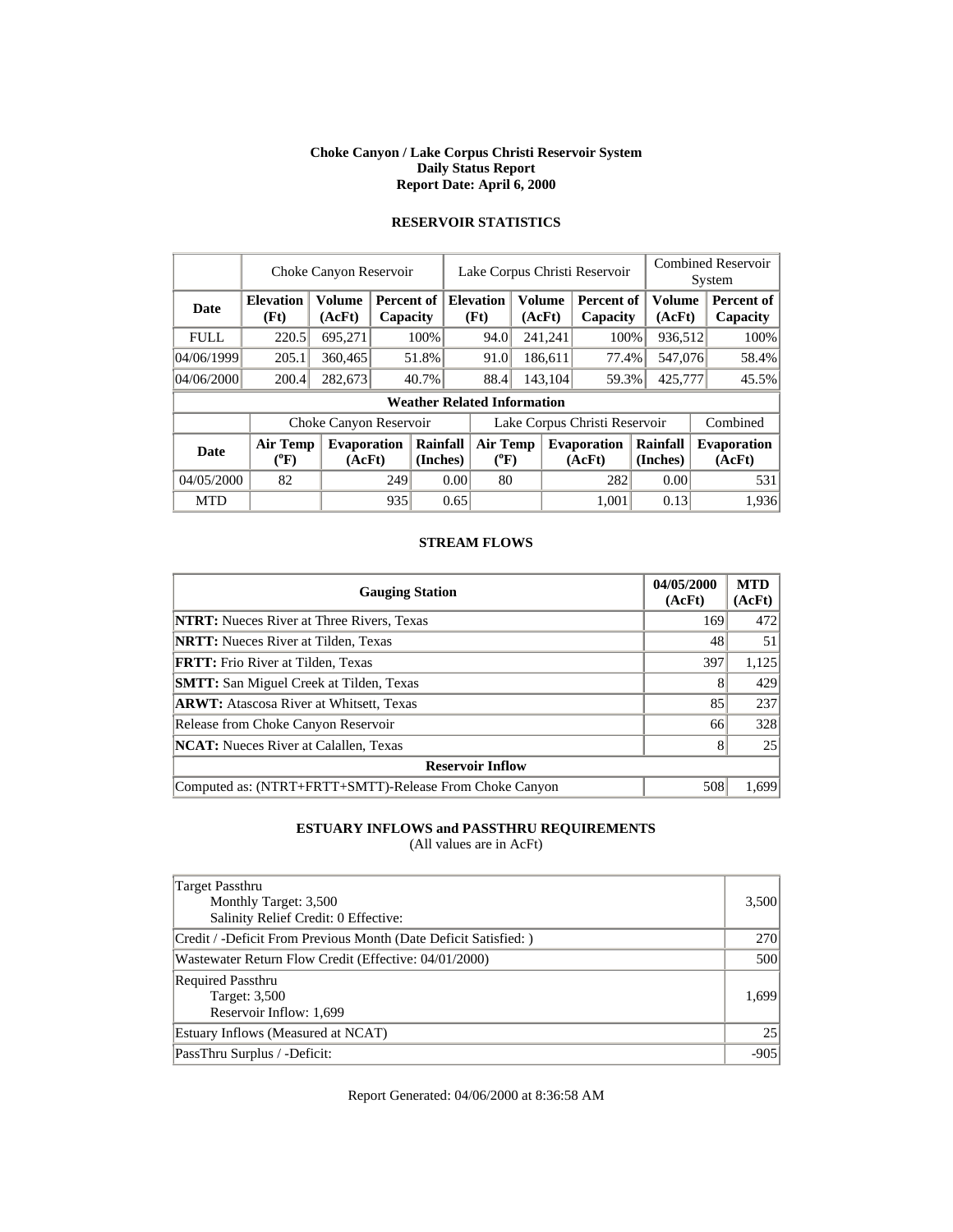#### **Choke Canyon / Lake Corpus Christi Reservoir System Daily Status Report Report Date: April 7, 2000**

| <b>RESERVOIR STATISTICS</b> |  |
|-----------------------------|--|
|                             |  |
|                             |  |

 $\overline{\phantom{a}}$ 

|             | Choke Canyon Reservoir                                                          |                        |                        | Lake Corpus Christi Reservoir |                               |                                    |                      |         |                              | <b>Combined Reservoir</b><br>System |                         |  |                        |
|-------------|---------------------------------------------------------------------------------|------------------------|------------------------|-------------------------------|-------------------------------|------------------------------------|----------------------|---------|------------------------------|-------------------------------------|-------------------------|--|------------------------|
| Date        | <b>Elevation</b><br>(Ft)                                                        | Volume<br>(AcFt)       | Percent of<br>Capacity |                               |                               | <b>Elevation</b><br>(Ft)           | <b>Volume</b>        | (AcFt)  | Percent of<br>Capacity       |                                     | <b>Volume</b><br>(AcFt) |  | Percent of<br>Capacity |
| <b>FULL</b> | 220.5                                                                           | 695,271                |                        | 100%                          |                               | 94.0                               |                      | 241,241 | 100%                         |                                     | 936,512                 |  | 100%                   |
| 04/07/1999  | 205.1                                                                           | 360.641                |                        | 51.9%                         |                               | 91.0                               |                      | 186,785 | 77.4%                        |                                     | 547,426                 |  | 58.5%                  |
| 04/07/2000  | 200.4                                                                           | 282,520                |                        | 40.6%                         |                               | 88.4                               |                      | 142,637 | 59.1%                        |                                     | 425,157                 |  | 45.4%                  |
|             |                                                                                 |                        |                        |                               |                               | <b>Weather Related Information</b> |                      |         |                              |                                     |                         |  |                        |
|             |                                                                                 | Choke Canyon Reservoir |                        |                               | Lake Corpus Christi Reservoir |                                    |                      |         | Combined                     |                                     |                         |  |                        |
| Date        | Rainfall<br>Air Temp<br>Evaporation<br>$({}^0\mathrm{F})$<br>(Inches)<br>(AcFt) |                        | Air Temp<br>$(^{0}F)$  | <b>Evaporation</b><br>(AcFt)  |                               |                                    | Rainfall<br>(Inches) |         | <b>Evaporation</b><br>(AcFt) |                                     |                         |  |                        |
| 04/06/2000  | 87                                                                              |                        | 320                    | 0.00                          |                               | 84                                 |                      |         | 290                          |                                     | 0.00                    |  | 610                    |
| <b>MTD</b>  |                                                                                 |                        | 1,255                  |                               | 0.65                          |                                    |                      |         | 1.291                        |                                     | 0.13                    |  | 2,546                  |

#### **STREAM FLOWS**

| <b>Gauging Station</b>                                  | 04/06/2000<br>(AcFt) | <b>MTD</b><br>(AcFt) |  |  |  |
|---------------------------------------------------------|----------------------|----------------------|--|--|--|
| <b>NTRT:</b> Nueces River at Three Rivers, Texas        | 141                  | 613                  |  |  |  |
| <b>NRTT:</b> Nueces River at Tilden, Texas              | 48                   | 98                   |  |  |  |
| <b>FRTT:</b> Frio River at Tilden, Texas                | 220                  | 1,346                |  |  |  |
| <b>SMTT:</b> San Miguel Creek at Tilden, Texas          |                      | 430                  |  |  |  |
| <b>ARWT:</b> Atascosa River at Whitsett, Texas          | 36                   | 272                  |  |  |  |
| Release from Choke Canyon Reservoir                     | 66                   | 393                  |  |  |  |
| <b>NCAT:</b> Nueces River at Calallen, Texas            | 10                   | 35                   |  |  |  |
| <b>Reservoir Inflow</b>                                 |                      |                      |  |  |  |
| Computed as: (NTRT+FRTT+SMTT)-Release From Choke Canyon | 297                  | 1.996                |  |  |  |

# **ESTUARY INFLOWS and PASSTHRU REQUIREMENTS**

(All values are in AcFt)

| Target Passthru<br>Monthly Target: 3,500<br>Salinity Relief Credit: 0 Effective: | 3,500    |
|----------------------------------------------------------------------------------|----------|
| Credit / -Deficit From Previous Month (Date Deficit Satisfied: )                 | 270      |
| Wastewater Return Flow Credit (Effective: 04/01/2000)                            | 500      |
| <b>Required Passthru</b><br>Target: 3,500<br>Reservoir Inflow: 1,996             | 1.996    |
| Estuary Inflows (Measured at NCAT)                                               | 35       |
| PassThru Surplus / -Deficit:                                                     | $-1.192$ |

Report Generated: 04/07/2000 at 8:33:16 AM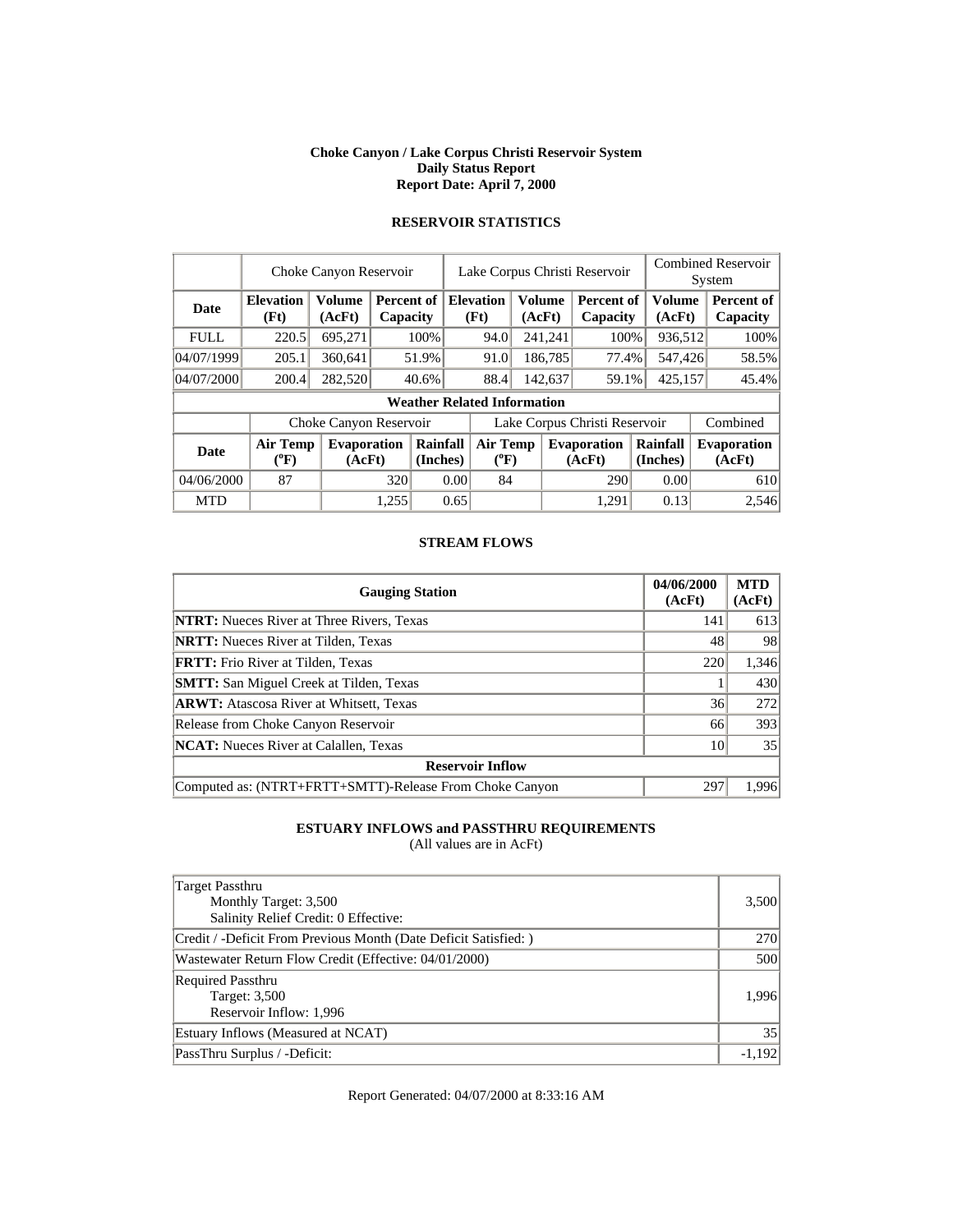#### **Choke Canyon / Lake Corpus Christi Reservoir System Daily Status Report Report Date: April 8, 2000**

| <b>RESERVOIR STATISTICS</b> |
|-----------------------------|
|                             |

|             | Choke Canyon Reservoir   | Lake Corpus Christi Reservoir |       |                               |                               |                                    |         | <b>Combined Reservoir</b><br>System |                               |  |                         |  |                              |  |
|-------------|--------------------------|-------------------------------|-------|-------------------------------|-------------------------------|------------------------------------|---------|-------------------------------------|-------------------------------|--|-------------------------|--|------------------------------|--|
| <b>Date</b> | <b>Elevation</b><br>(Ft) | Volume<br>(AcFt)              |       | <b>Percent of</b><br>Capacity |                               | <b>Elevation</b><br>(Ft)           |         | <b>Volume</b><br>(AcFt)             | <b>Percent of</b><br>Capacity |  | <b>Volume</b><br>(AcFt) |  | Percent of<br>Capacity       |  |
| <b>FULL</b> | 220.5                    | 695,271                       |       | 100%                          |                               | 94.0                               |         | 241,241                             | 100%                          |  | 936,512                 |  | 100%                         |  |
| 04/08/1999  | 205.1                    | 360,114                       |       | 51.8%                         |                               | 91.0                               |         | 186,263                             | 77.2%                         |  | 546,377                 |  | 58.3%                        |  |
| 04/08/2000  | 200.3                    | 282,062                       |       | 40.6%                         |                               | 88.3                               | 142,325 |                                     | 59.0%                         |  | 424.387                 |  | 45.3%                        |  |
|             |                          |                               |       |                               |                               | <b>Weather Related Information</b> |         |                                     |                               |  |                         |  |                              |  |
|             |                          | Choke Canyon Reservoir        |       |                               | Lake Corpus Christi Reservoir |                                    |         |                                     |                               |  |                         |  | Combined                     |  |
| <b>Date</b> | Air Temp<br>(°F)         | <b>Evaporation</b><br>(AcFt)  |       | Rainfall<br>(Inches)          |                               | <b>Air Temp</b><br>$(^{0}F)$       |         |                                     | <b>Evaporation</b><br>(AcFt)  |  | Rainfall<br>(Inches)    |  | <b>Evaporation</b><br>(AcFt) |  |
| 04/07/2000  | 92                       |                               | 329   | 0.00                          |                               |                                    | 93      |                                     | 326                           |  | 0.02                    |  | 655                          |  |
| <b>MTD</b>  |                          |                               | 1.584 |                               | 0.65                          |                                    |         |                                     | 1.617                         |  | 0.15                    |  | 3.201                        |  |

#### **STREAM FLOWS**

| <b>Gauging Station</b>                                  | 04/07/2000<br>(AcFt) | <b>MTD</b><br>(AcFt) |
|---------------------------------------------------------|----------------------|----------------------|
| <b>NTRT:</b> Nueces River at Three Rivers, Texas        | 147                  | 760                  |
| <b>NRTT:</b> Nueces River at Tilden, Texas              | 28                   | 126                  |
| <b>FRTT:</b> Frio River at Tilden, Texas                | 107                  | 1,453                |
| <b>SMTT:</b> San Miguel Creek at Tilden, Texas          |                      | 430                  |
| <b>ARWT:</b> Atascosa River at Whitsett, Texas          | 22                   | 294                  |
| Release from Choke Canyon Reservoir                     | 66                   | 459                  |
| <b>NCAT:</b> Nueces River at Calallen, Texas            |                      | 35                   |
| <b>Reservoir Inflow</b>                                 |                      |                      |
| Computed as: (NTRT+FRTT+SMTT)-Release From Choke Canyon | 189                  | 2.185                |

# **ESTUARY INFLOWS and PASSTHRU REQUIREMENTS**

(All values are in AcFt)

| <b>Target Passthru</b><br>Monthly Target: 3,500<br>Salinity Relief Credit: 0 Effective: | 3,500    |
|-----------------------------------------------------------------------------------------|----------|
| Credit / -Deficit From Previous Month (Date Deficit Satisfied:)                         | 270      |
| Wastewater Return Flow Credit (Effective: 04/01/2000)                                   | 500      |
| <b>Required Passthru</b><br>Target: 3,500<br>Reservoir Inflow: 2,185                    | 2.185    |
| Estuary Inflows (Measured at NCAT)                                                      | 35       |
| PassThru Surplus / -Deficit:                                                            | $-1,380$ |

Report Generated: 04/08/2000 at 8:49:18 AM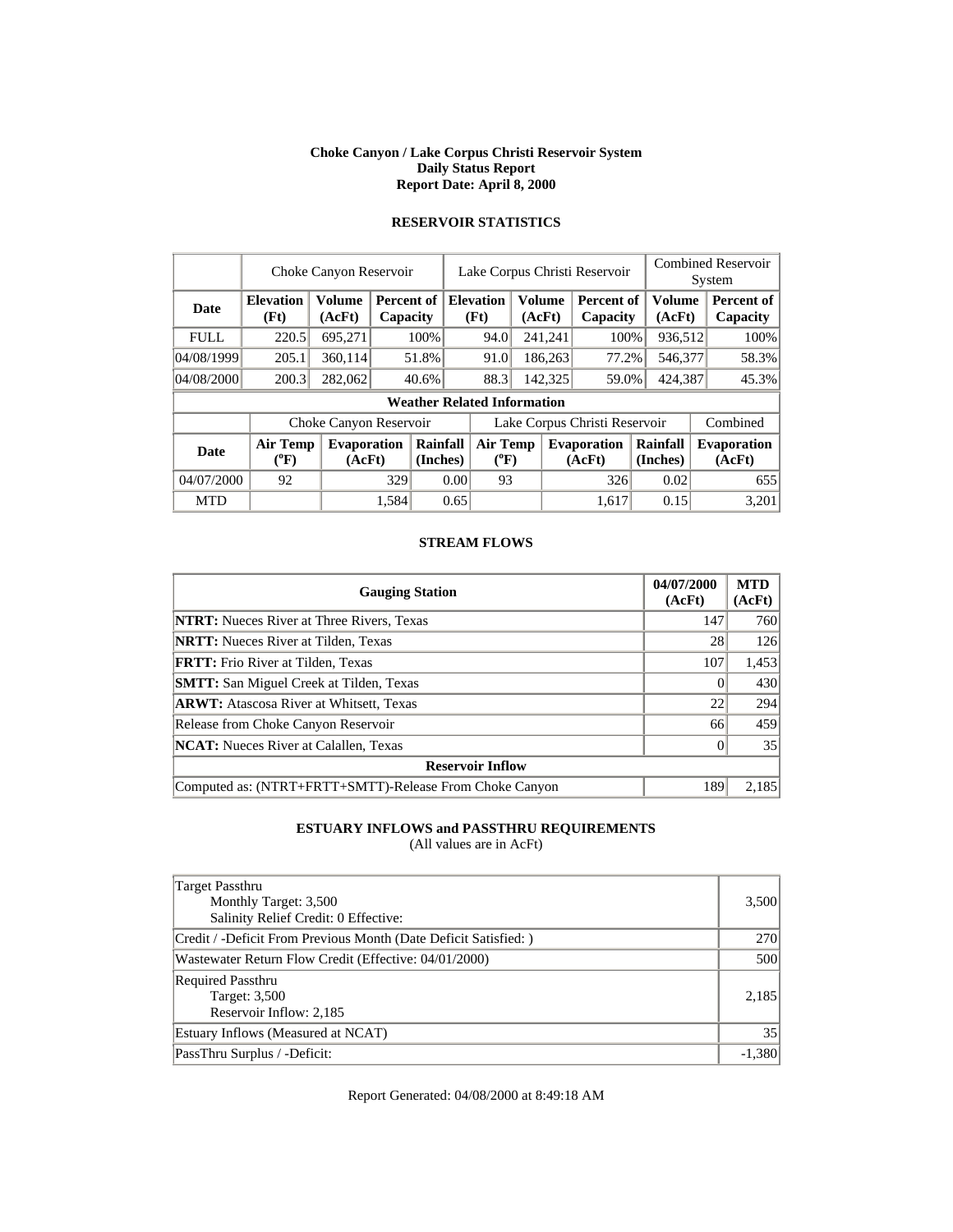#### **Choke Canyon / Lake Corpus Christi Reservoir System Daily Status Report Report Date: April 9, 2000**

|             | Choke Canyon Reservoir   |                              |       |                        |                               | Lake Corpus Christi Reservoir      |        |               |                               |                         |  | <b>Combined Reservoir</b><br>System |  |  |
|-------------|--------------------------|------------------------------|-------|------------------------|-------------------------------|------------------------------------|--------|---------------|-------------------------------|-------------------------|--|-------------------------------------|--|--|
| <b>Date</b> | <b>Elevation</b><br>(Ft) | Volume<br>(AcFt)             |       | Percent of<br>Capacity |                               | <b>Elevation</b><br>(Ft)           | (AcFt) | <b>Volume</b> | <b>Percent of</b><br>Capacity | <b>Volume</b><br>(AcFt) |  | Percent of<br><b>Capacity</b>       |  |  |
| <b>FULL</b> | 220.5                    | 695,271                      |       | 100%                   |                               | 94.0                               |        | 241,241       | 100%                          | 936,512                 |  | $100\%$                             |  |  |
| 04/09/1999  | 205.1                    | 359,938                      |       | 51.8%                  |                               | 91.0                               |        | 186,611       | 77.4%                         | 546,549                 |  | 58.4%                               |  |  |
| 04/09/2000  | 200.4                    | 282,368                      |       | 40.6%                  |                               | 88.3                               |        | 141.703       | 58.7%                         | 424,071                 |  | 45.3%                               |  |  |
|             |                          |                              |       |                        |                               | <b>Weather Related Information</b> |        |               |                               |                         |  |                                     |  |  |
|             |                          | Choke Canyon Reservoir       |       |                        | Lake Corpus Christi Reservoir |                                    |        |               |                               |                         |  | Combined                            |  |  |
| <b>Date</b> | Air Temp<br>$(^{0}F)$    | <b>Evaporation</b><br>(AcFt) |       | Rainfall<br>(Inches)   |                               | <b>Air Temp</b><br>$(^{0}F)$       |        |               | <b>Evaporation</b><br>(AcFt)  | Rainfall<br>(Inches)    |  | <b>Evaporation</b><br>(AcFt)        |  |  |
| 04/08/2000  | 74                       |                              |       | 0.00<br>356            |                               | 73                                 |        |               | 398                           | 0.00                    |  | 754                                 |  |  |
| <b>MTD</b>  |                          |                              | 1.940 |                        | 0.65                          |                                    |        |               | 2.015                         | 0.15                    |  | 3.955                               |  |  |

# **RESERVOIR STATISTICS**

#### **STREAM FLOWS**

| <b>Gauging Station</b>                                  | 04/08/2000<br>(AcFt) | <b>MTD</b><br>(AcFt) |
|---------------------------------------------------------|----------------------|----------------------|
| <b>NTRT:</b> Nueces River at Three Rivers, Texas        | 135                  | 895                  |
| <b>NRTT:</b> Nueces River at Tilden, Texas              | 12                   | 138                  |
| <b>FRTT:</b> Frio River at Tilden, Texas                | 66                   | 1,519                |
| <b>SMTT:</b> San Miguel Creek at Tilden, Texas          |                      | 430                  |
| <b>ARWT:</b> Atascosa River at Whitsett, Texas          | 19                   | 314                  |
| Release from Choke Canyon Reservoir                     | 66                   | 524                  |
| <b>NCAT:</b> Nueces River at Calallen, Texas            |                      | 35                   |
| <b>Reservoir Inflow</b>                                 |                      |                      |
| Computed as: (NTRT+FRTT+SMTT)-Release From Choke Canyon | 135                  | 2,320                |

# **ESTUARY INFLOWS and PASSTHRU REQUIREMENTS**

(All values are in AcFt)

| Target Passthru<br>Monthly Target: 3,500<br>Salinity Relief Credit: 0 Effective: | 3,500    |
|----------------------------------------------------------------------------------|----------|
| Credit / -Deficit From Previous Month (Date Deficit Satisfied:)                  | 270      |
| Wastewater Return Flow Credit (Effective: 04/01/2000)                            | 500      |
| <b>Required Passthru</b><br>Target: 3,500<br>Reservoir Inflow: 2,320             | 2.320    |
| Estuary Inflows (Measured at NCAT)                                               | 35       |
| PassThru Surplus / -Deficit:                                                     | $-1,515$ |

Report Generated: 04/09/2000 at 8:37:16 AM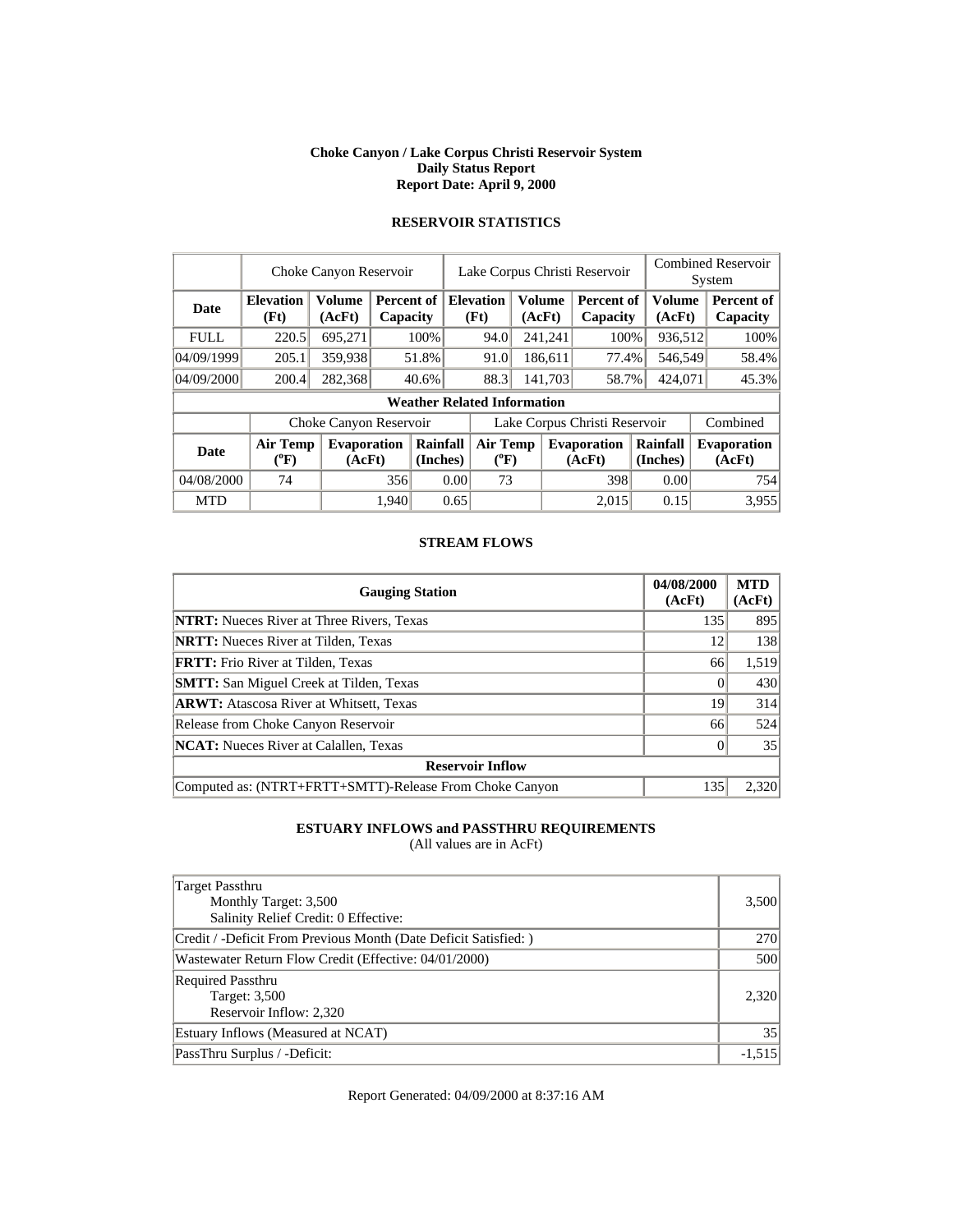#### **Choke Canyon / Lake Corpus Christi Reservoir System Daily Status Report Report Date: April 10, 2000**

|             | Choke Canyon Reservoir   | Lake Corpus Christi Reservoir |       |                        |                               |                                    |         |                         |                               | <b>Combined Reservoir</b><br>System |                  |  |                              |
|-------------|--------------------------|-------------------------------|-------|------------------------|-------------------------------|------------------------------------|---------|-------------------------|-------------------------------|-------------------------------------|------------------|--|------------------------------|
| Date        | <b>Elevation</b><br>(Ft) | <b>Volume</b><br>(AcFt)       |       | Percent of<br>Capacity |                               | <b>Elevation</b><br>(Ft)           |         | <b>Volume</b><br>(AcFt) | <b>Percent of</b><br>Capacity |                                     | Volume<br>(AcFt) |  | Percent of<br>Capacity       |
| <b>FULL</b> | 220.5                    | 695,271                       |       | 100%                   |                               | 94.0                               |         | 241,241                 | 100%                          |                                     | 936,512          |  | 100%                         |
| 04/10/1999  | 205.1                    | 359,938                       |       | 51.8%                  |                               | 91.0                               |         | 186,437                 | 77.3%                         |                                     | 546,375          |  | 58.3%                        |
| 04/10/2000  | 200.3                    | 282,215                       |       | 40.6%                  |                               | 88.3                               | 141,238 |                         | 58.5%                         | 423,453                             |                  |  | 45.2%                        |
|             |                          |                               |       |                        |                               | <b>Weather Related Information</b> |         |                         |                               |                                     |                  |  |                              |
|             |                          | Choke Canyon Reservoir        |       |                        | Lake Corpus Christi Reservoir |                                    |         |                         |                               |                                     |                  |  | Combined                     |
| <b>Date</b> | Air Temp<br>$(^{0}F)$    | <b>Evaporation</b><br>(AcFt)  |       | Rainfall<br>(Inches)   |                               | <b>Air Temp</b><br>$(^{0}F)$       |         |                         | <b>Evaporation</b><br>(AcFt)  | Rainfall<br>(Inches)                |                  |  | <b>Evaporation</b><br>(AcFt) |
| 04/09/2000  | 78                       |                               | 267   | 0.00                   |                               | 76                                 |         |                         | 253                           |                                     | 0.00             |  | 520                          |
| <b>MTD</b>  |                          |                               | 2.207 |                        | 0.65                          |                                    |         |                         | 2.268                         |                                     | 0.15             |  | 4.475                        |

# **RESERVOIR STATISTICS**

#### **STREAM FLOWS**

| <b>Gauging Station</b>                                  | 04/09/2000<br>(AcFt) | <b>MTD</b><br>(AcFt) |
|---------------------------------------------------------|----------------------|----------------------|
| <b>NTRT:</b> Nueces River at Three Rivers, Texas        | 111                  | 1,006                |
| <b>NRTT:</b> Nueces River at Tilden, Texas              | 17                   | 155                  |
| <b>FRTT:</b> Frio River at Tilden, Texas                | 44                   | 1,562                |
| <b>SMTT:</b> San Miguel Creek at Tilden, Texas          |                      | 430                  |
| <b>ARWT:</b> Atascosa River at Whitsett, Texas          | 15                   | 329                  |
| Release from Choke Canyon Reservoir                     | 66                   | 590                  |
| <b>NCAT:</b> Nueces River at Calallen, Texas            |                      | 35                   |
| <b>Reservoir Inflow</b>                                 |                      |                      |
| Computed as: (NTRT+FRTT+SMTT)-Release From Choke Canyon | 89                   | 2.409                |

# **ESTUARY INFLOWS and PASSTHRU REQUIREMENTS**

(All values are in AcFt)

| Target Passthru<br>Monthly Target: 3,500<br>Salinity Relief Credit: 0 Effective: | 3,500    |
|----------------------------------------------------------------------------------|----------|
| Credit / -Deficit From Previous Month (Date Deficit Satisfied:)                  | 270      |
| Wastewater Return Flow Credit (Effective: 04/01/2000)                            | 500      |
| <b>Required Passthru</b><br>Target: 3,500<br>Reservoir Inflow: 2,409             | 2.409    |
| Estuary Inflows (Measured at NCAT)                                               | 35       |
| PassThru Surplus / -Deficit:                                                     | $-1,605$ |

Report Generated: 04/10/2000 at 8:26:50 AM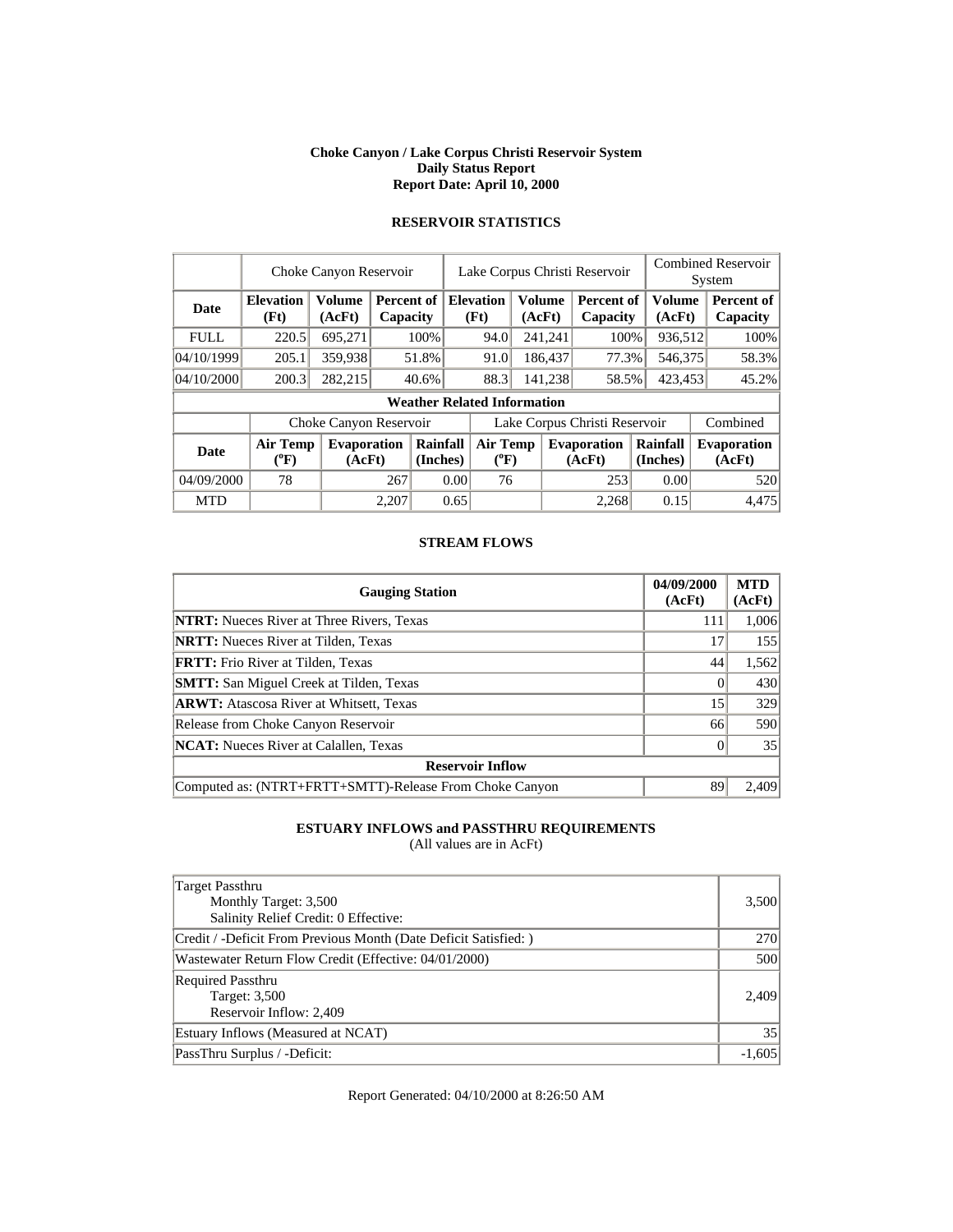#### **Choke Canyon / Lake Corpus Christi Reservoir System Daily Status Report Report Date: April 11, 2000**

|             | Choke Canyon Reservoir   | Lake Corpus Christi Reservoir |       |                        |                               |                                    |         | <b>Combined Reservoir</b><br>System |                        |                      |                         |          |                               |
|-------------|--------------------------|-------------------------------|-------|------------------------|-------------------------------|------------------------------------|---------|-------------------------------------|------------------------|----------------------|-------------------------|----------|-------------------------------|
| <b>Date</b> | <b>Elevation</b><br>(Ft) | <b>Volume</b><br>(AcFt)       |       | Percent of<br>Capacity |                               | <b>Elevation</b><br>(Ft)           |         | <b>Volume</b><br>(AcFt)             | Percent of<br>Capacity |                      | <b>Volume</b><br>(AcFt) |          | <b>Percent of</b><br>Capacity |
| <b>FULL</b> | 220.5                    | 695,271                       |       | 100%                   |                               | 94.0                               |         | 241,241                             | 100%                   |                      | 936,512                 |          | 100%                          |
| 04/11/1999  | 205.1                    | 359,938                       |       | 51.8%                  |                               | 91.0                               |         | 186,437                             | 77.3%                  |                      | 546,375                 |          | 58.3%                         |
| 04/11/2000  | 200.3                    | 282,062                       |       | 40.6%                  |                               | 88.2                               | 140,773 |                                     | 58.4%                  |                      | 422,835                 |          | 45.1%                         |
|             |                          |                               |       |                        |                               | <b>Weather Related Information</b> |         |                                     |                        |                      |                         |          |                               |
|             |                          | Choke Canyon Reservoir        |       |                        | Lake Corpus Christi Reservoir |                                    |         |                                     |                        |                      |                         | Combined |                               |
| <b>Date</b> | <b>Air Temp</b><br>(°F)  | <b>Evaporation</b><br>(AcFt)  |       | Rainfall<br>(Inches)   |                               | <b>Air Temp</b><br>$(^{0}F)$       |         | <b>Evaporation</b><br>(AcFt)        |                        | Rainfall<br>(Inches) |                         |          | <b>Evaporation</b><br>(AcFt)  |
| 04/10/2000  | 82                       |                               | 231   | 0.00                   |                               | 80                                 |         |                                     | 180                    |                      | 0.00                    |          | 411                           |
| <b>MTD</b>  |                          |                               | 2.438 |                        | 0.65                          |                                    |         |                                     | 2.448                  |                      | 0.15                    |          | 4.886                         |

# **RESERVOIR STATISTICS**

#### **STREAM FLOWS**

| <b>Gauging Station</b>                                  | 04/10/2000<br>(AcFt) | <b>MTD</b><br>(AcFt) |
|---------------------------------------------------------|----------------------|----------------------|
| <b>NTRT:</b> Nueces River at Three Rivers, Texas        | 95                   | 1,102                |
| <b>NRTT:</b> Nueces River at Tilden, Texas              | 32                   | 187                  |
| <b>FRTT:</b> Frio River at Tilden, Texas                | 32                   | 1,594                |
| <b>SMTT:</b> San Miguel Creek at Tilden, Texas          |                      | 430                  |
| <b>ARWT:</b> Atascosa River at Whitsett, Texas          | 11                   | 340                  |
| Release from Choke Canyon Reservoir                     | 66                   | 655                  |
| <b>NCAT:</b> Nueces River at Calallen, Texas            |                      | 37                   |
| <b>Reservoir Inflow</b>                                 |                      |                      |
| Computed as: (NTRT+FRTT+SMTT)-Release From Choke Canyon | 62                   | 2.471                |

# **ESTUARY INFLOWS and PASSTHRU REQUIREMENTS**

(All values are in AcFt)

| <b>Target Passthru</b><br>Monthly Target: 3,500<br>Salinity Relief Credit: 0 Effective: | 3,500    |
|-----------------------------------------------------------------------------------------|----------|
| Credit / -Deficit From Previous Month (Date Deficit Satisfied:)                         | 270      |
| Wastewater Return Flow Credit (Effective: 04/01/2000)                                   | 500      |
| <b>Required Passthru</b><br>Target: 3,500<br>Reservoir Inflow: 2,471                    | 2.471    |
| Estuary Inflows (Measured at NCAT)                                                      | 37       |
| PassThru Surplus / -Deficit:                                                            | $-1,664$ |

Report Generated: 04/11/2000 at 8:34:56 AM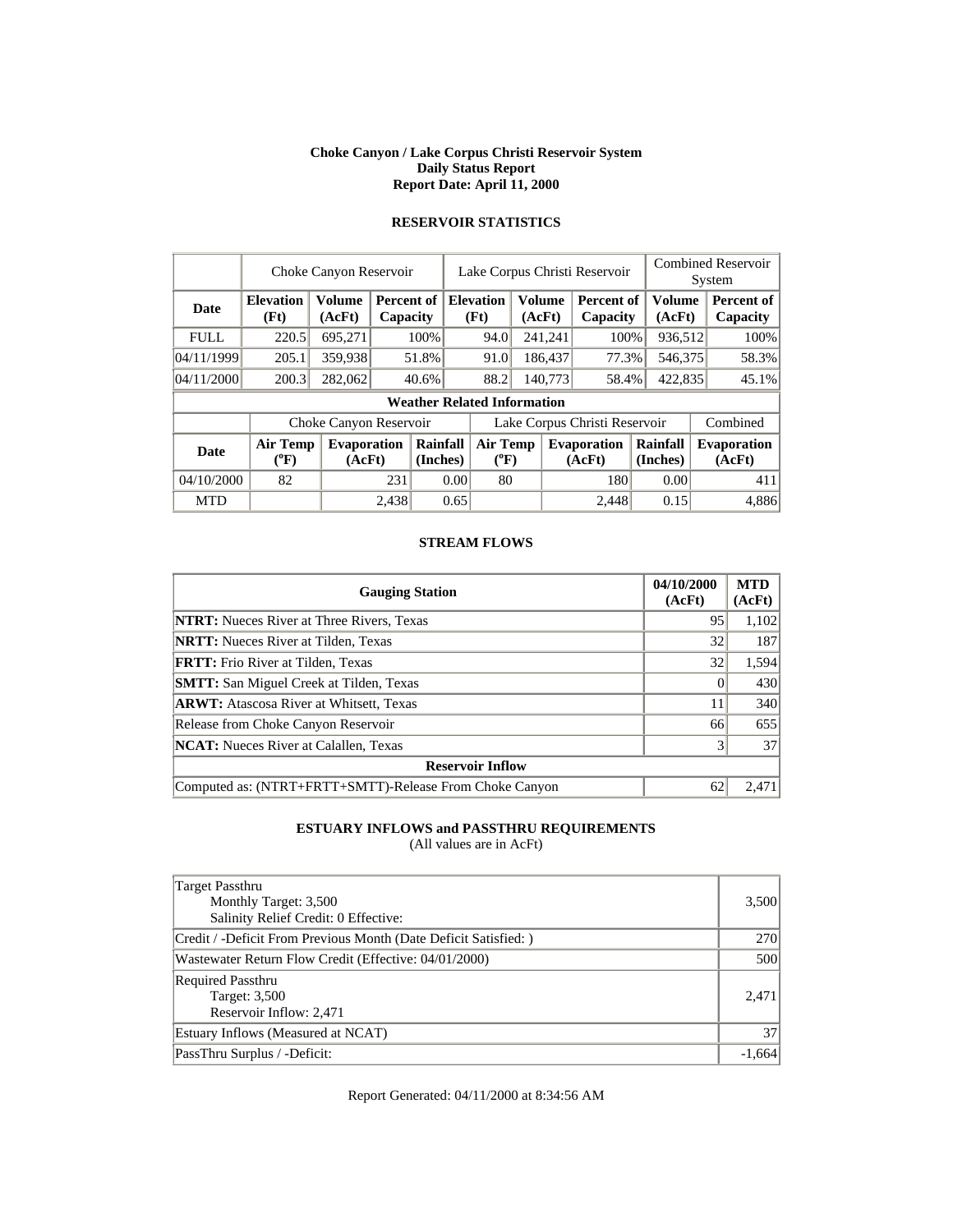#### **Choke Canyon / Lake Corpus Christi Reservoir System Daily Status Report Report Date: April 12, 2000**

|             | Choke Canyon Reservoir       | Lake Corpus Christi Reservoir |                        |                      |                               |                                    |  | <b>Combined Reservoir</b><br>System |                               |                      |                  |  |                              |
|-------------|------------------------------|-------------------------------|------------------------|----------------------|-------------------------------|------------------------------------|--|-------------------------------------|-------------------------------|----------------------|------------------|--|------------------------------|
| Date        | <b>Elevation</b><br>(Ft)     | <b>Volume</b><br>(AcFt)       | Percent of<br>Capacity |                      | <b>Elevation</b><br>(Ft)      |                                    |  | <b>Volume</b><br>(AcFt)             | <b>Percent of</b><br>Capacity |                      | Volume<br>(AcFt) |  | Percent of<br>Capacity       |
| <b>FULL</b> | 220.5                        | 695,271                       |                        | 100%                 |                               | 94.0                               |  | 241,241                             | 100%                          |                      | 936,512          |  | 100%                         |
| 04/12/1999  | 205.1                        | 359,938                       |                        | 51.8%                |                               | 91.0                               |  | 186,263                             | 77.2%                         |                      | 546,201          |  | 58.3%                        |
| 04/12/2000  | 200.3                        | 282,062                       |                        | 40.6%                |                               | 88.2<br>140,618                    |  |                                     | 58.3%                         | 422,680              |                  |  | 45.1%                        |
|             |                              |                               |                        |                      |                               | <b>Weather Related Information</b> |  |                                     |                               |                      |                  |  |                              |
|             |                              | Choke Canyon Reservoir        |                        |                      | Lake Corpus Christi Reservoir |                                    |  |                                     |                               |                      |                  |  | Combined                     |
| <b>Date</b> | <b>Air Temp</b><br>$(^{0}F)$ | <b>Evaporation</b><br>(AcFt)  |                        | Rainfall<br>(Inches) |                               | <b>Air Temp</b><br>$(^{0}F)$       |  |                                     | <b>Evaporation</b><br>(AcFt)  | Rainfall<br>(Inches) |                  |  | <b>Evaporation</b><br>(AcFt) |
| 04/11/2000  | 84                           |                               | 258                    |                      | 0.20                          | 82                                 |  |                                     | Pan overflow                  |                      | 0.51             |  | 257                          |
| <b>MTD</b>  |                              |                               | 2,696                  |                      | 0.85                          |                                    |  |                                     | 2.447                         |                      | 0.66             |  | 5,143                        |

# **RESERVOIR STATISTICS**

#### **STREAM FLOWS**

| <b>Gauging Station</b>                                  | 04/11/2000<br>(AcFt) | <b>MTD</b><br>(AcFt) |
|---------------------------------------------------------|----------------------|----------------------|
| <b>NTRT:</b> Nueces River at Three Rivers, Texas        | 95                   | 1,197                |
| <b>NRTT:</b> Nueces River at Tilden, Texas              | 22                   | 209                  |
| <b>FRTT:</b> Frio River at Tilden, Texas                | 24                   | 1,618                |
| <b>SMTT:</b> San Miguel Creek at Tilden, Texas          |                      | 430                  |
| <b>ARWT:</b> Atascosa River at Whitsett, Texas          | 8                    | 347                  |
| Release from Choke Canyon Reservoir                     | 66                   | 721                  |
| <b>NCAT:</b> Nueces River at Calallen, Texas            | 17                   | 54                   |
| <b>Reservoir Inflow</b>                                 |                      |                      |
| Computed as: (NTRT+FRTT+SMTT)-Release From Choke Canyon | 54                   |                      |

# **ESTUARY INFLOWS and PASSTHRU REQUIREMENTS**

(All values are in AcFt)

| <b>Target Passthru</b><br>Monthly Target: 3,500<br>Salinity Relief Credit: 0 Effective: | 3,500      |
|-----------------------------------------------------------------------------------------|------------|
| Credit / -Deficit From Previous Month (Date Deficit Satisfied:)                         | <b>270</b> |
| Wastewater Return Flow Credit (Effective: 04/01/2000)                                   | 500        |
| <b>Required Passthru</b><br>Target: 3,500<br>Reservoir Inflow: 2,524                    | 2.524      |
| Estuary Inflows (Measured at NCAT)                                                      | 54         |
| PassThru Surplus / -Deficit:                                                            | $-1,700$   |

Report Generated: 04/12/2000 at 8:58:30 AM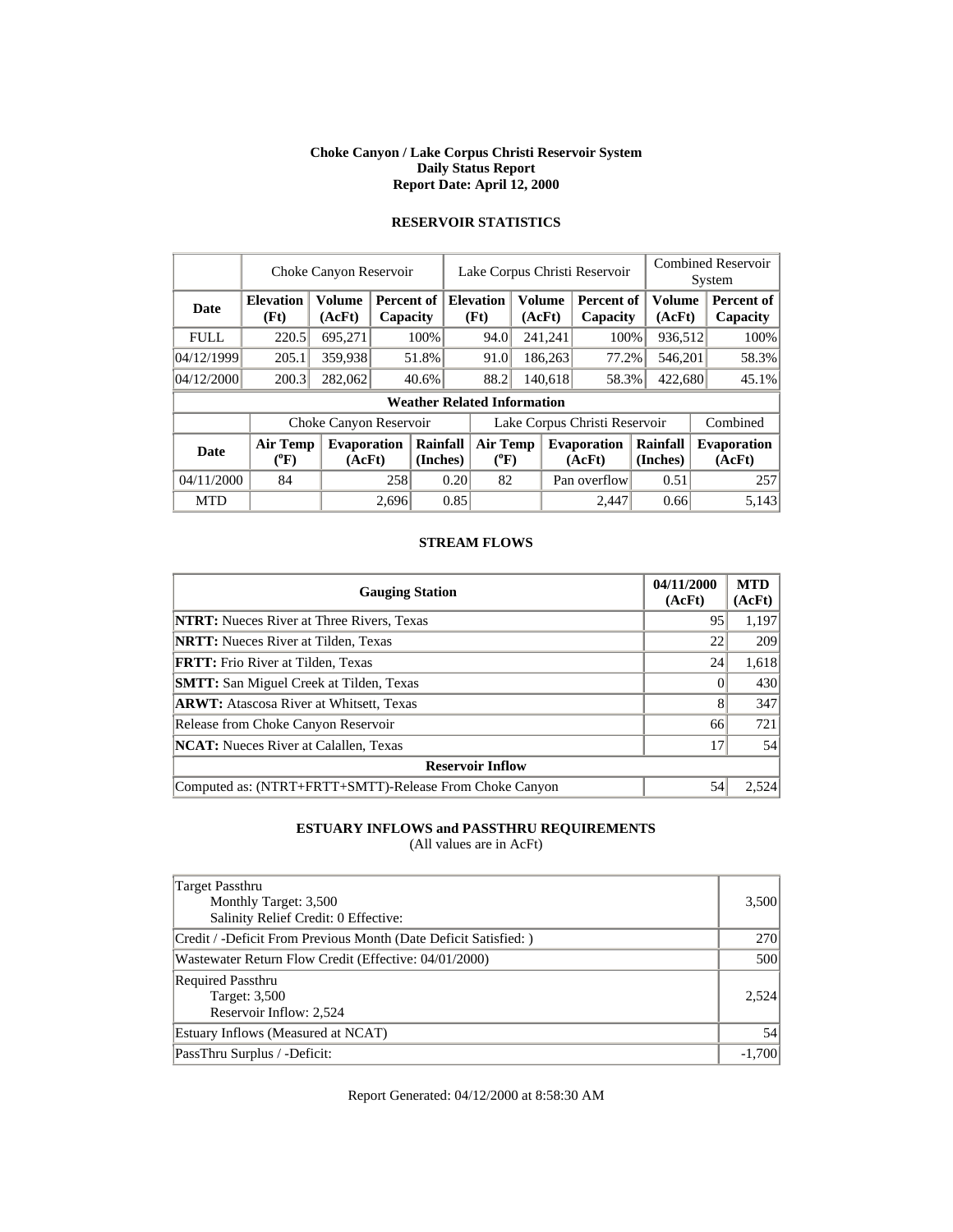#### **Choke Canyon / Lake Corpus Christi Reservoir System Daily Status Report Report Date: April 13, 2000**

|             | Choke Canyon Reservoir   | Lake Corpus Christi Reservoir |                        |                      |                               |                                                     |  |         |                              | <b>Combined Reservoir</b><br>System |                  |  |                              |
|-------------|--------------------------|-------------------------------|------------------------|----------------------|-------------------------------|-----------------------------------------------------|--|---------|------------------------------|-------------------------------------|------------------|--|------------------------------|
| Date        | <b>Elevation</b><br>(Ft) | <b>Volume</b><br>(AcFt)       | Percent of<br>Capacity |                      |                               | <b>Volume</b><br><b>Elevation</b><br>(Ft)<br>(AcFt) |  |         | Percent of<br>Capacity       |                                     | Volume<br>(AcFt) |  | Percent of<br>Capacity       |
| <b>FULL</b> | 220.5                    | 695,271                       |                        | 100%                 |                               | 94.0                                                |  | 241,241 | 100%                         |                                     | 936,512          |  | 100%                         |
| 04/13/1999  | 205.1                    | 359,587                       |                        | 51.7%                |                               | 91.0                                                |  | 186,263 | 77.2%                        |                                     | 545,850          |  | 58.3%                        |
| 04/13/2000  | 200.3                    | 281,910                       |                        | 40.5%                |                               | 88.3<br>140.928                                     |  |         | 58.4%                        | 422,838                             |                  |  | 45.2%                        |
|             |                          |                               |                        |                      |                               | <b>Weather Related Information</b>                  |  |         |                              |                                     |                  |  |                              |
|             |                          | Choke Canyon Reservoir        |                        |                      | Lake Corpus Christi Reservoir |                                                     |  |         |                              |                                     |                  |  | Combined                     |
| Date        | Air Temp<br>$(^{0}F)$    | <b>Evaporation</b><br>(AcFt)  |                        | Rainfall<br>(Inches) |                               | <b>Air Temp</b><br>$({}^0\mathrm{F})$               |  |         | <b>Evaporation</b><br>(AcFt) | Rainfall<br>(Inches)                |                  |  | <b>Evaporation</b><br>(AcFt) |
| 04/12/2000  | 74                       |                               | 107                    |                      | 0.00                          | 71                                                  |  |         | 90                           |                                     | 0.10             |  | 197                          |
| <b>MTD</b>  |                          |                               | 2,803                  |                      | 0.85                          |                                                     |  |         | 2.537                        |                                     | 0.76             |  | 5.340                        |

# **RESERVOIR STATISTICS**

#### **STREAM FLOWS**

| <b>Gauging Station</b>                                  | 04/12/2000<br>(AcFt) | <b>MTD</b><br>(AcFt) |
|---------------------------------------------------------|----------------------|----------------------|
| <b>NTRT:</b> Nueces River at Three Rivers, Texas        | 93                   | 1,290                |
| <b>NRTT:</b> Nueces River at Tilden, Texas              | 17                   | 226                  |
| <b>FRTT:</b> Frio River at Tilden, Texas                | 20                   | 1,638                |
| <b>SMTT:</b> San Miguel Creek at Tilden, Texas          |                      | 430                  |
| <b>ARWT:</b> Atascosa River at Whitsett, Texas          | 8                    | 355                  |
| Release from Choke Canyon Reservoir                     | 66                   | 786                  |
| <b>NCAT:</b> Nueces River at Calallen, Texas            | 44                   | 98                   |
| <b>Reservoir Inflow</b>                                 |                      |                      |
| Computed as: (NTRT+FRTT+SMTT)-Release From Choke Canyon | 48                   | 2.572                |

# **ESTUARY INFLOWS and PASSTHRU REQUIREMENTS**

(All values are in AcFt)

| <b>Target Passthru</b><br>Monthly Target: 3,500<br>Salinity Relief Credit: 0 Effective: | 3,500      |
|-----------------------------------------------------------------------------------------|------------|
| Credit / -Deficit From Previous Month (Date Deficit Satisfied:)                         | <b>270</b> |
| Wastewater Return Flow Credit (Effective: 04/01/2000)                                   | 500        |
| <b>Required Passthru</b><br>Target: 3,500<br>Reservoir Inflow: 2,572                    | 2.572      |
| Estuary Inflows (Measured at NCAT)                                                      | 98         |
| PassThru Surplus / -Deficit:                                                            | $-1.704$   |

Report Generated: 04/13/2000 at 11:28:51 AM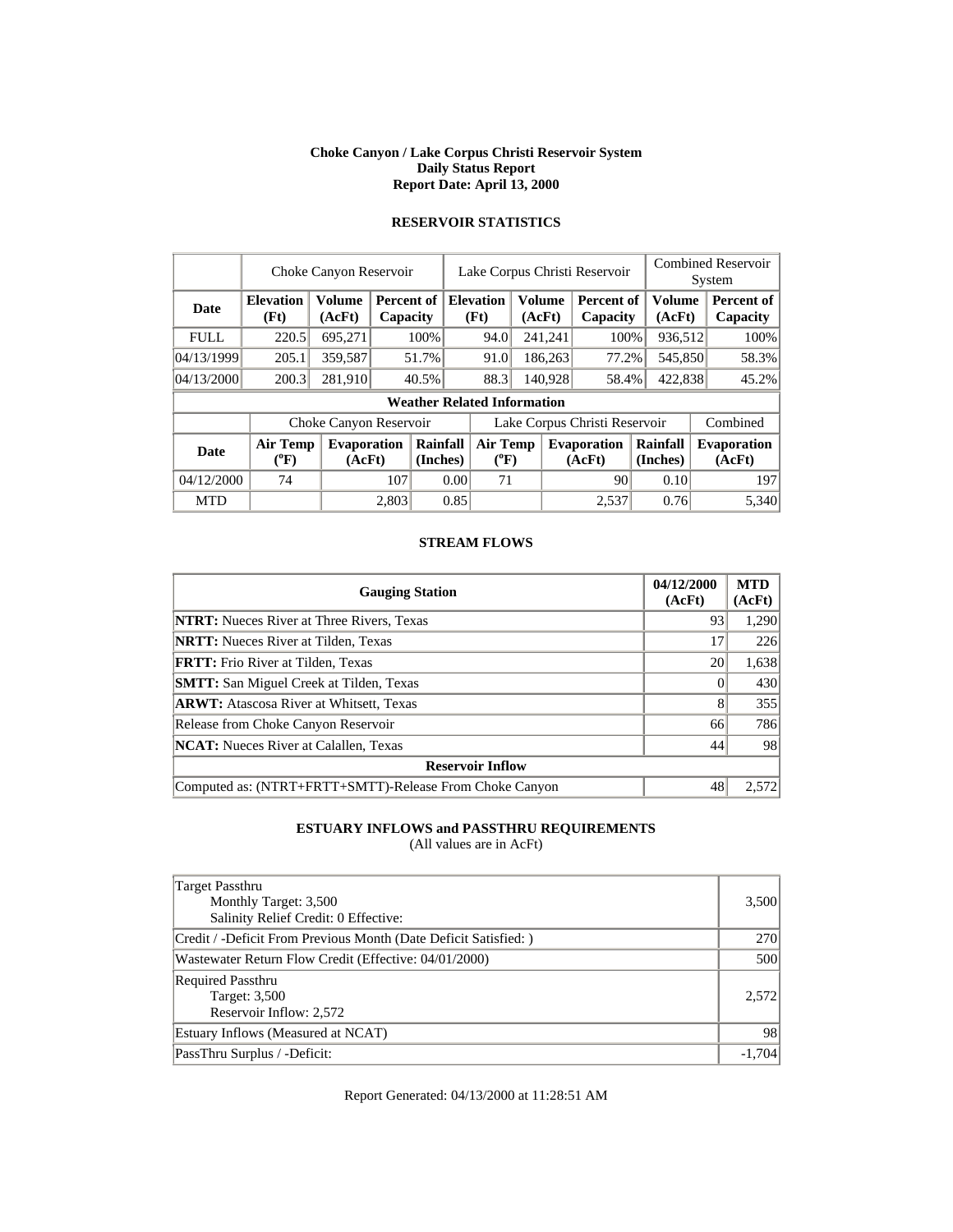#### **Choke Canyon / Lake Corpus Christi Reservoir System Daily Status Report Report Date: April 14, 2000**

|             | Choke Canyon Reservoir     |                              | Lake Corpus Christi Reservoir |                      |                                    |  | <b>Combined Reservoir</b><br>System |                               |                      |  |                              |
|-------------|----------------------------|------------------------------|-------------------------------|----------------------|------------------------------------|--|-------------------------------------|-------------------------------|----------------------|--|------------------------------|
| Date        | <b>Elevation</b><br>(Ft)   | <b>Volume</b><br>(AcFt)      | Percent of<br>Capacity        |                      | <b>Elevation</b><br>(Ft)           |  | Volume<br>(AcFt)                    | <b>Percent of</b><br>Capacity | Volume<br>(AcFt)     |  | Percent of<br>Capacity       |
| <b>FULL</b> | 220.5                      | 695,271                      |                               | 100%                 | 94.0                               |  | 241,241                             | 100%                          | 936,512              |  | 100%                         |
| 04/14/1999  | 205.0                      | 359,236                      |                               | 51.7%                | 91.0                               |  | 186,263                             | 77.2%                         | 545,499              |  | 58.2%                        |
| 04/14/2000  | 200.3                      | 281,605                      |                               | 40.5%                | 88.2                               |  | 140,463                             | 58.2%                         | 422,068              |  | 45.1%                        |
|             |                            |                              |                               |                      | <b>Weather Related Information</b> |  |                                     |                               |                      |  |                              |
|             |                            | Choke Canyon Reservoir       |                               |                      | Lake Corpus Christi Reservoir      |  |                                     |                               |                      |  | Combined                     |
| <b>Date</b> | <b>Air Temp</b><br>$(^oF)$ | <b>Evaporation</b><br>(AcFt) |                               | Rainfall<br>(Inches) | Air Temp<br>$(^{0}F)$              |  | <b>Evaporation</b><br>(AcFt)        |                               | Rainfall<br>(Inches) |  | <b>Evaporation</b><br>(AcFt) |
| 04/13/2000  | 81                         |                              | 186                           |                      | 77<br>0.00                         |  |                                     | 171                           | 0.00                 |  | 357                          |
| <b>MTD</b>  |                            |                              | 2.989                         |                      | 0.85                               |  |                                     | 2,708                         | 0.76                 |  | 5,697                        |

# **RESERVOIR STATISTICS**

#### **STREAM FLOWS**

| <b>Gauging Station</b>                                  | 04/13/2000<br>(AcFt) | <b>MTD</b><br>(AcFt) |
|---------------------------------------------------------|----------------------|----------------------|
| <b>NTRT:</b> Nueces River at Three Rivers, Texas        | 87                   | 1,378                |
| <b>NRTT:</b> Nueces River at Tilden, Texas              | 13                   | 238                  |
| <b>FRTT:</b> Frio River at Tilden, Texas                | 22                   | 1,659                |
| <b>SMTT:</b> San Miguel Creek at Tilden, Texas          |                      | 430                  |
| <b>ARWT:</b> Atascosa River at Whitsett, Texas          |                      | 361                  |
| Release from Choke Canyon Reservoir                     | 66                   | 852                  |
| <b>NCAT:</b> Nueces River at Calallen, Texas            | 64                   | 162                  |
| <b>Reservoir Inflow</b>                                 |                      |                      |
| Computed as: (NTRT+FRTT+SMTT)-Release From Choke Canyon | 44                   | 2.616                |

# **ESTUARY INFLOWS and PASSTHRU REQUIREMENTS**

(All values are in AcFt)

| Target Passthru<br>Monthly Target: 3,500<br>Salinity Relief Credit: 0 Effective: | 3,500      |
|----------------------------------------------------------------------------------|------------|
| Credit / -Deficit From Previous Month (Date Deficit Satisfied:)                  | <b>270</b> |
| Wastewater Return Flow Credit (Effective: 04/01/2000)                            | 500        |
| <b>Required Passthru</b><br>Target: 3,500<br>Reservoir Inflow: 2,616             | 2,616      |
| Estuary Inflows (Measured at NCAT)                                               | 162        |
| PassThru Surplus / -Deficit:                                                     | $-1,684$   |

Report Generated: 04/14/2000 at 8:54:30 AM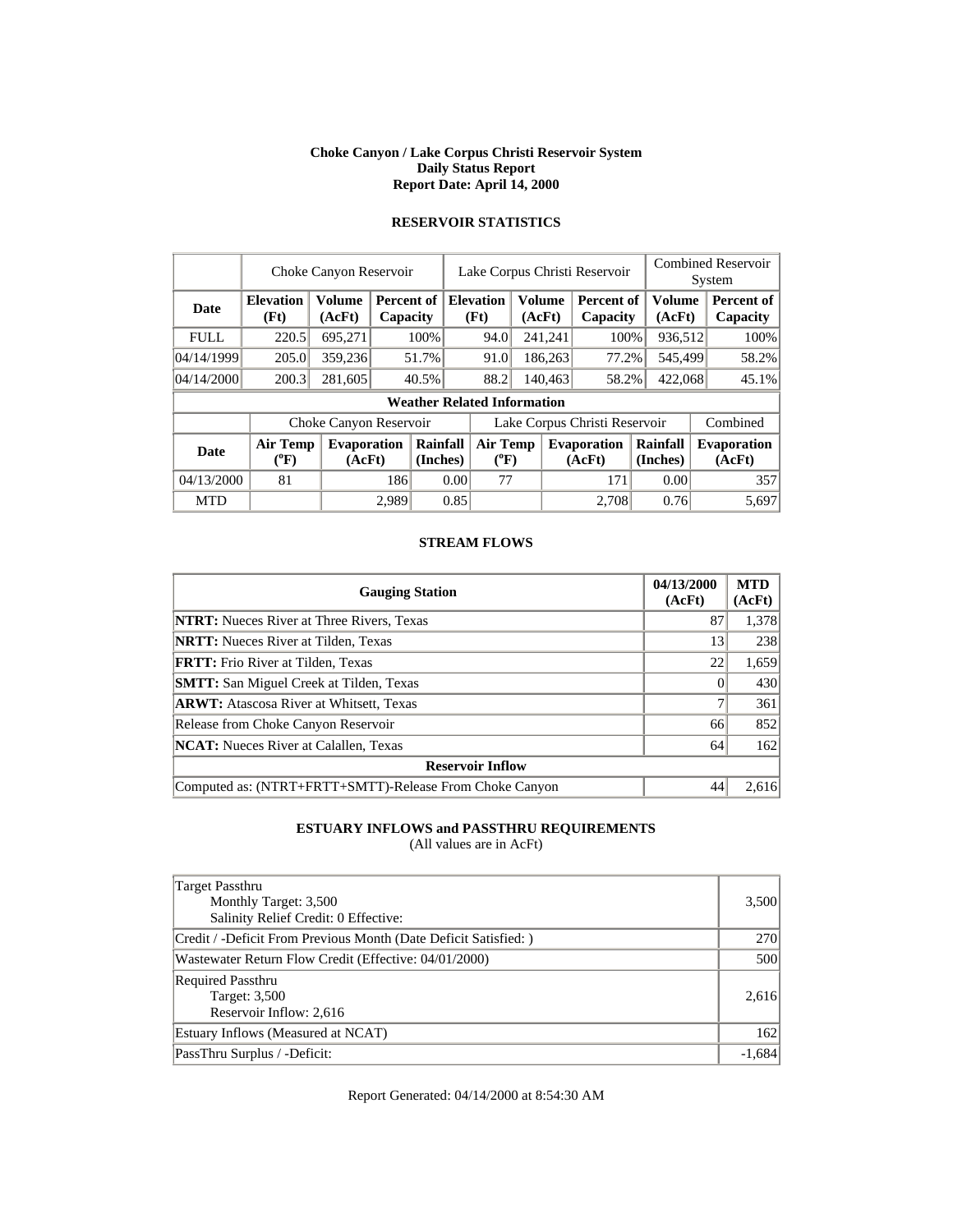#### **Choke Canyon / Lake Corpus Christi Reservoir System Daily Status Report Report Date: April 15, 2000**

|             | Choke Canyon Reservoir       | Lake Corpus Christi Reservoir |       |                        |                               |                                                     |                              | <b>Combined Reservoir</b><br>System |                               |         |                      |  |                              |
|-------------|------------------------------|-------------------------------|-------|------------------------|-------------------------------|-----------------------------------------------------|------------------------------|-------------------------------------|-------------------------------|---------|----------------------|--|------------------------------|
| Date        | <b>Elevation</b><br>(Ft)     | <b>Volume</b><br>(AcFt)       |       | Percent of<br>Capacity |                               | <b>Volume</b><br><b>Elevation</b><br>(Ft)<br>(AcFt) |                              |                                     | <b>Percent of</b><br>Capacity |         | Volume<br>(AcFt)     |  | Percent of<br>Capacity       |
| <b>FULL</b> | 220.5                        | 695,271                       |       | 100%                   |                               | 94.0                                                |                              | 241,241                             | 100%                          |         | 936,512              |  | 100%                         |
| 04/15/1999  | 205.0                        | 359,236                       |       | 51.7%                  |                               | 91.0                                                |                              | 186,263                             | 77.2%                         |         | 545,499              |  | 58.2%                        |
| 04/15/2000  | 200.3                        | 281,453                       |       | 40.5%                  |                               | 88.2                                                |                              | 140,463<br>58.2%                    |                               | 421,916 |                      |  | 45.1%                        |
|             |                              |                               |       |                        |                               | <b>Weather Related Information</b>                  |                              |                                     |                               |         |                      |  |                              |
|             |                              | Choke Canyon Reservoir        |       |                        | Lake Corpus Christi Reservoir |                                                     |                              |                                     |                               |         |                      |  | Combined                     |
| <b>Date</b> | <b>Air Temp</b><br>$(^{0}F)$ | <b>Evaporation</b><br>(AcFt)  |       | Rainfall<br>(Inches)   |                               |                                                     | <b>Air Temp</b><br>$(^{0}F)$ |                                     | <b>Evaporation</b><br>(AcFt)  |         | Rainfall<br>(Inches) |  | <b>Evaporation</b><br>(AcFt) |
| 04/14/2000  | 83                           |                               |       | 0.00<br>213            |                               | 81                                                  |                              |                                     | 234                           |         | 0.00                 |  | 447                          |
| <b>MTD</b>  |                              |                               | 3,202 |                        | 0.85                          |                                                     |                              |                                     | 2.942                         |         | 0.76                 |  | 6,144                        |

# **RESERVOIR STATISTICS**

#### **STREAM FLOWS**

| <b>Gauging Station</b>                                  | 04/14/2000<br>(AcFt) | <b>MTD</b><br>(AcFt) |
|---------------------------------------------------------|----------------------|----------------------|
| <b>NTRT:</b> Nueces River at Three Rivers, Texas        | 81                   | 1,459                |
| <b>NRTT:</b> Nueces River at Tilden, Texas              | 12                   | 250                  |
| <b>FRTT:</b> Frio River at Tilden, Texas                | 20                   | 1,679                |
| <b>SMTT:</b> San Miguel Creek at Tilden, Texas          |                      | 430                  |
| <b>ARWT:</b> Atascosa River at Whitsett, Texas          |                      | 368                  |
| Release from Choke Canyon Reservoir                     | 66                   | 917                  |
| <b>NCAT:</b> Nueces River at Calallen, Texas            | 52                   | 213                  |
| <b>Reservoir Inflow</b>                                 |                      |                      |
| Computed as: (NTRT+FRTT+SMTT)-Release From Choke Canyon | 36                   | 2.651                |

# **ESTUARY INFLOWS and PASSTHRU REQUIREMENTS**

(All values are in AcFt)

| Target Passthru<br>Monthly Target: 3,500<br>Salinity Relief Credit: 0 Effective: | 3,500      |
|----------------------------------------------------------------------------------|------------|
| Credit / -Deficit From Previous Month (Date Deficit Satisfied:)                  | <b>270</b> |
| Wastewater Return Flow Credit (Effective: 04/01/2000)                            | 500        |
| <b>Required Passthru</b><br>Target: 3,500<br>Reservoir Inflow: 2,651             | 2,651      |
| Estuary Inflows (Measured at NCAT)                                               | 213        |
| PassThru Surplus / -Deficit:                                                     | $-1,668$   |

Report Generated: 04/15/2000 at 9:33:27 AM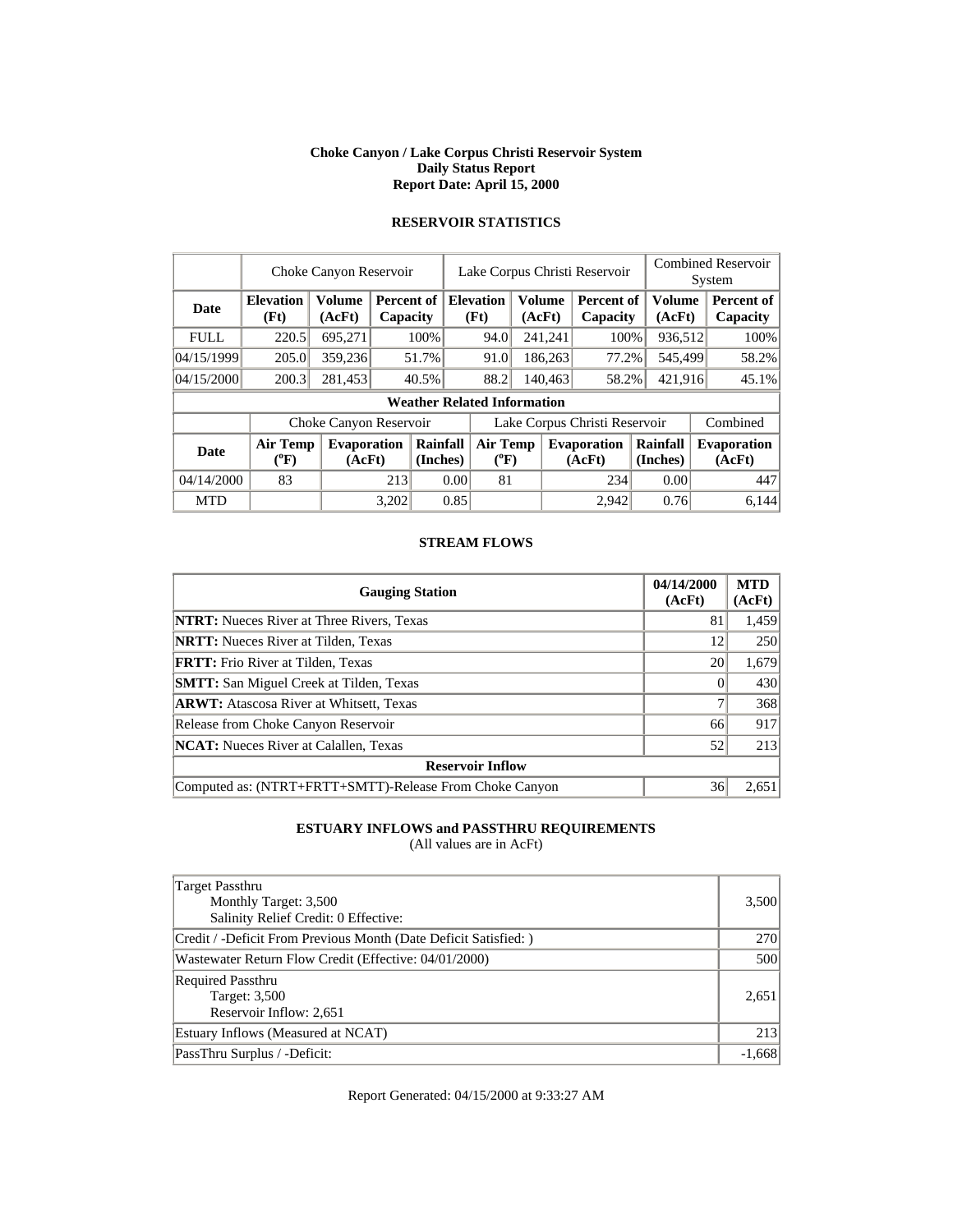#### **Choke Canyon / Lake Corpus Christi Reservoir System Daily Status Report Report Date: April 16, 2000**

|             | Choke Canyon Reservoir             |                              |       |                                           |                               | Lake Corpus Christi Reservoir |         |         |                              |                         |         | <b>Combined Reservoir</b><br>System |  |  |
|-------------|------------------------------------|------------------------------|-------|-------------------------------------------|-------------------------------|-------------------------------|---------|---------|------------------------------|-------------------------|---------|-------------------------------------|--|--|
| <b>Date</b> | <b>Elevation</b><br>(Ft)           | <b>Volume</b><br>(AcFt)      |       | <b>Percent of   Elevation</b><br>Capacity |                               | Volume<br>(Ft)<br>(AcFt)      |         |         | Percent of<br>Capacity       | <b>Volume</b><br>(AcFt) |         | Percent of<br>Capacity              |  |  |
| <b>FULL</b> | 220.5                              | 695,271                      |       | 100%                                      |                               | 94.0                          |         | 241,241 | 100%                         |                         | 936,512 | 100%                                |  |  |
| 04/16/1999  | 205.0                              | 358,534                      |       | 51.6%                                     |                               | 91.0                          | 185,394 |         | 76.9%                        |                         | 543,928 | 58.1%                               |  |  |
| 04/16/2000  | 200.3                              | 281,300                      |       | 40.5%                                     |                               | 88.2                          | 140,000 |         | 58.0%                        | 421,300                 |         | 45.0%                               |  |  |
|             | <b>Weather Related Information</b> |                              |       |                                           |                               |                               |         |         |                              |                         |         |                                     |  |  |
|             |                                    | Choke Canyon Reservoir       |       |                                           | Lake Corpus Christi Reservoir |                               |         |         |                              |                         |         | Combined                            |  |  |
| <b>Date</b> | <b>Air Temp</b><br>$\rm ^{(9}F)$   | <b>Evaporation</b><br>(AcFt) |       | Rainfall<br>(Inches)                      |                               | <b>Air Temp</b><br>$(^{0}F)$  |         |         | <b>Evaporation</b><br>(AcFt) | Rainfall<br>(Inches)    |         | <b>Evaporation</b><br>(AcFt)        |  |  |
| 04/15/2000  | 83                                 |                              | 169   | 0.00                                      |                               | 83                            |         |         | 180                          | 0.00                    |         | 349                                 |  |  |
| <b>MTD</b>  |                                    |                              | 3.371 |                                           | 0.85                          |                               |         |         | 3.122                        | 0.76                    |         | 6.493                               |  |  |

# **RESERVOIR STATISTICS**

#### **STREAM FLOWS**

| <b>Gauging Station</b>                                  | 04/15/2000<br>(AcFt) | <b>MTD</b><br>(AcFt) |
|---------------------------------------------------------|----------------------|----------------------|
| <b>NTRT:</b> Nueces River at Three Rivers, Texas        | 75                   | 1,534                |
| <b>NRTT:</b> Nueces River at Tilden, Texas              | 11                   | 261                  |
| <b>FRTT:</b> Frio River at Tilden, Texas                | 19                   | 1,698                |
| <b>SMTT:</b> San Miguel Creek at Tilden, Texas          |                      | 430                  |
| <b>ARWT:</b> Atascosa River at Whitsett, Texas          |                      | 375                  |
| Release from Choke Canyon Reservoir                     | 66                   | 983                  |
| <b>NCAT:</b> Nueces River at Calallen, Texas            | 46                   | 259                  |
| <b>Reservoir Inflow</b>                                 |                      |                      |
| Computed as: (NTRT+FRTT+SMTT)-Release From Choke Canyon | 29                   | 2.680                |

# **ESTUARY INFLOWS and PASSTHRU REQUIREMENTS**

(All values are in AcFt)

| Target Passthru<br>Monthly Target: 3,500<br>Salinity Relief Credit: 0 Effective: | 3,500      |
|----------------------------------------------------------------------------------|------------|
| Credit / -Deficit From Previous Month (Date Deficit Satisfied:)                  | <b>270</b> |
| Wastewater Return Flow Credit (Effective: 04/01/2000)                            | 500        |
| <b>Required Passthru</b><br>Target: 3,500<br>Reservoir Inflow: 2,680             | 2,680      |
| Estuary Inflows (Measured at NCAT)                                               | 259        |
| PassThru Surplus / -Deficit:                                                     | $-1,651$   |

Report Generated: 04/16/2000 at 8:57:52 AM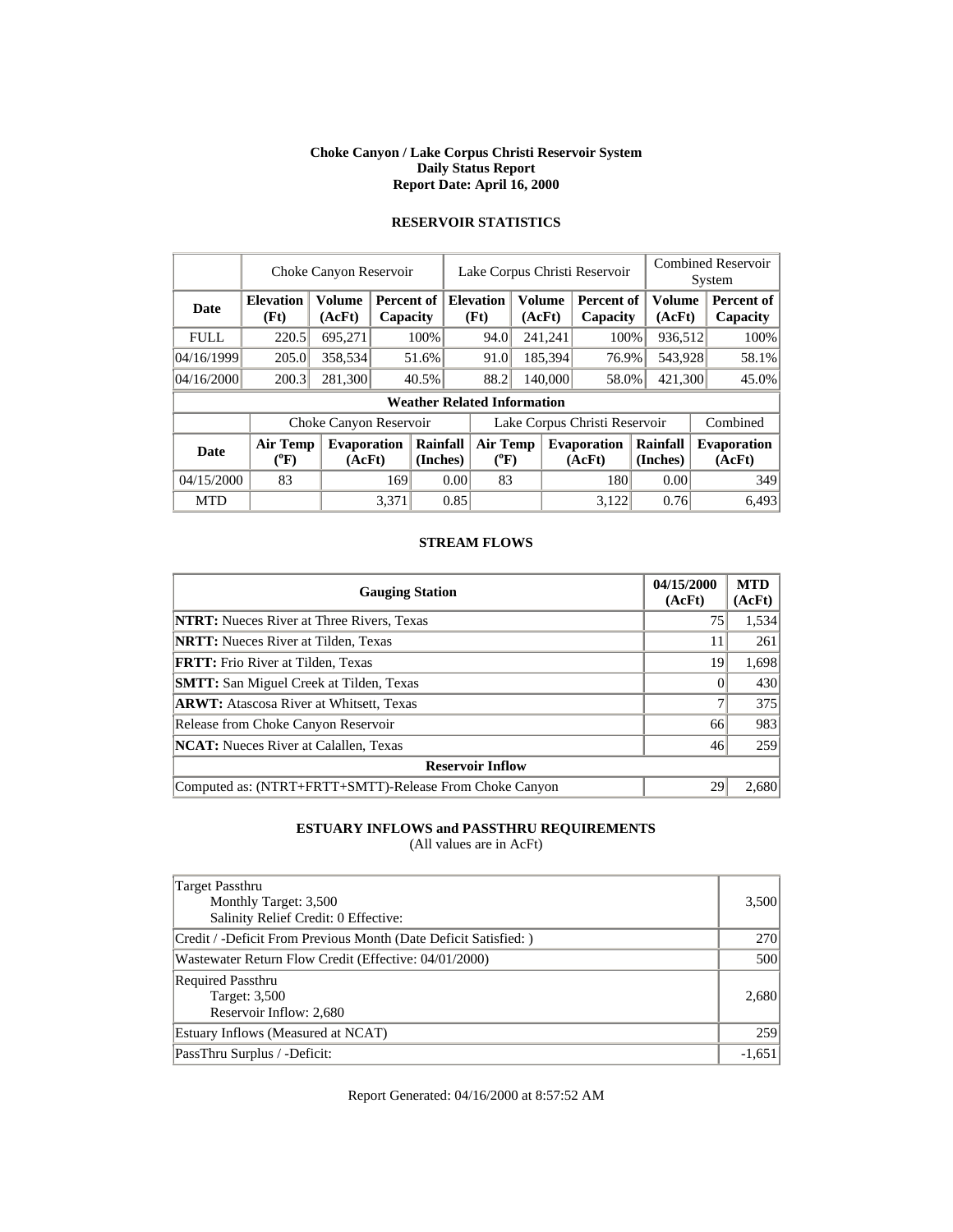#### **Choke Canyon / Lake Corpus Christi Reservoir System Daily Status Report Report Date: April 17, 2000**

| Choke Canyon Reservoir             |                  |          |                                                    | Lake Corpus Christi Reservoir                                                              |                                      |                          |                                    |                                    |                                                    | Combined Reservoir<br>System                                                  |                                                                                           |  |  |
|------------------------------------|------------------|----------|----------------------------------------------------|--------------------------------------------------------------------------------------------|--------------------------------------|--------------------------|------------------------------------|------------------------------------|----------------------------------------------------|-------------------------------------------------------------------------------|-------------------------------------------------------------------------------------------|--|--|
| <b>Elevation</b><br>(Ft)           | Volume<br>(AcFt) |          |                                                    | (Ft)                                                                                       |                                      |                          |                                    | Capacity                           |                                                    |                                                                               | Percent of<br>Capacity                                                                    |  |  |
| 220.5                              | 695,271          |          |                                                    |                                                                                            | 94.0                                 |                          |                                    |                                    |                                                    |                                                                               | 100%                                                                                      |  |  |
| 205.0                              |                  |          |                                                    |                                                                                            | 90.9                                 |                          |                                    |                                    |                                                    |                                                                               | 58.0%                                                                                     |  |  |
| 04/17/2000<br>200.3                |                  |          |                                                    |                                                                                            |                                      |                          |                                    |                                    |                                                    |                                                                               | 44.9%                                                                                     |  |  |
| <b>Weather Related Information</b> |                  |          |                                                    |                                                                                            |                                      |                          |                                    |                                    |                                                    |                                                                               |                                                                                           |  |  |
|                                    |                  |          |                                                    |                                                                                            |                                      |                          |                                    |                                    |                                                    | Combined                                                                      |                                                                                           |  |  |
| $(^0F)$                            |                  |          |                                                    |                                                                                            |                                      |                          |                                    |                                    |                                                    |                                                                               | <b>Evaporation</b><br>(AcFt)                                                              |  |  |
| 04/16/2000<br>87                   |                  | 195      |                                                    |                                                                                            |                                      |                          |                                    | 207                                |                                                    |                                                                               | 402                                                                                       |  |  |
|                                    |                  |          |                                                    |                                                                                            |                                      |                          |                                    | 3,329                              |                                                    |                                                                               | 6.895                                                                                     |  |  |
|                                    |                  | Air Temp | 358,184<br>281,148<br><b>Evaporation</b><br>(AcFt) | <b>Percent of</b><br>Capacity<br>100%<br>51.5%<br>40.4%<br>Choke Canyon Reservoir<br>3,566 | Rainfall<br>(Inches)<br>0.00<br>0.85 | <b>Elevation</b><br>88.2 | <b>Air Temp</b><br>$(^{0}F)$<br>83 | <b>Volume</b><br>(AcFt)<br>241,241 | 184,526<br>139,536<br><b>Evaporation</b><br>(AcFt) | <b>Percent of</b><br>100\%<br>76.5%<br>57.8%<br>Lake Corpus Christi Reservoir | Volume<br>(AcFt)<br>936,512<br>542,710<br>420,684<br>Rainfall<br>(Inches)<br>0.00<br>0.76 |  |  |

# **RESERVOIR STATISTICS**

### **STREAM FLOWS**

| <b>Gauging Station</b>                                  | 04/16/2000<br>(AcFt) | <b>MTD</b><br>(AcFt) |
|---------------------------------------------------------|----------------------|----------------------|
| <b>NTRT:</b> Nueces River at Three Rivers, Texas        | 73                   | 1,608                |
| <b>NRTT:</b> Nueces River at Tilden, Texas              | Q                    | 270                  |
| <b>FRTT:</b> Frio River at Tilden, Texas                | 17                   | 1,715                |
| <b>SMTT:</b> San Miguel Creek at Tilden, Texas          |                      | 430                  |
| <b>ARWT:</b> Atascosa River at Whitsett, Texas          | 6                    | 381                  |
| Release from Choke Canyon Reservoir                     | 66                   | 1,048                |
| <b>NCAT:</b> Nueces River at Calallen, Texas            | 50                   | 308                  |
| <b>Reservoir Inflow</b>                                 |                      |                      |
| Computed as: (NTRT+FRTT+SMTT)-Release From Choke Canyon | 25                   | 2.705                |

# **ESTUARY INFLOWS and PASSTHRU REQUIREMENTS**

(All values are in AcFt)

| Target Passthru<br>Monthly Target: 3,500<br>Salinity Relief Credit: 0 Effective: | 3,500      |
|----------------------------------------------------------------------------------|------------|
| Credit / -Deficit From Previous Month (Date Deficit Satisfied: )                 | <b>270</b> |
| Wastewater Return Flow Credit (Effective: 04/01/2000)                            | 500        |
| <b>Required Passthru</b><br>Target: 3,500<br>Reservoir Inflow: 2,705             | 2,705      |
| Estuary Inflows (Measured at NCAT)                                               | 308        |
| PassThru Surplus / -Deficit:                                                     | $-1,626$   |

Report Generated: 04/17/2000 at 8:51:56 AM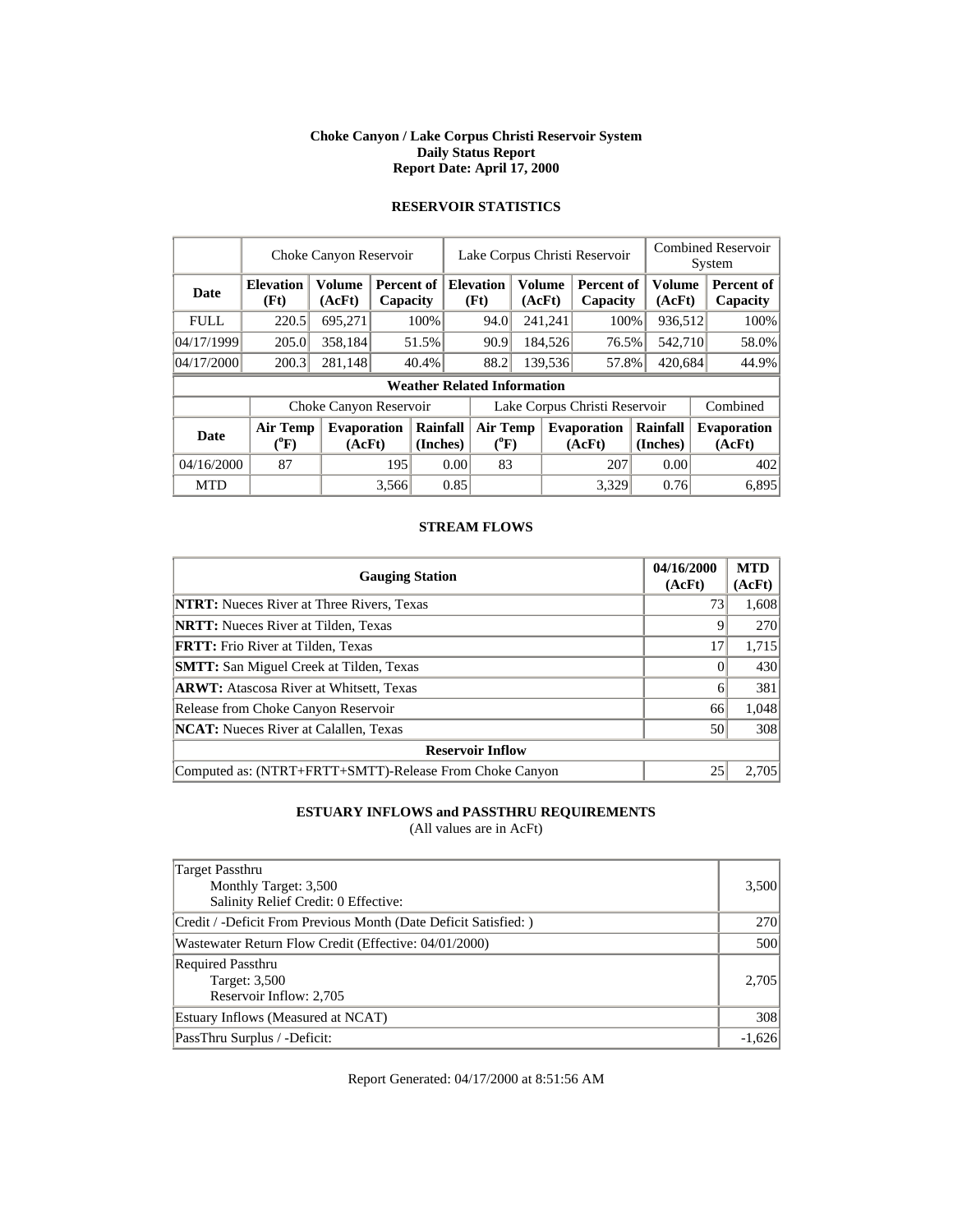#### **Choke Canyon / Lake Corpus Christi Reservoir System Daily Status Report Report Date: April 18, 2000**

|             | Choke Canyon Reservoir                |                              |                        |                                    |                               | Lake Corpus Christi Reservoir |                  |         |                              |                      |                  | <b>Combined Reservoir</b><br>System |  |  |
|-------------|---------------------------------------|------------------------------|------------------------|------------------------------------|-------------------------------|-------------------------------|------------------|---------|------------------------------|----------------------|------------------|-------------------------------------|--|--|
| Date        | <b>Elevation</b><br>(Ft)              | <b>Volume</b><br>(AcFt)      | Percent of<br>Capacity |                                    |                               | <b>Elevation</b><br>(Ft)      | Volume<br>(AcFt) |         | Percent of<br>Capacity       |                      | Volume<br>(AcFt) | Percent of<br>Capacity              |  |  |
| <b>FULL</b> | 220.5                                 | 695,271                      |                        | 100%                               |                               | 94.0                          |                  | 241,241 | 100%                         |                      | 936,512          | 100%                                |  |  |
| 04/18/1999  | 205.0                                 | 357,833                      |                        | 51.5%                              |                               | 90.9                          | 183,833          |         | 76.2%                        |                      | 541,666          | 57.8%                               |  |  |
| 04/18/2000  | 200.3                                 | 280,844                      |                        | 40.4%                              |                               | 88.1                          | 139,074          |         | 57.6%                        | 419,918              |                  | 44.8%                               |  |  |
|             |                                       |                              |                        | <b>Weather Related Information</b> |                               |                               |                  |         |                              |                      |                  |                                     |  |  |
|             |                                       | Choke Canyon Reservoir       |                        |                                    | Lake Corpus Christi Reservoir |                               |                  |         |                              |                      |                  | Combined                            |  |  |
| <b>Date</b> | <b>Air Temp</b><br>$({}^o\mathrm{F})$ | <b>Evaporation</b><br>(AcFt) |                        | Rainfall<br>(Inches)               |                               | Air Temp<br>$(^{0}F)$         |                  |         | <b>Evaporation</b><br>(AcFt) | Rainfall<br>(Inches) |                  | <b>Evaporation</b><br>(AcFt)        |  |  |
| 04/17/2000  | 86                                    |                              | 177                    | 0.00                               |                               |                               | 85               |         | 197                          |                      | 0.00             | 374                                 |  |  |
| <b>MTD</b>  |                                       |                              | 3.743                  |                                    | 0.85                          |                               |                  |         | 3.526                        |                      | 0.76             | 7,269                               |  |  |

# **RESERVOIR STATISTICS**

#### **STREAM FLOWS**

| <b>Gauging Station</b>                                  | 04/17/2000<br>(AcFt) | <b>MTD</b><br>(AcFt) |
|---------------------------------------------------------|----------------------|----------------------|
| <b>NTRT:</b> Nueces River at Three Rivers, Texas        | 71                   | 1,679                |
| <b>NRTT:</b> Nueces River at Tilden, Texas              | 8                    | 278                  |
| <b>FRTT:</b> Frio River at Tilden, Texas                | 15                   | 1,730                |
| <b>SMTT:</b> San Miguel Creek at Tilden, Texas          |                      | 430                  |
| <b>ARWT:</b> Atascosa River at Whitsett, Texas          |                      | 387                  |
| Release from Choke Canyon Reservoir                     | 66                   | 1,114                |
| <b>NCAT:</b> Nueces River at Calallen, Texas            | 50                   | 358                  |
| <b>Reservoir Inflow</b>                                 |                      |                      |
| Computed as: (NTRT+FRTT+SMTT)-Release From Choke Canyon | 21                   | 2.725                |

# **ESTUARY INFLOWS and PASSTHRU REQUIREMENTS**

(All values are in AcFt)

| Target Passthru<br>Monthly Target: 3,500<br>Salinity Relief Credit: 0 Effective: | 3,500      |
|----------------------------------------------------------------------------------|------------|
| Credit / -Deficit From Previous Month (Date Deficit Satisfied:)                  | <b>270</b> |
| Wastewater Return Flow Credit (Effective: 04/01/2000)                            | 500        |
| <b>Required Passthru</b><br>Target: 3,500<br>Reservoir Inflow: 2,725             | 2.725      |
| Estuary Inflows (Measured at NCAT)                                               | 358        |
| PassThru Surplus / -Deficit:                                                     | $-1,597$   |

Report Generated: 04/18/2000 at 9:01:57 AM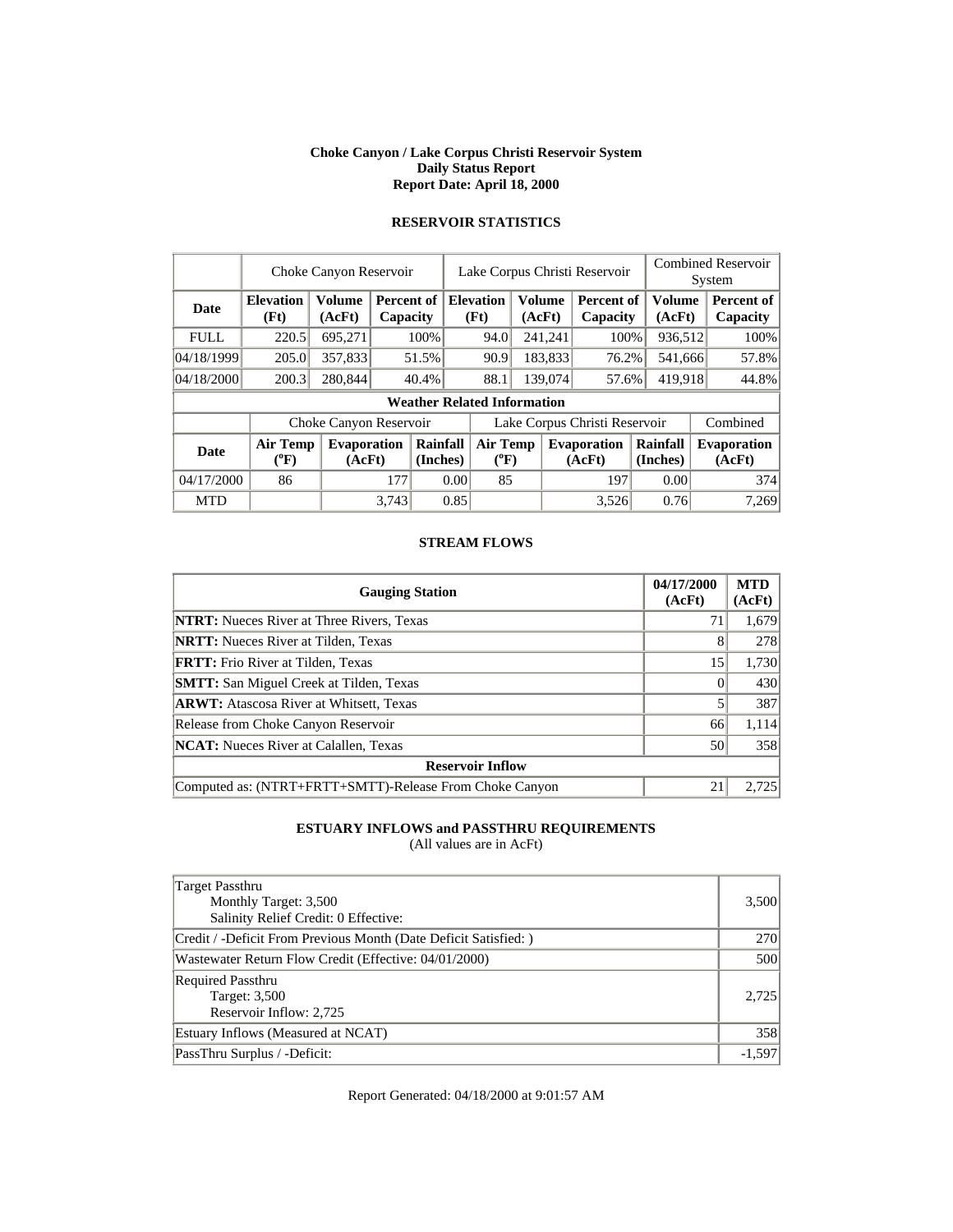#### **Choke Canyon / Lake Corpus Christi Reservoir System Daily Status Report Report Date: April 19, 2000**

|             | Choke Canyon Reservoir             |                              |       |                        |                               | Lake Corpus Christi Reservoir                |         |         |                              |                      |                  | <b>Combined Reservoir</b><br>System |                              |  |
|-------------|------------------------------------|------------------------------|-------|------------------------|-------------------------------|----------------------------------------------|---------|---------|------------------------------|----------------------|------------------|-------------------------------------|------------------------------|--|
| <b>Date</b> | <b>Elevation</b><br>(Ft)           | <b>Volume</b><br>(AcFt)      |       | Percent of<br>Capacity |                               | <b>Elevation</b><br>Volume<br>(Ft)<br>(AcFt) |         |         | Percent of<br>Capacity       |                      | Volume<br>(AcFt) |                                     | Percent of<br>Capacity       |  |
| <b>FULL</b> | 220.5                              | 695,271                      |       | 100%                   |                               | 94.0                                         |         | 241,241 | 100%                         |                      | 936,512          |                                     | 100%                         |  |
| 04/19/1999  | 204.9                              | 357,133                      |       | 51.4%                  |                               | 90.8                                         | 182,795 |         | 75.8%                        |                      | 539,928          |                                     | 57.7%                        |  |
| 04/19/2000  | 200.2                              | 280,539                      |       | 40.3%                  |                               | 88.1                                         | 138,920 |         | 57.6%                        | 419.459              |                  |                                     | 44.8%                        |  |
|             | <b>Weather Related Information</b> |                              |       |                        |                               |                                              |         |         |                              |                      |                  |                                     |                              |  |
|             |                                    | Choke Canyon Reservoir       |       |                        | Lake Corpus Christi Reservoir |                                              |         |         |                              |                      |                  |                                     | Combined                     |  |
| <b>Date</b> | <b>Air Temp</b><br>(°F)            | <b>Evaporation</b><br>(AcFt) |       | Rainfall<br>(Inches)   |                               | <b>Air Temp</b><br>$(^{0}F)$                 |         |         | <b>Evaporation</b><br>(AcFt) | Rainfall<br>(Inches) |                  |                                     | <b>Evaporation</b><br>(AcFt) |  |
| 04/18/2000  | 83                                 |                              | 133   | 0.00                   |                               | 83                                           |         |         | 135                          |                      | 0.00             |                                     | 268                          |  |
| <b>MTD</b>  |                                    |                              | 3.876 |                        | 0.85                          |                                              |         |         | 3.661                        |                      | 0.76             |                                     | 7,537                        |  |

# **RESERVOIR STATISTICS**

#### **STREAM FLOWS**

| <b>Gauging Station</b>                                  | 04/18/2000<br>(AcFt) | <b>MTD</b><br>(AcFt) |
|---------------------------------------------------------|----------------------|----------------------|
| <b>NTRT:</b> Nueces River at Three Rivers, Texas        | 69                   | 1,749                |
| <b>NRTT:</b> Nueces River at Tilden, Texas              |                      | 284                  |
| <b>FRTT:</b> Frio River at Tilden, Texas                | 13                   | 1,743                |
| <b>SMTT:</b> San Miguel Creek at Tilden, Texas          |                      | 430                  |
| <b>ARWT:</b> Atascosa River at Whitsett, Texas          |                      | 391                  |
| Release from Choke Canyon Reservoir                     | 66                   | 1,179                |
| <b>NCAT:</b> Nueces River at Calallen, Texas            | 40                   | 398                  |
| <b>Reservoir Inflow</b>                                 |                      |                      |
| Computed as: (NTRT+FRTT+SMTT)-Release From Choke Canyon | 17                   | 2.743                |

# **ESTUARY INFLOWS and PASSTHRU REQUIREMENTS**

(All values are in AcFt)

| Target Passthru<br>Monthly Target: 3,500<br>Salinity Relief Credit: 0 Effective: | 3,500    |
|----------------------------------------------------------------------------------|----------|
| Credit / -Deficit From Previous Month (Date Deficit Satisfied:)                  | 270      |
| Wastewater Return Flow Credit (Effective: 04/01/2000)                            | 500      |
| <b>Required Passthru</b><br>Target: 3,500<br>Reservoir Inflow: 2,743             | 2.743    |
| Estuary Inflows (Measured at NCAT)                                               | 398      |
| PassThru Surplus / -Deficit:                                                     | $-1,575$ |

Report Generated: 04/19/2000 at 8:34:48 AM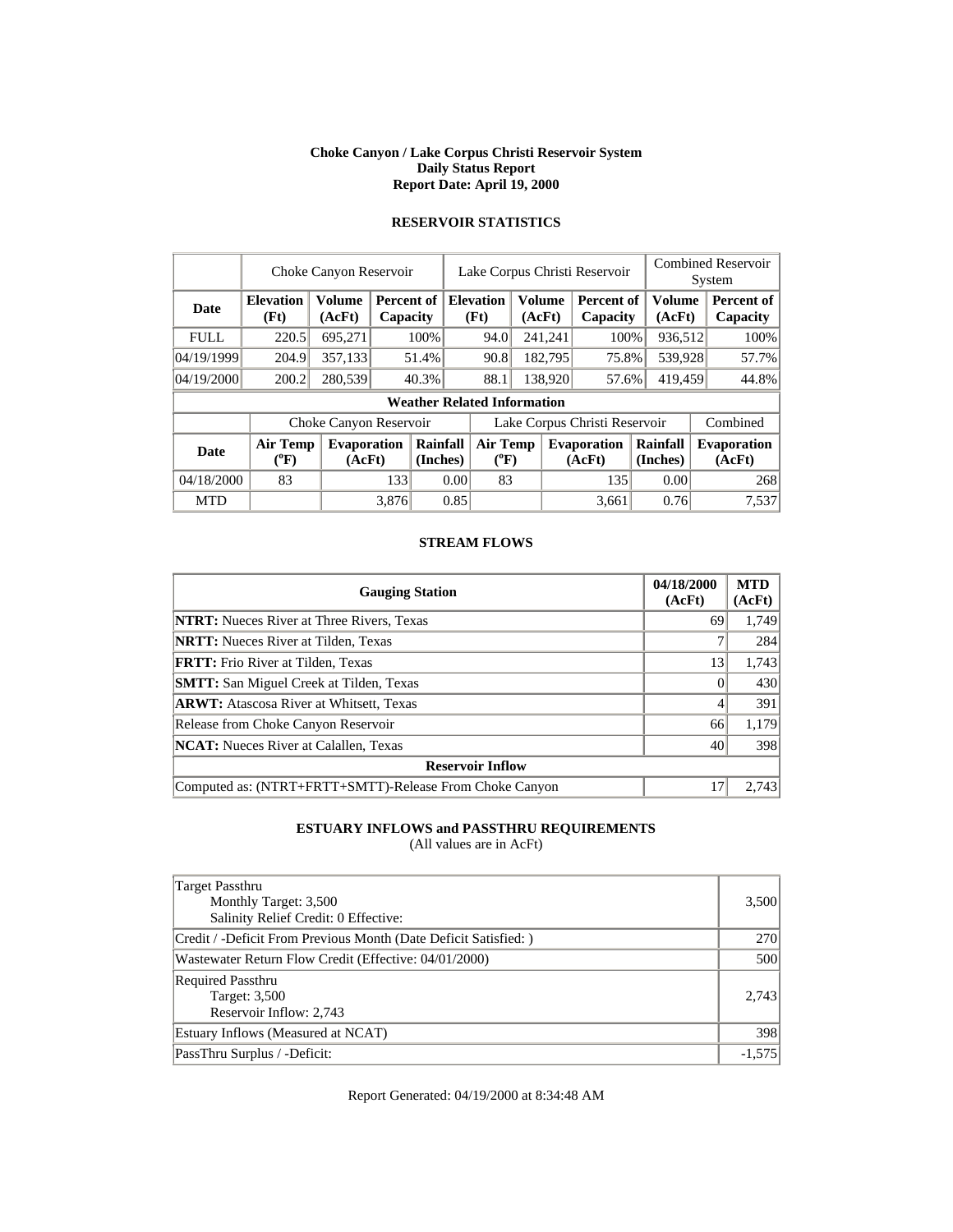#### **Choke Canyon / Lake Corpus Christi Reservoir System Daily Status Report Report Date: April 20, 2000**

|             | Choke Canyon Reservoir   |                              |                        |                                    |      | Lake Corpus Christi Reservoir                                                        |  |                         |                               |  |                  | <b>Combined Reservoir</b><br>System |  |  |
|-------------|--------------------------|------------------------------|------------------------|------------------------------------|------|--------------------------------------------------------------------------------------|--|-------------------------|-------------------------------|--|------------------|-------------------------------------|--|--|
| <b>Date</b> | <b>Elevation</b><br>(Ft) | <b>Volume</b><br>(AcFt)      | Percent of<br>Capacity |                                    |      | <b>Elevation</b><br>(Ft)                                                             |  | <b>Volume</b><br>(AcFt) | Percent of<br>Capacity        |  | Volume<br>(AcFt) | Percent of<br>Capacity              |  |  |
| <b>FULL</b> | 220.5                    | 695,271                      |                        | 100%                               |      | 94.0                                                                                 |  | 241,241                 | 100%                          |  | 936,512          | 100%                                |  |  |
| 04/20/1999  | 204.9                    | 356,783                      |                        | 51.3%                              |      | 90.8                                                                                 |  | 182,277                 | 75.6%                         |  | 539,060          | 57.6%                               |  |  |
| 04/20/2000  | 200.2                    | 280,235                      |                        | 40.3%                              |      | 88.1                                                                                 |  | 138,612                 | 57.5%                         |  | 418,847          | 44.7%                               |  |  |
|             |                          |                              |                        | <b>Weather Related Information</b> |      |                                                                                      |  |                         |                               |  |                  |                                     |  |  |
|             |                          | Choke Canyon Reservoir       |                        |                                    |      |                                                                                      |  |                         | Lake Corpus Christi Reservoir |  |                  | Combined                            |  |  |
| <b>Date</b> | Air Temp<br>$(^{0}F)$    | <b>Evaporation</b><br>(AcFt) |                        | Rainfall<br>(Inches)               |      | <b>Air Temp</b><br>Rainfall<br><b>Evaporation</b><br>$(^{0}F)$<br>(AcFt)<br>(Inches) |  |                         | <b>Evaporation</b><br>(AcFt)  |  |                  |                                     |  |  |
| 04/19/2000  | 92                       |                              | 266                    |                                    | 0.00 | 88                                                                                   |  |                         | 323                           |  | 0.00             | 589                                 |  |  |
| <b>MTD</b>  |                          |                              | 4,142                  |                                    | 0.85 |                                                                                      |  |                         | 3.984                         |  | 0.76             | 8.126                               |  |  |

# **RESERVOIR STATISTICS**

#### **STREAM FLOWS**

| <b>Gauging Station</b>                                  | 04/19/2000<br>(AcFt) | <b>MTD</b><br>(AcFt) |
|---------------------------------------------------------|----------------------|----------------------|
| <b>NTRT:</b> Nueces River at Three Rivers, Texas        | 67                   | 1,816                |
| <b>NRTT:</b> Nueces River at Tilden, Texas              | 6                    | 290                  |
| <b>FRTT:</b> Frio River at Tilden, Texas                | 13                   | 1,756                |
| <b>SMTT:</b> San Miguel Creek at Tilden, Texas          |                      | 430                  |
| <b>ARWT:</b> Atascosa River at Whitsett, Texas          |                      | 395                  |
| Release from Choke Canyon Reservoir                     | 66                   | 1,245                |
| <b>NCAT:</b> Nueces River at Calallen, Texas            | 12                   | 409                  |
| <b>Reservoir Inflow</b>                                 |                      |                      |
| Computed as: (NTRT+FRTT+SMTT)-Release From Choke Canyon | 15                   | 2.758                |

# **ESTUARY INFLOWS and PASSTHRU REQUIREMENTS**

(All values are in AcFt)

| Target Passthru<br>Monthly Target: 3,500<br>Salinity Relief Credit: 0 Effective: | 3,500    |
|----------------------------------------------------------------------------------|----------|
| Credit / -Deficit From Previous Month (Date Deficit Satisfied:)                  | 270      |
| Wastewater Return Flow Credit (Effective: 04/01/2000)                            | 500      |
| <b>Required Passthru</b><br>Target: 3,500<br>Reservoir Inflow: 2,758             | 2.758    |
| Estuary Inflows (Measured at NCAT)                                               | 409      |
| PassThru Surplus / -Deficit:                                                     | $-1,578$ |

Report Generated: 04/20/2000 at 8:23:23 AM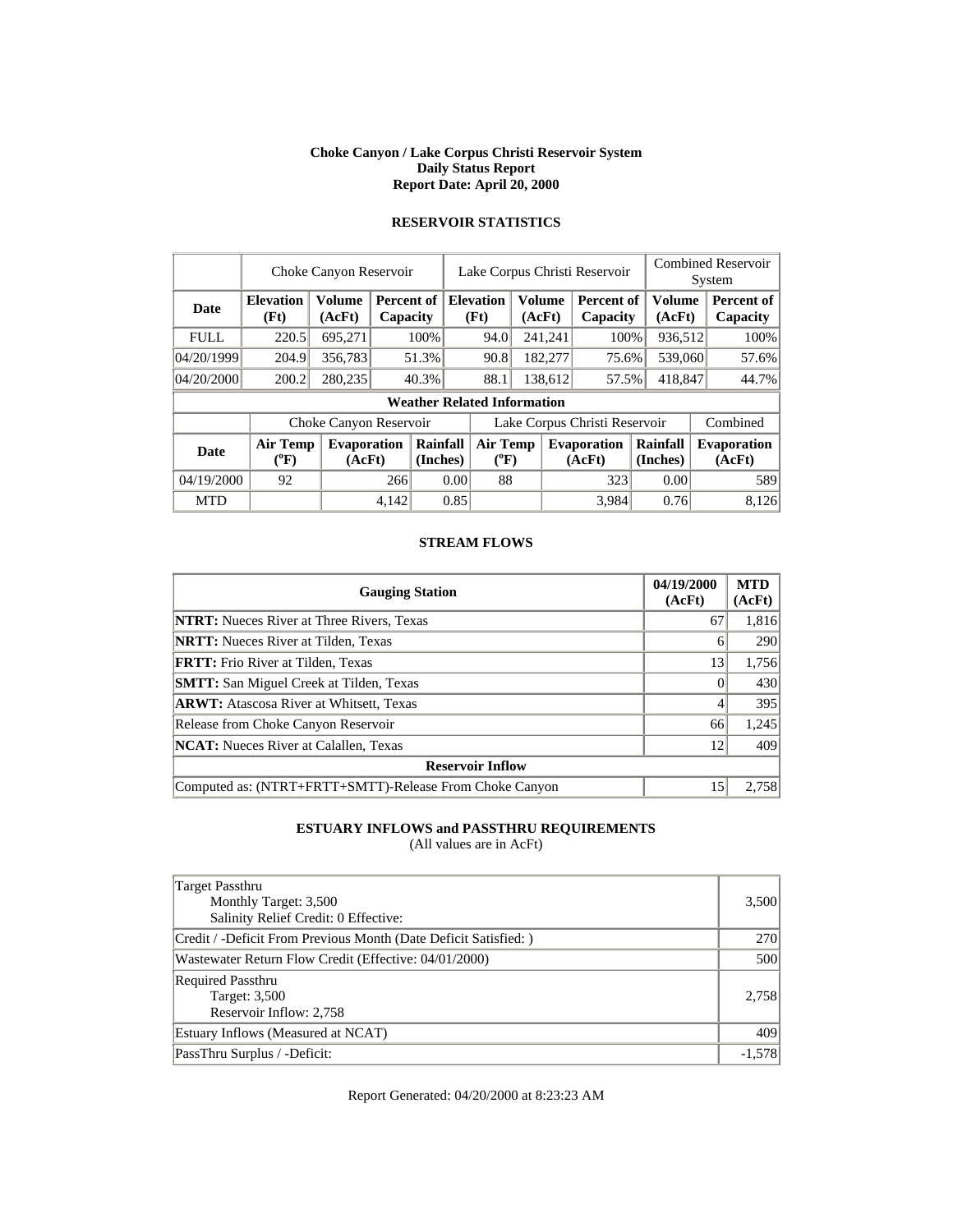#### **Choke Canyon / Lake Corpus Christi Reservoir System Daily Status Report Report Date: April 21, 2000**

|             |                              | Choke Canyon Reservoir       |       |                        | Lake Corpus Christi Reservoir |                                                     |         |         |                               |  |                      |  | <b>Combined Reservoir</b><br>System |
|-------------|------------------------------|------------------------------|-------|------------------------|-------------------------------|-----------------------------------------------------|---------|---------|-------------------------------|--|----------------------|--|-------------------------------------|
| Date        | <b>Elevation</b><br>(Ft)     | <b>Volume</b><br>(AcFt)      |       | Percent of<br>Capacity |                               | <b>Volume</b><br><b>Elevation</b><br>(Ft)<br>(AcFt) |         |         | <b>Percent of</b><br>Capacity |  | Volume<br>(AcFt)     |  | Percent of<br>Capacity              |
| <b>FULL</b> | 220.5                        | 695,271                      |       | 100%                   |                               | 94.0                                                |         | 241,241 | 100%                          |  | 936,512              |  | 100%                                |
| 04/21/1999  | 204.9                        | 356,259                      |       | 51.2%                  |                               | 90.7                                                |         | 181,587 | 75.3%                         |  | 537,846              |  | 57.4%                               |
| 04/21/2000  | 200.2                        | 279,932                      |       | 40.3%                  |                               | 88.1                                                | 137.997 |         | 57.2%                         |  | 417,929              |  | 44.6%                               |
|             |                              |                              |       |                        |                               | <b>Weather Related Information</b>                  |         |         |                               |  |                      |  |                                     |
|             |                              | Choke Canyon Reservoir       |       |                        |                               |                                                     |         |         | Lake Corpus Christi Reservoir |  |                      |  | Combined                            |
| <b>Date</b> | <b>Air Temp</b><br>$(^{0}F)$ | <b>Evaporation</b><br>(AcFt) |       | Rainfall<br>(Inches)   |                               | <b>Air Temp</b><br>$(^{0}F)$                        |         |         | <b>Evaporation</b><br>(AcFt)  |  | Rainfall<br>(Inches) |  | <b>Evaporation</b><br>(AcFt)        |
| 04/20/2000  | 87                           |                              | 292   |                        | 0.00                          | 87                                                  |         |         | 277                           |  | 0.00                 |  | 569                                 |
| <b>MTD</b>  |                              |                              | 4,434 |                        | 0.85                          |                                                     |         |         | 4.261                         |  | 0.76                 |  | 8,695                               |

# **RESERVOIR STATISTICS**

#### **STREAM FLOWS**

| <b>Gauging Station</b>                                  | 04/20/2000<br>(AcFt) | <b>MTD</b><br>(AcFt) |
|---------------------------------------------------------|----------------------|----------------------|
| <b>NTRT:</b> Nueces River at Three Rivers, Texas        | 67                   | 1,884                |
| <b>NRTT:</b> Nueces River at Tilden, Texas              |                      | 294                  |
| <b>FRTT:</b> Frio River at Tilden, Texas                | 13                   | 1,769                |
| <b>SMTT:</b> San Miguel Creek at Tilden, Texas          |                      | 430                  |
| <b>ARWT:</b> Atascosa River at Whitsett, Texas          |                      | 398                  |
| Release from Choke Canyon Reservoir                     | 66                   | 1,310                |
| <b>NCAT:</b> Nueces River at Calallen, Texas            | 129                  | 539                  |
| <b>Reservoir Inflow</b>                                 |                      |                      |
| Computed as: (NTRT+FRTT+SMTT)-Release From Choke Canyon | 15                   | 2.773                |

# **ESTUARY INFLOWS and PASSTHRU REQUIREMENTS**

(All values are in AcFt)

| <b>Target Passthru</b><br>Monthly Target: 3,500<br>Salinity Relief Credit: 0 Effective: | 3,500    |
|-----------------------------------------------------------------------------------------|----------|
| Credit / -Deficit From Previous Month (Date Deficit Satisfied:)                         | 270      |
| Wastewater Return Flow Credit (Effective: 04/01/2000)                                   | 500      |
| <b>Required Passthru</b><br>Target: 3,500<br>Reservoir Inflow: 2,773                    | 2.773    |
| Estuary Inflows (Measured at NCAT)                                                      | 539      |
| PassThru Surplus / -Deficit:                                                            | $-1,464$ |

Report Generated: 04/21/2000 at 8:12:00 AM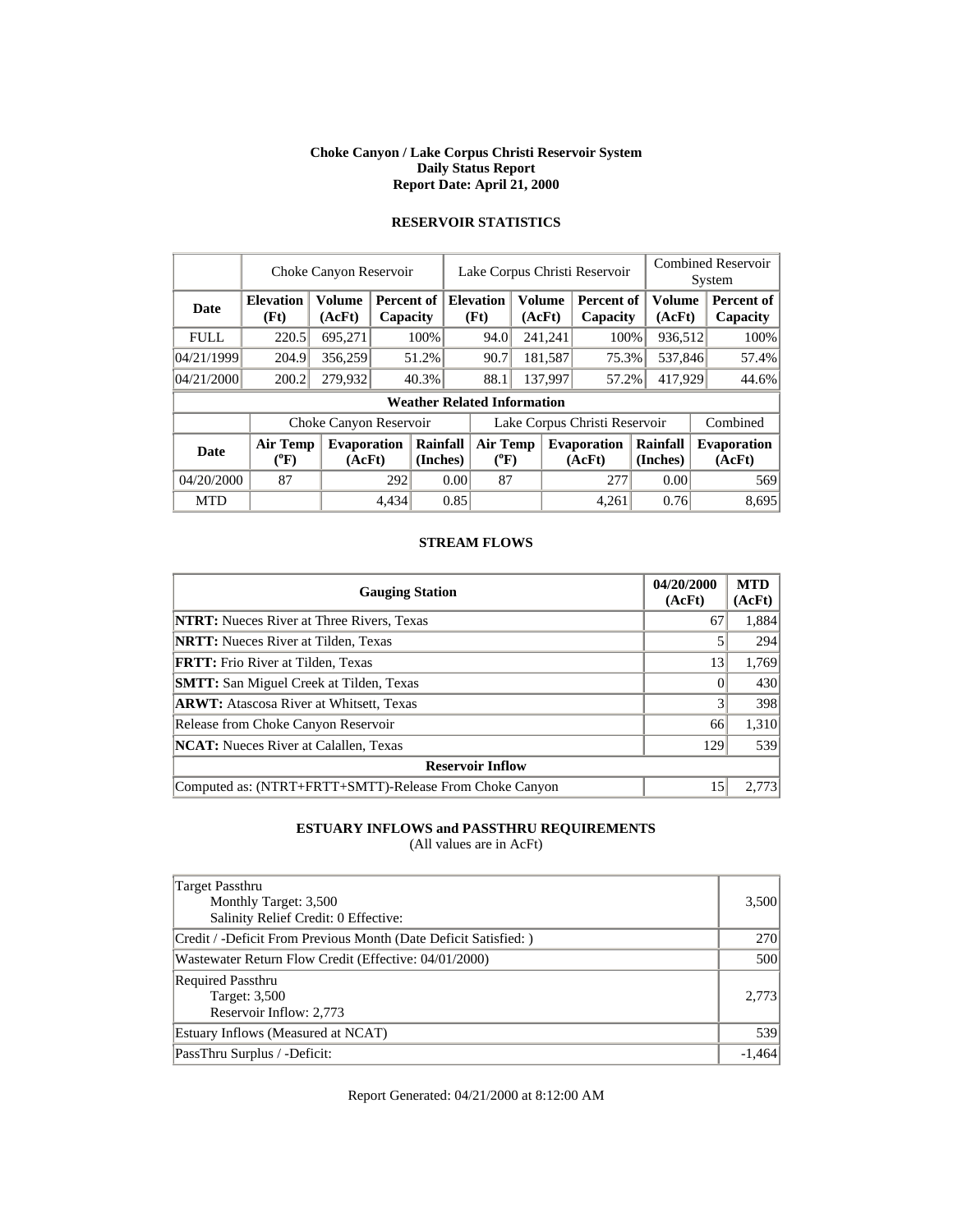#### **Choke Canyon / Lake Corpus Christi Reservoir System Daily Status Report Report Date: April 22, 2000**

|             |                                       | Choke Canyon Reservoir       |       |                        | Lake Corpus Christi Reservoir |                                              |  |         |                               |                      |                  | <b>Combined Reservoir</b><br>System |       |  |  |
|-------------|---------------------------------------|------------------------------|-------|------------------------|-------------------------------|----------------------------------------------|--|---------|-------------------------------|----------------------|------------------|-------------------------------------|-------|--|--|
| Date        | <b>Elevation</b><br>(Ft)              | <b>Volume</b><br>(AcFt)      |       | Percent of<br>Capacity |                               | Volume<br><b>Elevation</b><br>(Ft)<br>(AcFt) |  |         | Percent of<br>Capacity        |                      | Volume<br>(AcFt) | Percent of<br>Capacity              |       |  |  |
| <b>FULL</b> | 220.5                                 | 695,271                      |       | 100%                   |                               | 94.0                                         |  | 241,241 | 100%                          |                      | 936,512          |                                     | 100%  |  |  |
| 04/22/1999  | 204.9                                 | 356,434                      |       | 51.3%                  |                               | 90.7                                         |  | 181,070 | 75.1%                         |                      | 537,504          | 57.4%                               |       |  |  |
| 04/22/2000  | 200.2                                 | 279,628                      |       | 40.2%                  |                               | 88.0                                         |  | 136,771 | 56.7%                         | 416,399              |                  | 44.5%                               |       |  |  |
|             |                                       |                              |       |                        |                               | <b>Weather Related Information</b>           |  |         |                               |                      |                  |                                     |       |  |  |
|             |                                       | Choke Canyon Reservoir       |       |                        |                               |                                              |  |         | Lake Corpus Christi Reservoir |                      |                  | Combined                            |       |  |  |
| Date        | <b>Air Temp</b><br>$(^{0}\mathrm{F})$ | <b>Evaporation</b><br>(AcFt) |       | Rainfall<br>(Inches)   |                               | Air Temp<br>$(^{0}F)$                        |  |         | <b>Evaporation</b><br>(AcFt)  | Rainfall<br>(Inches) |                  | <b>Evaporation</b><br>(AcFt)        |       |  |  |
| 04/21/2000  | 88                                    |                              | 301   |                        | 0.00                          | 85                                           |  |         | 303                           |                      | 0.00             |                                     | 604   |  |  |
| <b>MTD</b>  |                                       |                              | 4,735 |                        | 0.85                          |                                              |  |         | 4.564                         |                      | 0.76             |                                     | 9,299 |  |  |

# **RESERVOIR STATISTICS**

#### **STREAM FLOWS**

| <b>Gauging Station</b>                                  | 04/21/2000<br>(AcFt) | <b>MTD</b><br>(AcFt) |
|---------------------------------------------------------|----------------------|----------------------|
| <b>NTRT:</b> Nueces River at Three Rivers, Texas        | 67                   | 1,951                |
| <b>NRTT:</b> Nueces River at Tilden, Texas              | 4                    | 298                  |
| <b>FRTT:</b> Frio River at Tilden, Texas                | 12                   | 1,781                |
| <b>SMTT:</b> San Miguel Creek at Tilden, Texas          |                      | 430                  |
| <b>ARWT:</b> Atascosa River at Whitsett, Texas          |                      | 400                  |
| Release from Choke Canyon Reservoir                     | 66                   | 1,376                |
| <b>NCAT:</b> Nueces River at Calallen, Texas            | 179                  | 717                  |
| <b>Reservoir Inflow</b>                                 |                      |                      |
| Computed as: (NTRT+FRTT+SMTT)-Release From Choke Canyon | 14                   | 2.787                |

# **ESTUARY INFLOWS and PASSTHRU REQUIREMENTS**

(All values are in AcFt)

| <b>Target Passthru</b><br>Monthly Target: 3,500<br>Salinity Relief Credit: 0 Effective: | 3,500    |
|-----------------------------------------------------------------------------------------|----------|
| Credit / -Deficit From Previous Month (Date Deficit Satisfied:)                         | 270      |
| Wastewater Return Flow Credit (Effective: 04/01/2000)                                   | 500      |
| <b>Required Passthru</b><br>Target: 3,500<br>Reservoir Inflow: 2,787                    | 2.787    |
| Estuary Inflows (Measured at NCAT)                                                      | 717      |
| PassThru Surplus / -Deficit:                                                            | $-1,300$ |

Report Generated: 04/22/2000 at 8:41:41 AM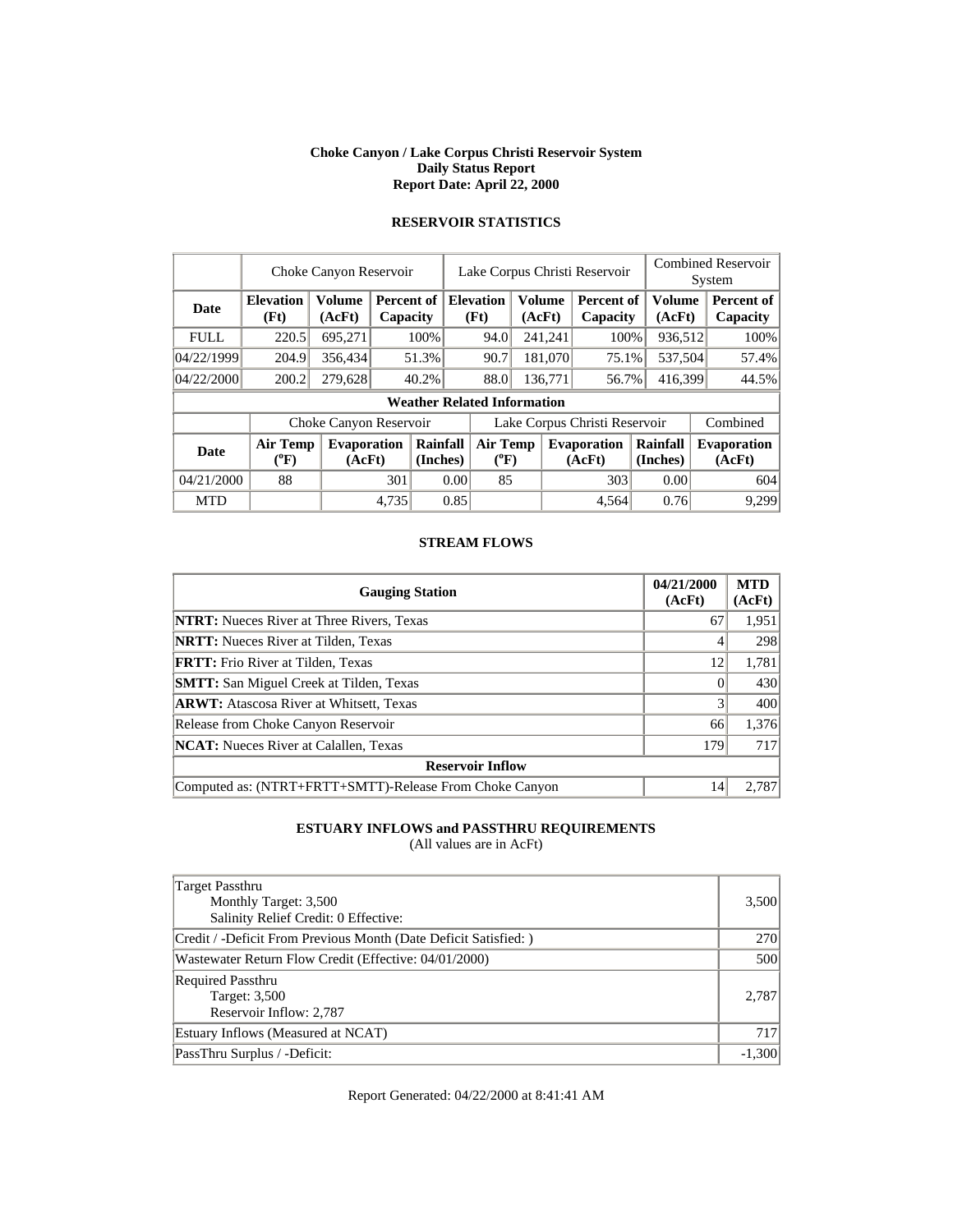#### **Choke Canyon / Lake Corpus Christi Reservoir System Daily Status Report Report Date: April 23, 2000**

|             |                            | Choke Canyon Reservoir       |       |                        |                               |                                    | Lake Corpus Christi Reservoir |                         |                               |  |                      |  | <b>Combined Reservoir</b><br>System |  |  |
|-------------|----------------------------|------------------------------|-------|------------------------|-------------------------------|------------------------------------|-------------------------------|-------------------------|-------------------------------|--|----------------------|--|-------------------------------------|--|--|
| <b>Date</b> | <b>Elevation</b><br>(Ft)   | <b>Volume</b><br>(AcFt)      |       | Percent of<br>Capacity |                               | <b>Elevation</b><br>(Ft)           |                               | <b>Volume</b><br>(AcFt) | <b>Percent of</b><br>Capacity |  | Volume<br>(AcFt)     |  | Percent of<br>Capacity              |  |  |
| <b>FULL</b> | 220.5                      | 695,271                      |       | 100%                   |                               | 94.0                               |                               | 241,241                 | 100%                          |  | 936,512              |  | 100%                                |  |  |
| 04/23/1999  | 204.9                      | 356,434                      |       | 51.3%                  |                               | 90.7                               |                               | 180,898                 | 75.0%                         |  | 537,332              |  | 57.4%                               |  |  |
| 04/23/2000  | 200.2                      | 279,476                      |       | 40.2%                  |                               | 88.0                               | 136,313                       |                         | 56.5%                         |  | 415,789              |  | 44.4%                               |  |  |
|             |                            |                              |       |                        |                               | <b>Weather Related Information</b> |                               |                         |                               |  |                      |  |                                     |  |  |
|             |                            | Choke Canyon Reservoir       |       |                        | Lake Corpus Christi Reservoir |                                    |                               |                         |                               |  |                      |  | Combined                            |  |  |
| <b>Date</b> | <b>Air Temp</b><br>$(^oF)$ | <b>Evaporation</b><br>(AcFt) |       | Rainfall<br>(Inches)   |                               | <b>Air Temp</b><br>$(^{0}F)$       |                               |                         | <b>Evaporation</b><br>(AcFt)  |  | Rainfall<br>(Inches) |  | <b>Evaporation</b><br>(AcFt)        |  |  |
| 04/22/2000  | 87                         |                              | 318   |                        | 0.00                          | 84                                 |                               |                         | 249                           |  | 0.00                 |  | 567                                 |  |  |
| <b>MTD</b>  |                            |                              | 5.053 |                        | 0.85                          |                                    |                               |                         | 4.813                         |  | 0.76                 |  | 9.866                               |  |  |

# **RESERVOIR STATISTICS**

#### **STREAM FLOWS**

| <b>Gauging Station</b>                                  | 04/22/2000<br>(AcFt) | <b>MTD</b><br>(AcFt) |
|---------------------------------------------------------|----------------------|----------------------|
| <b>NTRT:</b> Nueces River at Three Rivers, Texas        | 66                   | 2,017                |
| <b>NRTT:</b> Nueces River at Tilden, Texas              |                      | 302                  |
| <b>FRTT:</b> Frio River at Tilden, Texas                | 11                   | 1,792                |
| <b>SMTT:</b> San Miguel Creek at Tilden, Texas          |                      | 430                  |
| <b>ARWT:</b> Atascosa River at Whitsett, Texas          |                      | 402                  |
| Release from Choke Canyon Reservoir                     | 66                   | 1,441                |
| <b>NCAT:</b> Nueces River at Calallen, Texas            | 193                  | 910                  |
| <b>Reservoir Inflow</b>                                 |                      |                      |
| Computed as: (NTRT+FRTT+SMTT)-Release From Choke Canyon |                      | 2.798                |

# **ESTUARY INFLOWS and PASSTHRU REQUIREMENTS**

(All values are in AcFt)

| Target Passthru<br>Monthly Target: 3,500<br>Salinity Relief Credit: 0 Effective: | 3,500    |
|----------------------------------------------------------------------------------|----------|
| Credit / -Deficit From Previous Month (Date Deficit Satisfied:)                  | 270      |
| Wastewater Return Flow Credit (Effective: 04/01/2000)                            | 500      |
| <b>Required Passthru</b><br>Target: 3,500<br>Reservoir Inflow: 2,798             | 2.798    |
| Estuary Inflows (Measured at NCAT)                                               | 910      |
| PassThru Surplus / -Deficit:                                                     | $-1,118$ |

Report Generated: 04/23/2000 at 8:24:35 AM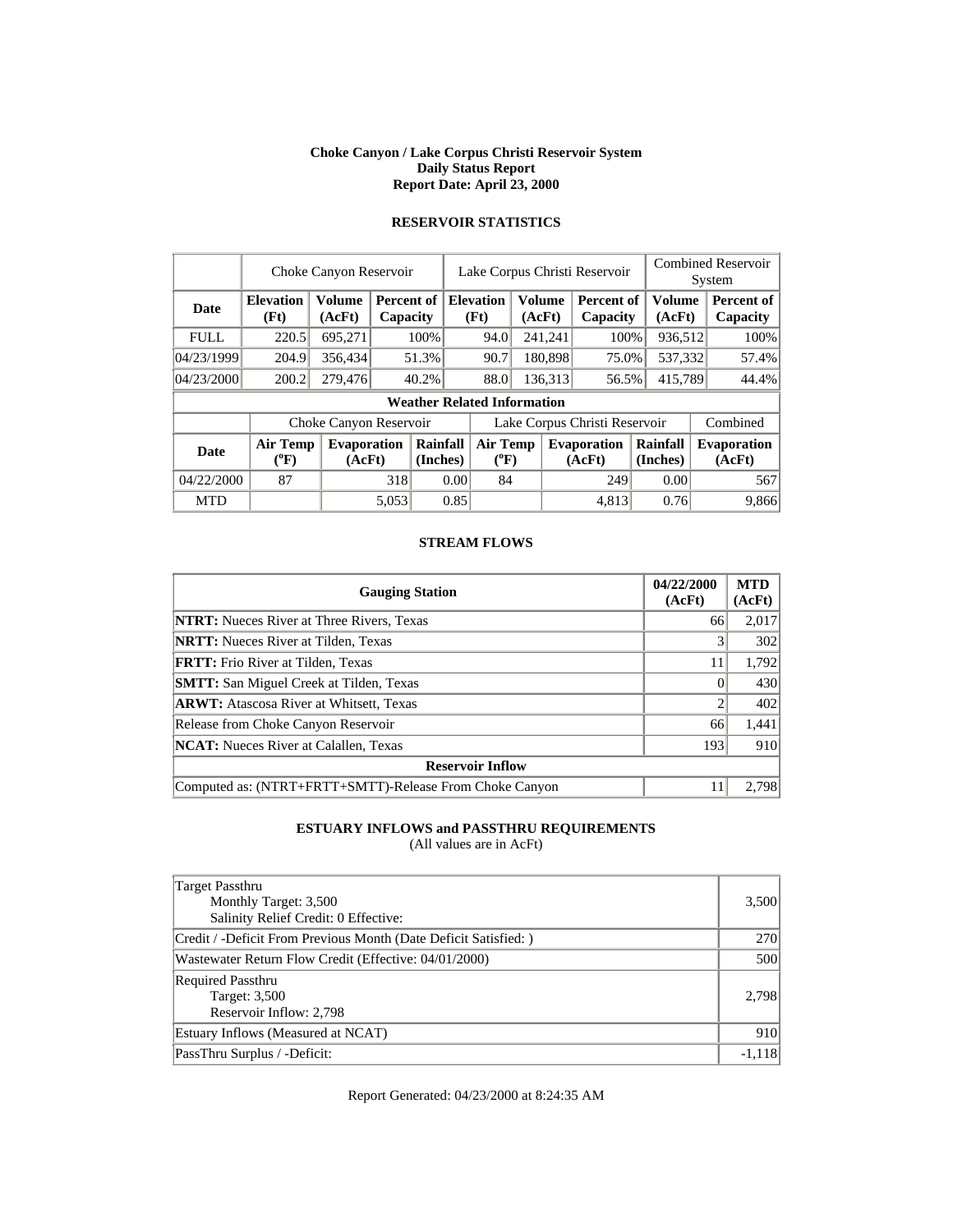#### **Choke Canyon / Lake Corpus Christi Reservoir System Daily Status Report Report Date: April 24, 2000**

|             | Choke Canyon Reservoir       |                              |       |                                    |                               | Lake Corpus Christi Reservoir                       |         |         |                               |  |                         | <b>Combined Reservoir</b><br>System |                              |  |
|-------------|------------------------------|------------------------------|-------|------------------------------------|-------------------------------|-----------------------------------------------------|---------|---------|-------------------------------|--|-------------------------|-------------------------------------|------------------------------|--|
| <b>Date</b> | <b>Elevation</b><br>(Ft)     | <b>Volume</b><br>(AcFt)      |       | Percent of<br>Capacity             |                               | <b>Elevation</b><br><b>Volume</b><br>(Ft)<br>(AcFt) |         |         | <b>Percent of</b><br>Capacity |  | <b>Volume</b><br>(AcFt) |                                     | Percent of<br>Capacity       |  |
| <b>FULL</b> | 220.5                        | 695,271                      |       | 100%                               |                               | 94.0                                                |         | 241,241 | 100%                          |  | 936,512                 |                                     | 100%                         |  |
| 04/24/1999  | 204.9                        | 356,084                      |       | 51.2%                              |                               | 90.7                                                |         | 180,554 | 74.8%                         |  | 536,638                 |                                     | 57.3%                        |  |
| 04/24/2000  | 200.2                        | 279,324                      |       | 40.2%                              |                               | 87.9                                                | 136,008 |         | 56.4%                         |  | 415,332                 |                                     | 44.3%                        |  |
|             |                              |                              |       | <b>Weather Related Information</b> |                               |                                                     |         |         |                               |  |                         |                                     |                              |  |
|             |                              | Choke Canyon Reservoir       |       |                                    | Lake Corpus Christi Reservoir |                                                     |         |         |                               |  |                         |                                     | Combined                     |  |
| <b>Date</b> | <b>Air Temp</b><br>$(^{0}F)$ | <b>Evaporation</b><br>(AcFt) |       | Rainfall<br>(Inches)               |                               | <b>Air Temp</b><br>$(^{0}F)$                        |         |         | <b>Evaporation</b><br>(AcFt)  |  | Rainfall<br>(Inches)    |                                     | <b>Evaporation</b><br>(AcFt) |  |
| 04/23/2000  | 98                           |                              | 327   | 0.00                               |                               | 99                                                  |         |         | 293                           |  | 0.00                    |                                     | 620                          |  |
| <b>MTD</b>  |                              |                              | 5.380 |                                    | 0.85                          |                                                     |         |         | 5.106                         |  | 0.76                    |                                     | 10.486                       |  |

# **RESERVOIR STATISTICS**

#### **STREAM FLOWS**

| <b>Gauging Station</b>                                  | 04/23/2000<br>(AcFt) | <b>MTD</b><br>(AcFt) |
|---------------------------------------------------------|----------------------|----------------------|
| <b>NTRT:</b> Nueces River at Three Rivers, Texas        | 66                   | 2,082                |
| <b>NRTT:</b> Nueces River at Tilden, Texas              |                      | 304                  |
| <b>FRTT:</b> Frio River at Tilden, Texas                | 11                   | 1,803                |
| <b>SMTT:</b> San Miguel Creek at Tilden, Texas          |                      | 430                  |
| <b>ARWT:</b> Atascosa River at Whitsett, Texas          |                      | 404                  |
| Release from Choke Canyon Reservoir                     | 66                   | 1,507                |
| <b>NCAT:</b> Nueces River at Calallen, Texas            | 157                  | 1,067                |
| <b>Reservoir Inflow</b>                                 |                      |                      |
| Computed as: (NTRT+FRTT+SMTT)-Release From Choke Canyon | 11                   | 2,809                |

# **ESTUARY INFLOWS and PASSTHRU REQUIREMENTS**

(All values are in AcFt)

| <b>Target Passthru</b><br>Monthly Target: 3,500<br>Salinity Relief Credit: 0 Effective: | 3,500      |
|-----------------------------------------------------------------------------------------|------------|
| Credit / -Deficit From Previous Month (Date Deficit Satisfied:)                         | <b>270</b> |
| Wastewater Return Flow Credit (Effective: 04/01/2000)                                   | 500        |
| <b>Required Passthru</b><br>Target: 3,500<br>Reservoir Inflow: 2,809                    | 2.809      |
| Estuary Inflows (Measured at NCAT)                                                      | 1,067      |
| PassThru Surplus / -Deficit:                                                            | $-973$     |

Report Generated: 04/24/2000 at 8:22:44 AM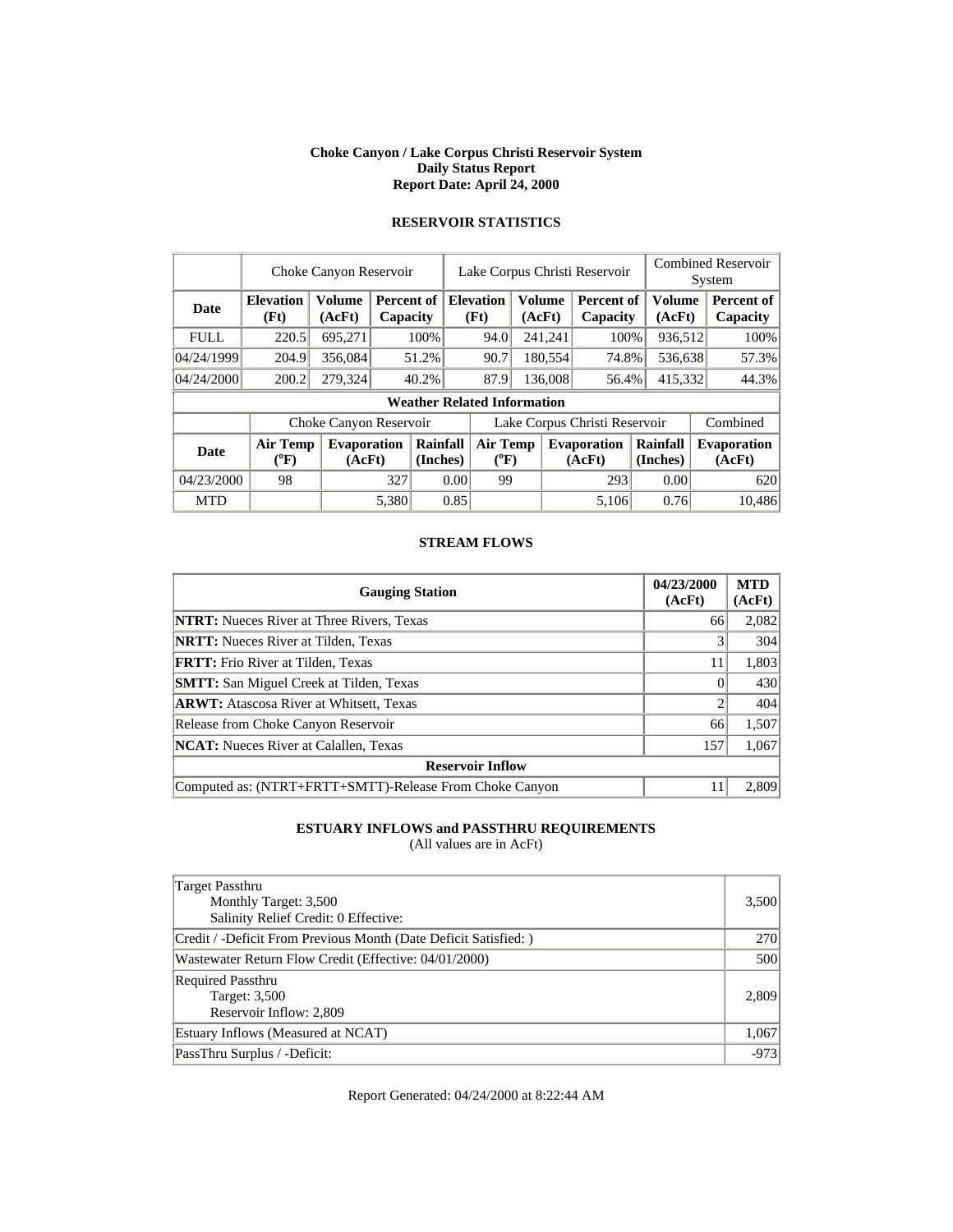#### **Choke Canyon / Lake Corpus Christi Reservoir System Daily Status Report Report Date: April 25, 2000**

|             | Choke Canyon Reservoir     |                              |       |                                    |                               | Lake Corpus Christi Reservoir |         |                         |                              |                      |  | <b>Combined Reservoir</b><br>System |  |  |
|-------------|----------------------------|------------------------------|-------|------------------------------------|-------------------------------|-------------------------------|---------|-------------------------|------------------------------|----------------------|--|-------------------------------------|--|--|
| <b>Date</b> | <b>Elevation</b><br>(Ft)   | <b>Volume</b><br>(AcFt)      |       | Percent of<br>Capacity             |                               | <b>Elevation</b><br>(Ft)      |         | <b>Volume</b><br>(AcFt) | Percent of<br>Capacity       | Volume<br>(AcFt)     |  | Percent of<br>Capacity              |  |  |
| <b>FULL</b> | 220.5                      | 695,271                      |       | 100%                               |                               | 94.0                          |         | 241,241                 | 100%                         | 936,512              |  | 100%                                |  |  |
| 04/25/1999  | 204.8                      | 355,735                      |       | 51.2%                              |                               | 180,039<br>90.6               |         |                         | 74.6%                        | 535,774              |  | 57.2%                               |  |  |
| 04/25/2000  | 200.1                      | 279,021                      |       | 40.1%                              |                               | 87.9                          | 135,094 |                         | 56.0%                        | 414,115              |  | 44.2%                               |  |  |
|             |                            |                              |       | <b>Weather Related Information</b> |                               |                               |         |                         |                              |                      |  |                                     |  |  |
|             |                            | Choke Canyon Reservoir       |       |                                    | Lake Corpus Christi Reservoir |                               |         |                         |                              |                      |  | Combined                            |  |  |
| <b>Date</b> | <b>Air Temp</b><br>$(^oF)$ | <b>Evaporation</b><br>(AcFt) |       | Rainfall<br>(Inches)               |                               | <b>Air Temp</b><br>$(^{0}F)$  |         |                         | <b>Evaporation</b><br>(AcFt) | Rainfall<br>(Inches) |  | <b>Evaporation</b><br>(AcFt)        |  |  |
| 04/24/2000  | 93                         |                              | 344   | 0.00                               |                               | 89                            |         |                         | 337                          | 0.00                 |  | 681                                 |  |  |
| <b>MTD</b>  |                            |                              | 5.724 |                                    | 0.85                          |                               |         |                         | 5.443                        | 0.76                 |  | 11.167                              |  |  |

# **RESERVOIR STATISTICS**

#### **STREAM FLOWS**

| <b>Gauging Station</b>                           | 04/24/2000<br>(AcFt) | <b>MTD</b><br>(AcFt) |
|--------------------------------------------------|----------------------|----------------------|
| <b>NTRT:</b> Nueces River at Three Rivers, Texas | 64                   | 2,146                |
| <b>NRTT:</b> Nueces River at Tilden, Texas       |                      | 306                  |
| <b>FRTT:</b> Frio River at Tilden, Texas         | 11                   | 1,815                |
| <b>SMTT:</b> San Miguel Creek at Tilden, Texas   |                      | 430                  |
| <b>ARWT:</b> Atascosa River at Whitsett, Texas   |                      | 406                  |
| Release from Choke Canyon Reservoir              | 66                   | 1,572                |
| <b>NCAT:</b> Nueces River at Calallen. Texas     | 189                  | 1,255                |
| <b>Reservoir Inflow</b>                          |                      |                      |
| Computed as: NRTT+FRTT+SMTT+ARWT                 | 15                   | 2,824                |

# **ESTUARY INFLOWS and PASSTHRU REQUIREMENTS**

(All values are in AcFt)

| Target Passthru<br>Monthly Target: 3,500<br>Salinity Relief Credit: 0 Effective: | 3,500      |
|----------------------------------------------------------------------------------|------------|
| Credit / -Deficit From Previous Month (Date Deficit Satisfied: )                 | <b>270</b> |
| Wastewater Return Flow Credit (Effective: 04/01/2000)                            | 500        |
| <b>Required Passthru</b><br>Target: 3,500<br>Reservoir Inflow: 2,824             | 2.824      |
| Estuary Inflows (Measured at NCAT)                                               | 1,255      |
| PassThru Surplus / -Deficit:                                                     | $-799$     |

Report Generated: 04/25/2000 at 8:10:45 AM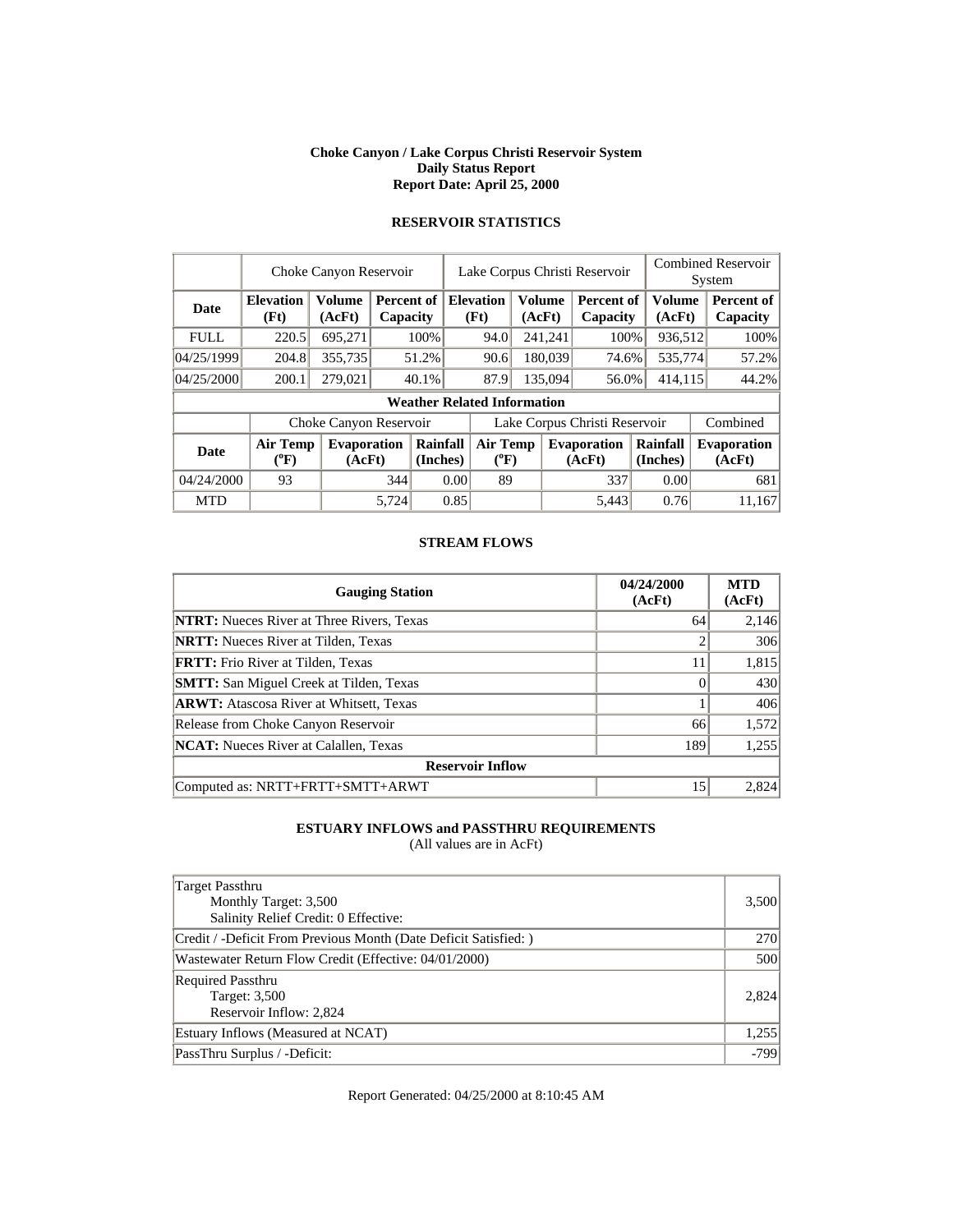#### **Choke Canyon / Lake Corpus Christi Reservoir System Daily Status Report Report Date: April 26, 2000**

|             | Choke Canyon Reservoir                |                              |       |                        |                               | Lake Corpus Christi Reservoir                       |         |         |                               |                      |                         | <b>Combined Reservoir</b><br>System |                              |  |
|-------------|---------------------------------------|------------------------------|-------|------------------------|-------------------------------|-----------------------------------------------------|---------|---------|-------------------------------|----------------------|-------------------------|-------------------------------------|------------------------------|--|
| <b>Date</b> | <b>Elevation</b><br>(Ft)              | <b>Volume</b><br>(AcFt)      |       | Percent of<br>Capacity |                               | <b>Elevation</b><br><b>Volume</b><br>(Ft)<br>(AcFt) |         |         | <b>Percent of</b><br>Capacity |                      | <b>Volume</b><br>(AcFt) |                                     | Percent of<br>Capacity       |  |
| <b>FULL</b> | 220.5                                 | 695,271                      |       | 100%                   |                               | 94.0                                                |         | 241,241 | 100%                          |                      | 936,512                 |                                     | 100%                         |  |
| 04/26/1999  | 204.8                                 | 354,863                      |       | 51.0%                  |                               | 90.6                                                | 179,695 |         | 74.5%                         |                      | 534,558                 |                                     | 57.1%                        |  |
| 04/26/2000  | 200.1                                 | 277,962                      |       | 40.0%                  |                               | 87.8                                                | 134,486 |         | 55.7%                         | 412,448              |                         |                                     | 44.0%                        |  |
|             |                                       |                              |       |                        |                               | <b>Weather Related Information</b>                  |         |         |                               |                      |                         |                                     |                              |  |
|             |                                       | Choke Canyon Reservoir       |       |                        | Lake Corpus Christi Reservoir |                                                     |         |         |                               |                      |                         |                                     | Combined                     |  |
| <b>Date</b> | <b>Air Temp</b><br>$({}^o\mathrm{F})$ | <b>Evaporation</b><br>(AcFt) |       | Rainfall<br>(Inches)   |                               | <b>Air Temp</b><br>$(^{0}F)$                        |         |         | <b>Evaporation</b><br>(AcFt)  | Rainfall<br>(Inches) |                         |                                     | <b>Evaporation</b><br>(AcFt) |  |
| 04/25/2000  | 88                                    |                              | 291   | 0.00                   |                               | 84                                                  |         |         | 292                           |                      | 0.00                    |                                     | 583                          |  |
| <b>MTD</b>  |                                       |                              | 6.015 |                        | 0.85                          |                                                     |         |         | 5.735                         |                      | 0.76                    |                                     | 11.750                       |  |

# **RESERVOIR STATISTICS**

#### **STREAM FLOWS**

| <b>Gauging Station</b>                           | 04/25/2000<br>(AcFt) | <b>MTD</b><br>(AcFt) |
|--------------------------------------------------|----------------------|----------------------|
| <b>NTRT:</b> Nueces River at Three Rivers, Texas | 64                   | 2,209                |
| <b>NRTT:</b> Nueces River at Tilden, Texas       |                      | 308                  |
| <b>FRTT:</b> Frio River at Tilden, Texas         | 11                   | 1,826                |
| <b>SMTT:</b> San Miguel Creek at Tilden, Texas   |                      | 430                  |
| <b>ARWT:</b> Atascosa River at Whitsett, Texas   |                      | 407                  |
| Release from Choke Canyon Reservoir              | 66                   | 1,638                |
| <b>NCAT:</b> Nueces River at Calallen. Texas     | 149                  | 1,404                |
| <b>Reservoir Inflow</b>                          |                      |                      |
| Computed as: NRTT+FRTT+SMTT+ARWT                 | 13                   | 2,837                |

# **ESTUARY INFLOWS and PASSTHRU REQUIREMENTS**

(All values are in AcFt)

| Target Passthru<br>Monthly Target: 3,500<br>Salinity Relief Credit: 0 Effective: | 3,500  |
|----------------------------------------------------------------------------------|--------|
| Credit / -Deficit From Previous Month (Date Deficit Satisfied:)                  | 270    |
| Wastewater Return Flow Credit (Effective: 04/01/2000)                            | 500    |
| <b>Required Passthru</b><br>Target: 3,500<br>Reservoir Inflow: 2,837             | 2.837  |
| Estuary Inflows (Measured at NCAT)                                               | 1,404  |
| PassThru Surplus / -Deficit:                                                     | $-663$ |

Report Generated: 04/26/2000 at 8:20:35 AM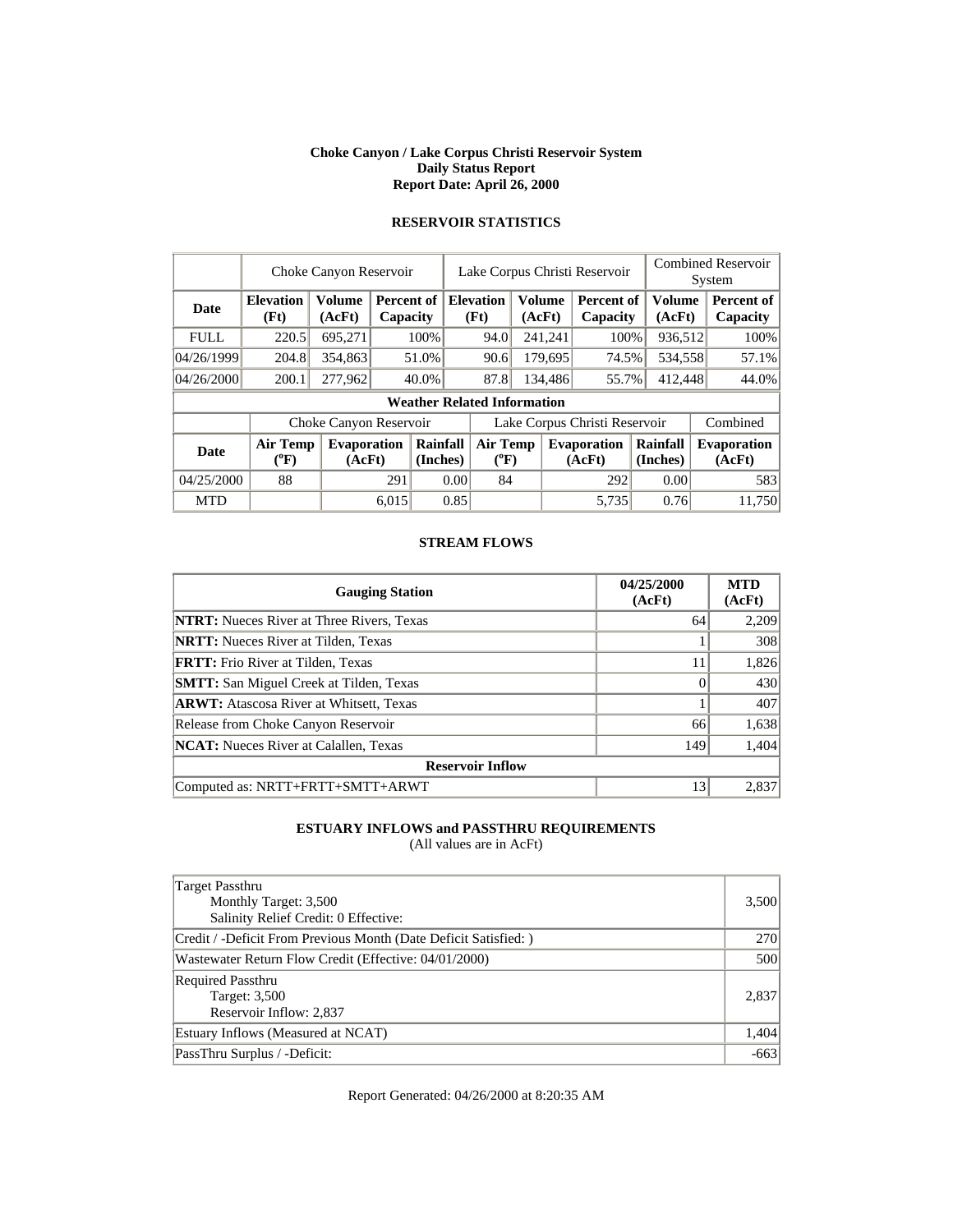#### **Choke Canyon / Lake Corpus Christi Reservoir System Daily Status Report Report Date: April 27, 2000**

|             | Choke Canyon Reservoir             |                              |       |                        |                               | Lake Corpus Christi Reservoir |                              |                         |                               |                      |                  | <b>Combined Reservoir</b><br>System |
|-------------|------------------------------------|------------------------------|-------|------------------------|-------------------------------|-------------------------------|------------------------------|-------------------------|-------------------------------|----------------------|------------------|-------------------------------------|
| <b>Date</b> | <b>Elevation</b><br>(Ft)           | <b>Volume</b><br>(AcFt)      |       | Percent of<br>Capacity |                               | <b>Elevation</b><br>(Ft)      |                              | <b>Volume</b><br>(AcFt) | <b>Percent of</b><br>Capacity |                      | Volume<br>(AcFt) | Percent of<br>Capacity              |
| <b>FULL</b> | 220.5                              | 695,271                      |       | 100%                   |                               | 94.0                          |                              | 241,241                 | 100%                          |                      | 936,512          | 100%                                |
| 04/27/1999  | 205.0                              | 358,009                      |       | 51.5%                  |                               | 90.9                          |                              | 183,833                 |                               | 541,842<br>76.2%     |                  | 57.9%                               |
| 04/27/2000  | 200.0                              | 277,659                      |       | 39.9%                  |                               | 87.8                          | 133.425                      |                         | 55.3%                         | 411,084              |                  | 43.9%                               |
|             | <b>Weather Related Information</b> |                              |       |                        |                               |                               |                              |                         |                               |                      |                  |                                     |
|             |                                    | Choke Canyon Reservoir       |       |                        | Lake Corpus Christi Reservoir |                               |                              |                         |                               |                      |                  | Combined                            |
| <b>Date</b> | <b>Air Temp</b><br>(°F)            | <b>Evaporation</b><br>(AcFt) |       | Rainfall<br>(Inches)   |                               |                               | <b>Air Temp</b><br>$(^{0}F)$ |                         | <b>Evaporation</b><br>(AcFt)  | Rainfall<br>(Inches) |                  | <b>Evaporation</b><br>(AcFt)        |
| 04/26/2000  | 89                                 |                              | 317   | 0.00                   |                               | 85                            |                              |                         | 335                           |                      | 0.00             | 652                                 |
| <b>MTD</b>  |                                    |                              | 6.332 |                        | 0.85                          |                               |                              |                         | 6.070                         |                      | 0.76             | 12.402                              |

# **RESERVOIR STATISTICS**

#### **STREAM FLOWS**

| <b>Gauging Station</b>                           | 04/26/2000<br>(AcFt) | <b>MTD</b><br>(AcFt) |
|--------------------------------------------------|----------------------|----------------------|
| <b>NTRT:</b> Nueces River at Three Rivers, Texas | 62                   | 2,271                |
| <b>NRTT:</b> Nueces River at Tilden, Texas       |                      | 309                  |
| <b>FRTT:</b> Frio River at Tilden, Texas         | 11                   | 1,837                |
| <b>SMTT:</b> San Miguel Creek at Tilden, Texas   |                      | 430                  |
| <b>ARWT:</b> Atascosa River at Whitsett, Texas   |                      | 408                  |
| Release from Choke Canyon Reservoir              | 66                   | 1,703                |
| <b>NCAT:</b> Nueces River at Calallen. Texas     | 165                  | 1,569                |
| <b>Reservoir Inflow</b>                          |                      |                      |
| Computed as: NRTT+FRTT+SMTT+ARWT                 | 13                   | 2,851                |

# **ESTUARY INFLOWS and PASSTHRU REQUIREMENTS**

(All values are in AcFt)

| Target Passthru<br>Monthly Target: 3,500<br>Salinity Relief Credit: 0 Effective: | 3,500      |
|----------------------------------------------------------------------------------|------------|
| Credit / -Deficit From Previous Month (Date Deficit Satisfied:)                  | <b>270</b> |
| Wastewater Return Flow Credit (Effective: 04/01/2000)                            | 500        |
| <b>Required Passthru</b><br>Target: 3,500<br>Reservoir Inflow: 2,851             | 2,851      |
| Estuary Inflows (Measured at NCAT)                                               | 1,569      |
| PassThru Surplus / -Deficit:                                                     | $-512$     |

Report Generated: 04/27/2000 at 8:23:53 AM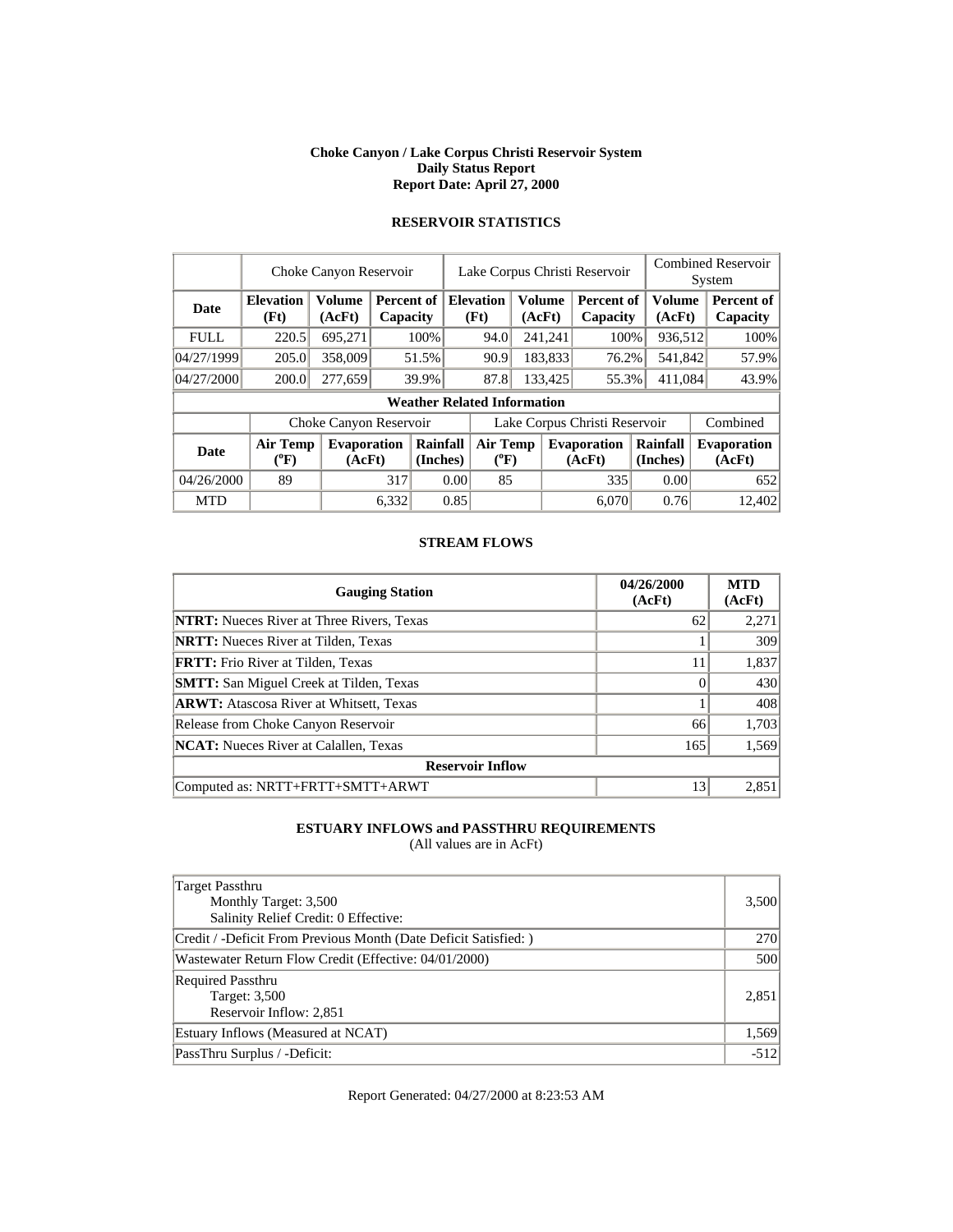#### **Choke Canyon / Lake Corpus Christi Reservoir System Daily Status Report Report Date: April 28, 2000**

|             | Choke Canyon Reservoir       |                              |                        |                      |      | Lake Corpus Christi Reservoir      |                              |                               |                               |                         |  | <b>Combined Reservoir</b><br>System |  |  |
|-------------|------------------------------|------------------------------|------------------------|----------------------|------|------------------------------------|------------------------------|-------------------------------|-------------------------------|-------------------------|--|-------------------------------------|--|--|
| <b>Date</b> | <b>Elevation</b><br>(Ft)     | <b>Volume</b><br>(AcFt)      | Percent of<br>Capacity |                      |      | <b>Elevation</b><br>(Ft)           | <b>Volume</b><br>(AcFt)      |                               | <b>Percent of</b><br>Capacity | <b>Volume</b><br>(AcFt) |  | Percent of<br>Capacity              |  |  |
| <b>FULL</b> | 220.5                        | 695,271                      |                        | 100%                 |      | 94.0                               |                              | 241,241                       | 100%                          | 936,512                 |  | 100%                                |  |  |
| 04/28/1999  | 204.9                        | 357,658                      |                        | 51.4%                |      | 90.9                               |                              | 183,660                       | 76.1%                         | 541,318                 |  | 57.8%                               |  |  |
| 04/28/2000  | 200.0                        | 277,357                      |                        | 39.9%                |      | 87.7                               |                              | 132,518                       | 54.9%                         | 409,875                 |  | 43.8%                               |  |  |
|             |                              |                              |                        |                      |      | <b>Weather Related Information</b> |                              |                               |                               |                         |  |                                     |  |  |
|             | Choke Canyon Reservoir       |                              |                        |                      |      |                                    |                              | Lake Corpus Christi Reservoir | Combined                      |                         |  |                                     |  |  |
| <b>Date</b> | <b>Air Temp</b><br>$(^{0}F)$ | <b>Evaporation</b><br>(AcFt) |                        | Rainfall<br>(Inches) |      |                                    | <b>Air Temp</b><br>$(^{0}F)$ |                               | <b>Evaporation</b><br>(AcFt)  | Rainfall<br>(Inches)    |  | <b>Evaporation</b><br>(AcFt)        |  |  |
| 04/27/2000  | 94                           |                              |                        | 308<br>0.00          |      | 88                                 |                              |                               | 299                           | 0.00                    |  | 607                                 |  |  |
| <b>MTD</b>  |                              |                              | 6.640                  |                      | 0.85 |                                    |                              |                               | 6.369                         | 0.76                    |  | 13,009                              |  |  |

# **RESERVOIR STATISTICS**

#### **STREAM FLOWS**

| <b>Gauging Station</b>                           | 04/27/2000<br>(AcFt) | <b>MTD</b><br>(AcFt) |
|--------------------------------------------------|----------------------|----------------------|
| <b>NTRT:</b> Nueces River at Three Rivers, Texas | 62                   | 2,332                |
| <b>NRTT:</b> Nueces River at Tilden, Texas       |                      | 309                  |
| <b>FRTT:</b> Frio River at Tilden, Texas         | 11                   | 1,848                |
| <b>SMTT:</b> San Miguel Creek at Tilden, Texas   |                      | 430                  |
| <b>ARWT:</b> Atascosa River at Whitsett, Texas   |                      | 409                  |
| Release from Choke Canyon Reservoir              | 66                   | 1,769                |
| <b>NCAT:</b> Nueces River at Calallen. Texas     | 173                  | 1,741                |
| <b>Reservoir Inflow</b>                          |                      |                      |
| Computed as: NRTT+FRTT+SMTT+ARWT                 | 13                   | 2,863                |

# **ESTUARY INFLOWS and PASSTHRU REQUIREMENTS**

(All values are in AcFt)

| Target Passthru<br>Monthly Target: 3,500<br>Salinity Relief Credit: 0 Effective: | 3,500      |
|----------------------------------------------------------------------------------|------------|
| Credit / -Deficit From Previous Month (Date Deficit Satisfied:)                  | <b>270</b> |
| Wastewater Return Flow Credit (Effective: 04/01/2000)                            | 500        |
| <b>Required Passthru</b><br>Target: 3,500<br>Reservoir Inflow: 2,863             | 2,863      |
| Estuary Inflows (Measured at NCAT)                                               | 1,741      |
| PassThru Surplus / -Deficit:                                                     | $-352$     |

Report Generated: 04/28/2000 at 8:22:20 AM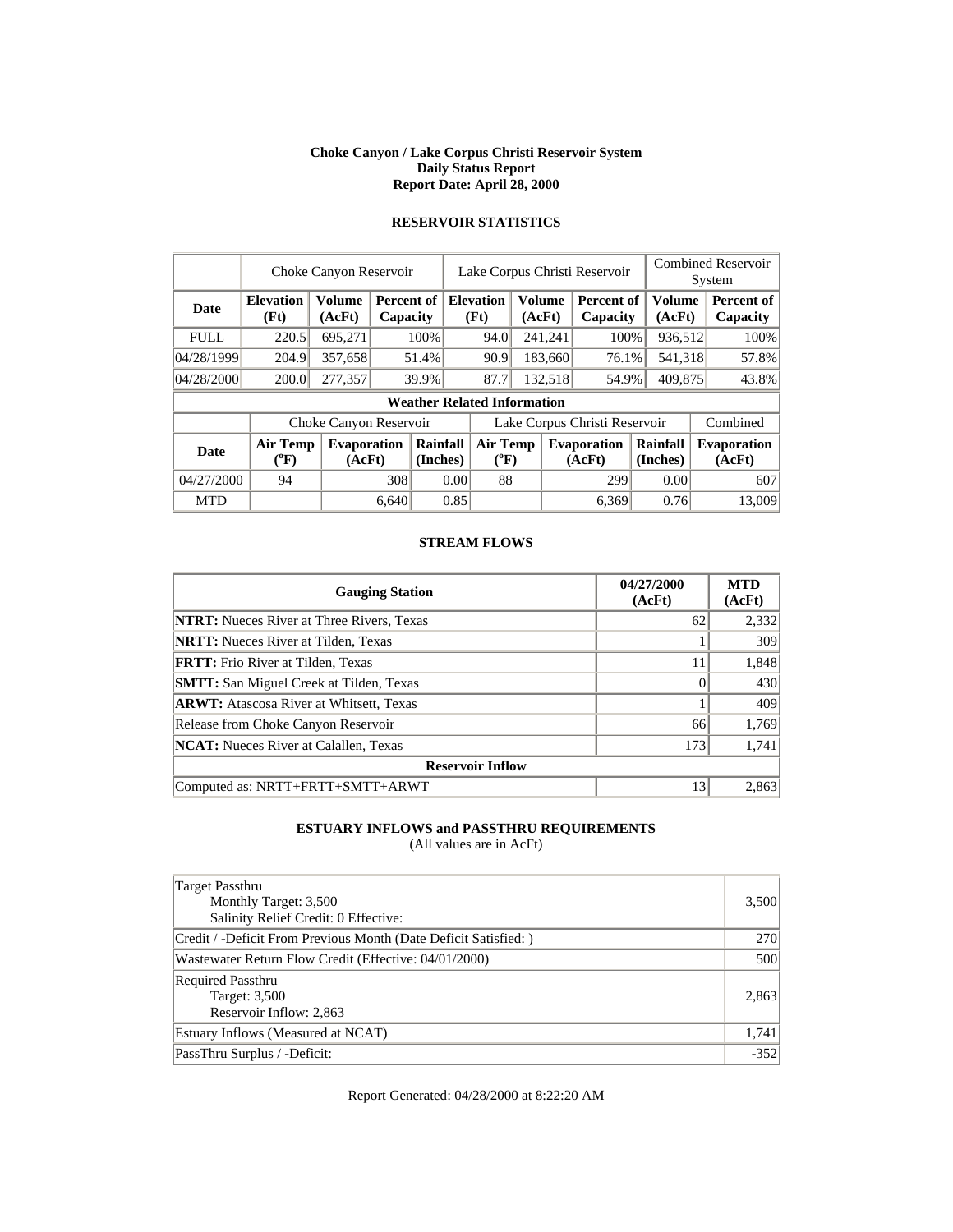#### **Choke Canyon / Lake Corpus Christi Reservoir System Daily Status Report Report Date: April 29, 2000**

|             | Choke Canyon Reservoir     |                              |                          |                      |      | Lake Corpus Christi Reservoir      |                                       |                               |                              | <b>Combined Reservoir</b><br>System |  |                              |
|-------------|----------------------------|------------------------------|--------------------------|----------------------|------|------------------------------------|---------------------------------------|-------------------------------|------------------------------|-------------------------------------|--|------------------------------|
| <b>Date</b> | <b>Elevation</b><br>(Ft)   | <b>Volume</b><br>(AcFt)      | Percent of I<br>Capacity |                      |      | <b>Elevation</b><br>(Ft)           |                                       | <b>Volume</b><br>(AcFt)       | Percent of<br>Capacity       | Volume<br>(AcFt)                    |  | Percent of<br>Capacity       |
| <b>FULL</b> | 220.5                      | 695,271                      |                          | 100%                 |      | 94.0                               |                                       | 241,241                       | 100%                         | 936,512                             |  | 100%                         |
| 04/29/1999  | 204.9                      | 357,483                      |                          | 51.4%                |      | 90.8                               |                                       | 183,487<br>76.1%              |                              | 540,970                             |  | 57.8%                        |
| 04/29/2000  | 200.0                      | 277,206                      |                          | 39.9%                |      | 87.7                               |                                       | 132,066                       | 54.7%                        | 409,272                             |  | 43.7%                        |
|             |                            |                              |                          |                      |      | <b>Weather Related Information</b> |                                       |                               |                              |                                     |  |                              |
|             | Choke Canyon Reservoir     |                              |                          |                      |      |                                    |                                       | Lake Corpus Christi Reservoir | Combined                     |                                     |  |                              |
| <b>Date</b> | <b>Air Temp</b><br>$(^oF)$ | <b>Evaporation</b><br>(AcFt) |                          | Rainfall<br>(Inches) |      |                                    | <b>Air Temp</b><br>$({}^0\mathrm{F})$ |                               | <b>Evaporation</b><br>(AcFt) | Rainfall<br>(Inches)                |  | <b>Evaporation</b><br>(AcFt) |
| 04/28/2000  | 80                         |                              | 88                       | 0.00                 |      | 88                                 |                                       |                               | 79                           | 0.00                                |  | 167                          |
| <b>MTD</b>  |                            |                              | 6.728                    |                      | 0.85 |                                    |                                       |                               | 6.448                        | 0.76                                |  | 13.176                       |

# **RESERVOIR STATISTICS**

#### **STREAM FLOWS**

| <b>Gauging Station</b>                           | 04/28/2000<br>(AcFt) | <b>MTD</b><br>(AcFt) |
|--------------------------------------------------|----------------------|----------------------|
| <b>NTRT:</b> Nueces River at Three Rivers, Texas | 62                   | 2,394                |
| <b>NRTT:</b> Nueces River at Tilden, Texas       |                      | 310                  |
| <b>FRTT:</b> Frio River at Tilden, Texas         | 10                   | 1,858                |
| <b>SMTT:</b> San Miguel Creek at Tilden, Texas   |                      | 430                  |
| <b>ARWT:</b> Atascosa River at Whitsett, Texas   |                      | 409                  |
| Release from Choke Canyon Reservoir              | 66                   | 1,834                |
| <b>NCAT:</b> Nueces River at Calallen. Texas     | 179                  | 1,920                |
| <b>Reservoir Inflow</b>                          |                      |                      |
| Computed as: NRTT+FRTT+SMTT+ARWT                 | 11                   | 2,875                |

# **ESTUARY INFLOWS and PASSTHRU REQUIREMENTS**

(All values are in AcFt)

| Target Passthru<br>Monthly Target: 3,500<br>Salinity Relief Credit: 0 Effective: | 3,500  |
|----------------------------------------------------------------------------------|--------|
| Credit / -Deficit From Previous Month (Date Deficit Satisfied:)                  | 270    |
| Wastewater Return Flow Credit (Effective: 04/01/2000)                            | 500    |
| <b>Required Passthru</b><br>Target: 3,500<br>Reservoir Inflow: 2,875             | 2.875  |
| Estuary Inflows (Measured at NCAT)                                               | 1,920  |
| PassThru Surplus / -Deficit:                                                     | $-185$ |

Report Generated: 04/29/2000 at 8:55:52 AM